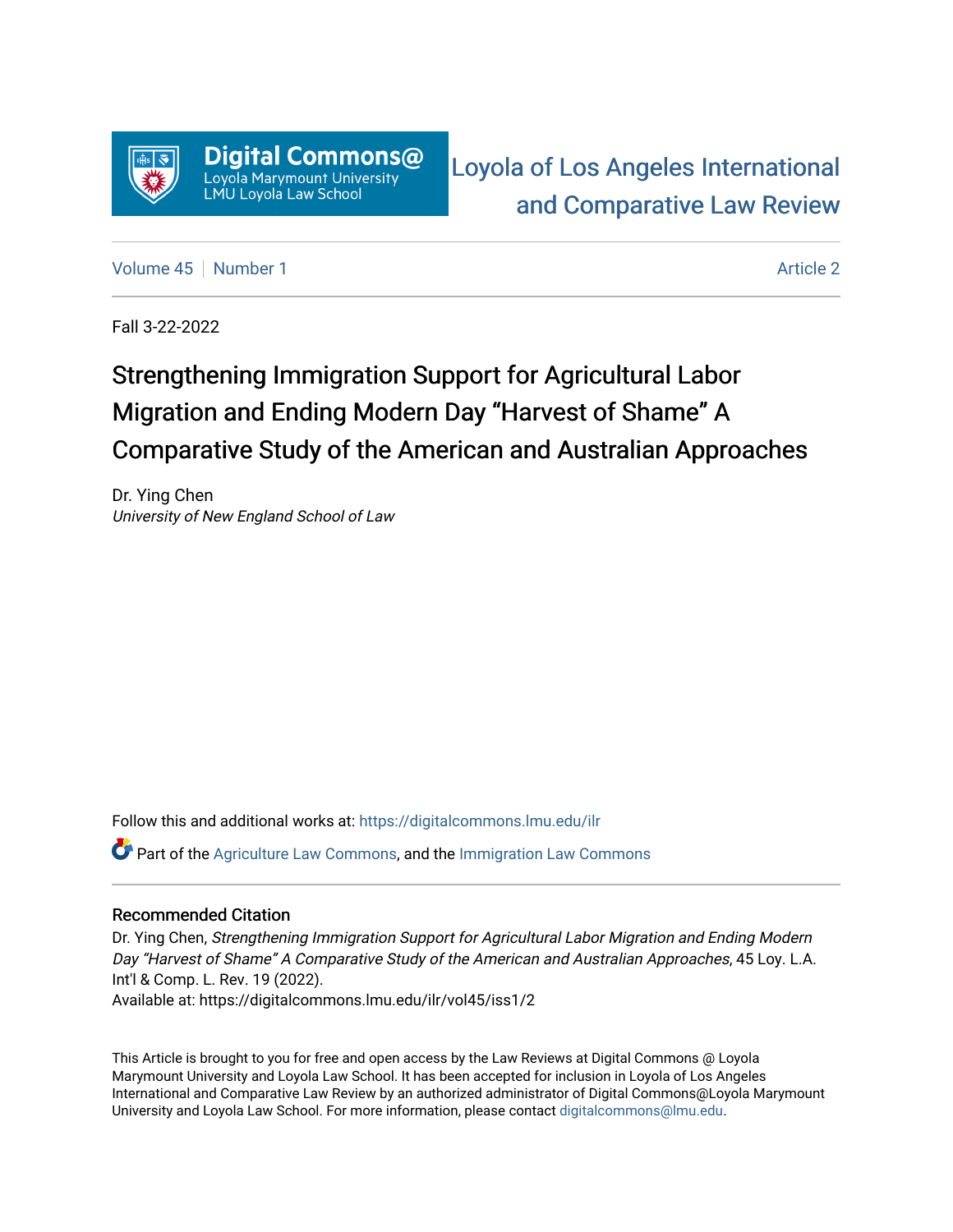## Strengthening Immigration Support for Agricultural Labor Migration and Ending Modern Day "Harvest of Shame" A Comparative Study of the American and Australian Approaches

BY DR. YING CHEN<sup>\*</sup>

|                                                   | 21                                                                                                             |
|---------------------------------------------------|----------------------------------------------------------------------------------------------------------------|
|                                                   |                                                                                                                |
|                                                   | 23                                                                                                             |
|                                                   |                                                                                                                |
|                                                   |                                                                                                                |
| 1. America's early attempts to bring in temporary |                                                                                                                |
|                                                   |                                                                                                                |
|                                                   |                                                                                                                |
|                                                   |                                                                                                                |
| ii.                                               |                                                                                                                |
|                                                   |                                                                                                                |
| (2) The power imbalance between agricultural      |                                                                                                                |
|                                                   |                                                                                                                |
| 111.                                              |                                                                                                                |
|                                                   |                                                                                                                |
| (2) Streamlining and simplifying the H-2A         |                                                                                                                |
|                                                   |                                                                                                                |
|                                                   |                                                                                                                |
| (i) Re-aligning the temporary worker visa         |                                                                                                                |
| scheme by looking at the Australian               |                                                                                                                |
|                                                   | THE SILENT STRUGGLE AND THE IMPORTANCE OF AGRICULTURAL<br>A. Temporary visa scheme for migrant farmworkers  27 |

<sup>\*</sup>Dr. Ying Chen, Senior Lecturer, Chair of International Committee, University of New England School of Law, Armidale, NSW, 2351, Australia. Email: ychen56@une.edu.au. The author would like to thank Professor Michael Adams, Head of UNE Law School, for his continuous encouragement and support. The author is also grateful to Ms. Carlie Drew and Associate Professor Guy Charlton for their extremely helpful suggestions. The responsibility for any oversights or mistakes remains mine alone.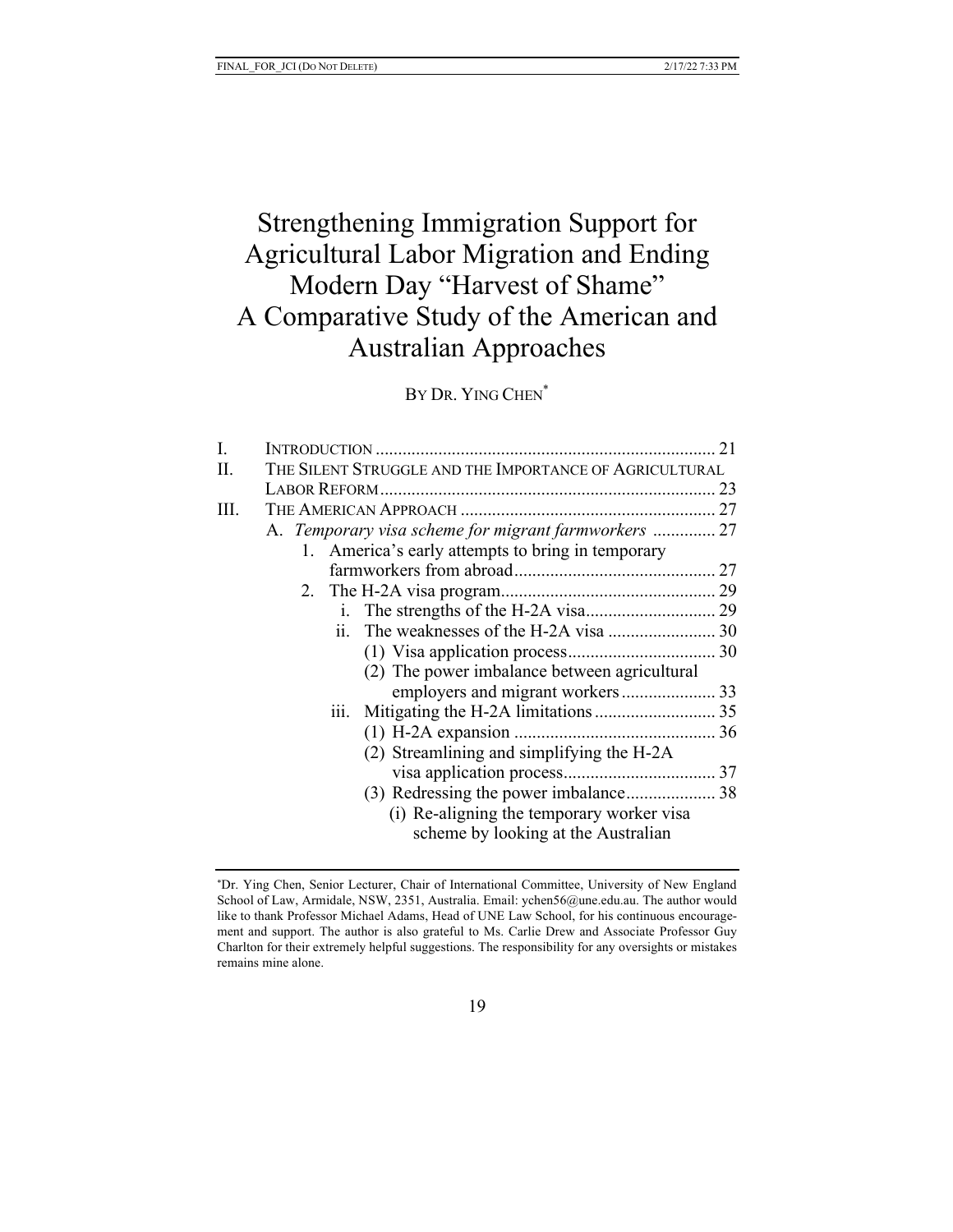| B. Temporary visa options for migrant farmworker  44 |  |
|------------------------------------------------------|--|
|                                                      |  |
|                                                      |  |
| C. Amnesty for undocumented farmworkers: a rejected  |  |
|                                                      |  |
|                                                      |  |
|                                                      |  |
|                                                      |  |
|                                                      |  |
|                                                      |  |

*Abstract:* Both the United States and Australia rely extensively on migrant farmworkers, specifically those without lawful working permits, to meet their labor demands. This excessive dependence sparks debate over the effectiveness of immigration policies in safeguarding access to, and the sustainability of, the agricultural workforce. It also raises human rights concerns as migrant farmworkers often face a myriad of dangers and injustices on the job. In particular, undocumented farmworkers remain largely marginalized and exploited, but they are not entitled to full rights under the law, and they are reluctant to speak up against abusive labor practices due to their immigration status and the fear of detention and deportation.

This Article aims to identify feasible immigration solutions for the United States and Australia to strengthen their short-term and long-term agricultural workforce, and to uphold migrant farmworkers' rights. Part II of the Article reveals migrant farmworkers' silent struggle and discusses the importance of agricultural labor reform. Part III and Part IV compare the two immigration systems and their respective responses to the workforce and human rights issues associated with the use of migrant farmworkers. The comparison primarily focuses on the H-2A visa program and the 2021 agricultural labor bill in the United States, as well as the temporary visa schemes and the amnesty proposal in Australia. The Article acknowledges the merits of the two immigration systems, but argues that weaknesses prevail in some aspects. The United States and Australia should look at each other's practices and re-align their immigration policies so that they both create effective immigration systems that ensure the short-term and long-term agricultural workforce, and protect migrant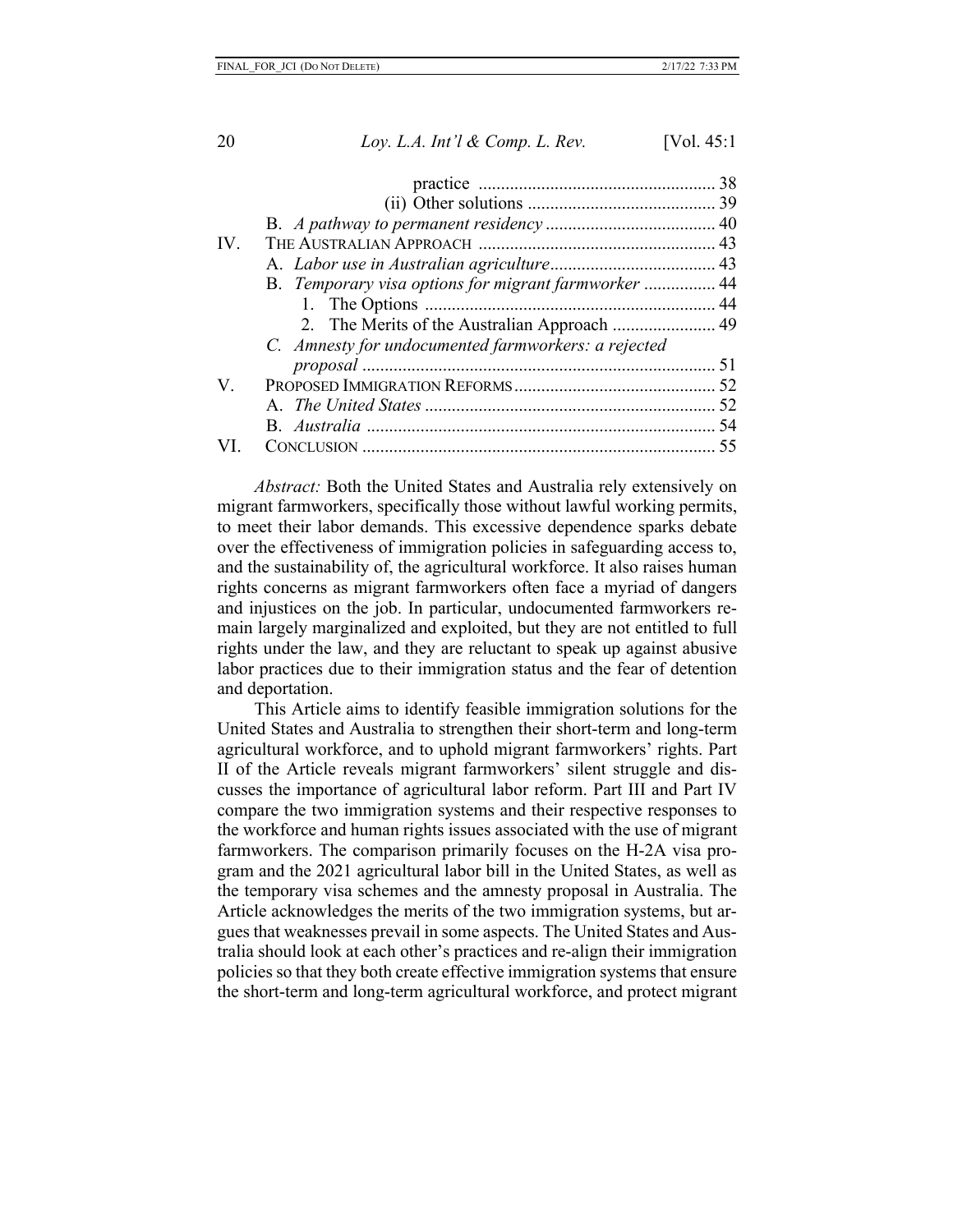farmworkers' human rights. A brief conclusion re-emphasizes the importance of agricultural labor reform and highlights remaining concerns regarding the reform.

#### I. INTRODUCTION

The United States and Australia are two major agricultural producers and exporters in the world.<sup>1</sup> Their agricultural sectors make vital contributions to their respective economies.2 However, they both rely heavily on migrant farmworkers,<sup>3</sup> specifically those without lawful working permits ("undocumented farmworkers"),<sup>4</sup> to meet labor demands. In the United States, migrant farmworkers account for 73% of its total agricultural workforce, and approximately half of the workforce are undocumented.<sup>5</sup> Similarly, in Australia, migrant farmworkers make up more than half of the workforce employed on crop farms,<sup>6</sup> and undocumented farmworkers compose close to one third of the total agricultural workforce.<sup>7</sup>

4. Matthew J. Mittelstadt, Note, *The Silent Crimes: Abuse of Central American Migrants in Mexico and Possible Reform Measures,* 34 ARIZ. J. INT'L & COMPAR. L. 253, 274 (2017) (noting that "agricultural work in the United States is considered an industry heavily dependent on illegal immigration"); John Azarias et al., *National Agricultural Workforce Strategy: Learning to Excel*, NAT'L AGRIC. LAB. ADVISORY COMM., 2020, at 206, https://www.agriculture.gov.au/sites/default/files/documents/national-agricultural-workforce-strategy.pdf [hereinafter *Learning to Excel*] (noting that the number of undocumented farmworkers in Australia ranges from 60,000 to 100,000).

5*. Farm Labor*, USDA ERS, https://www.ers.usda.gov/topics/farm-economy/farm-labor/ (last updated Aug. 18, 2021) (noting that "[i]n 2014-16, 27 percent of crop farmworkers were U.S. born, 4 percent were immigrants who had obtained U.S. citizenship, 21 percent were other authorized immigrants (primarily permanent residents or green-card holders), and the remaining 48 percent held no work authorization.").

6. Peter Martin et al., *Labour Use in Australian Agriculture*, AUSTL. BUREAU AGRIC. RES. ECON. & SCI. 1, Dec. 2020, at 1.

7*. Learning to Excel*, *supra* note 4, at 206 (noting that the number of undocumented workers in Australia ranges from 60,000 to 100,000); *see also Agricultural Workforce*, AUSTL. GOV'T DEP'T OF AGRIC., WATER, & ENV'T, (Jun. 10, 2021), https://www.agriculture.gov.au/ag-farm-

<sup>1</sup>*. See generally* Matthew Howden & Kirk Zammit, *Analysis of United States and Australian Agriculture – A Comparison*, AUSTL. BUREAU AGRIC. RES. ECON. & SCI., Sept. 2019, at 1, 3.

<sup>2.</sup> OECD, *The Role of Agriculture in the U.S. Economy*, *in* EVALUATION OF AGRIC. POL'Y REFORMS IN THE UNITED STATES 14 (2011); *see also* Wen Wu et al., *The Future of Australia's Agricultural Workforce*, CSIRO DATA 61, at 1 (2019) (noting that "[t]he Australian agricultural sector plays a crucial role in the national economy").

<sup>3.</sup> Press Release, Zoe Lofgren, House of Representatives, Summary of the Farm Workforce Modernization Act, at 1 (Mar. 3, 2021), https://www.lofgren.house.gov/sites/lofgren.house.gov/ files/3.3.21%20-%20Farm%20Workforce%20Modernization—Two%20Pager.pdf [hereinafter FWMA Summary] (noting that "[d]ue to the diminishing supply of U.S. workers willing to perform [...] [agricultural work], [the American farms] are increasingly dependent on foreign workers to meet labor demands. Without foreign workers, many U.S. farms will go out of business, causing a ripple effect in our economy and increasing our reliance on imported food."); *see generally* Diane van den Broek et al., *Pro-Market Governance, Migration Status and Worker Vulnerability: The Case of Australian Horticulture,* ECON. & INDUS. DEMOCRACY, 7 (2019).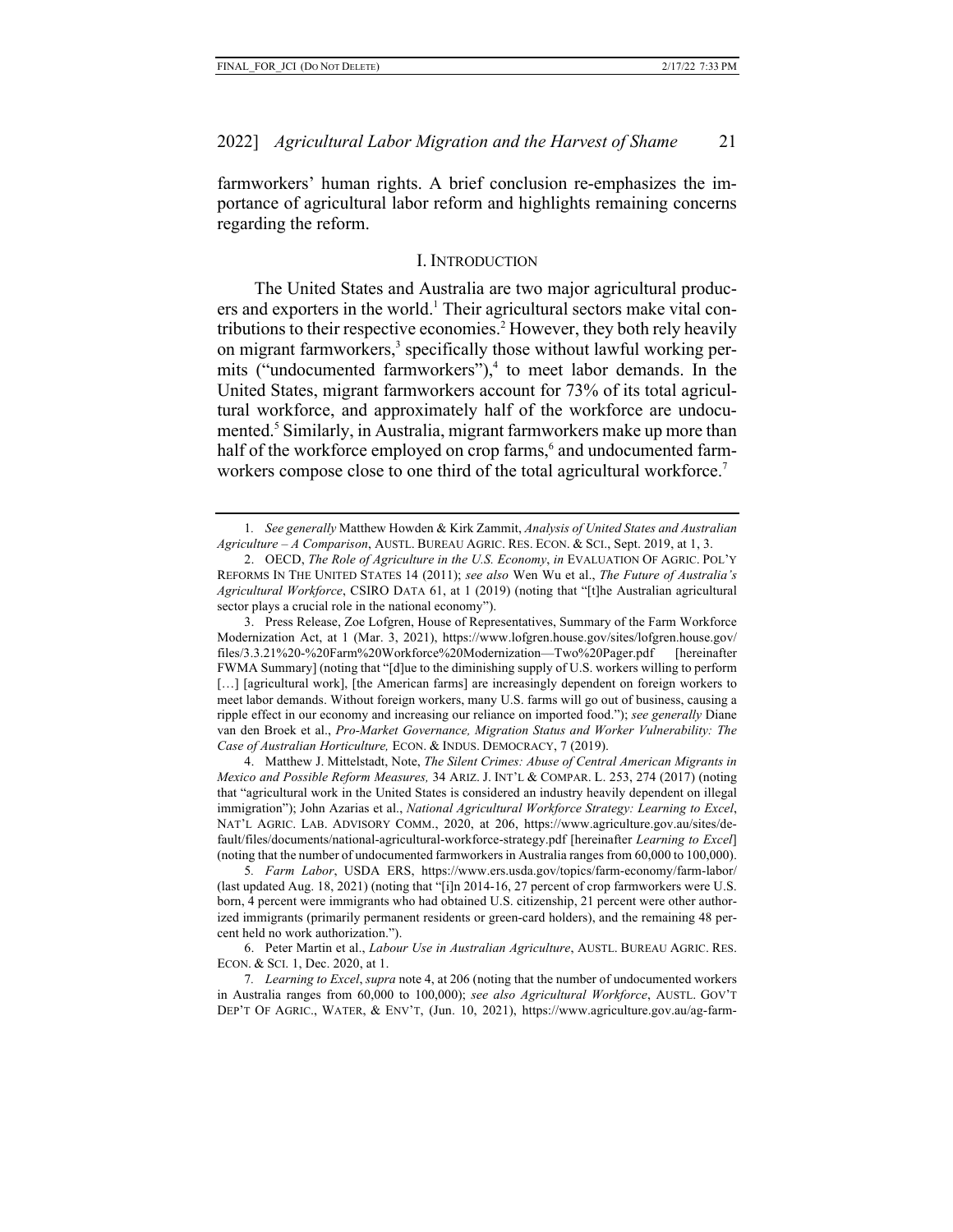This excessive dependence on undocumented farmworkers sparks debate about the effectiveness of immigration policies in safeguarding the accessibility and sustainability of the agricultural workforce. <sup>8</sup> Researchers and practitioners, such as Collins<sup>9</sup> and Davis,<sup>10</sup> argue that an immigration system is broken when it fails to accommodate labor needs with authorized migrants; reform is desperately needed so that the system can create a stable workforce and "provide legal opportunities for migration."11 Another concern is that migrant farmworkers often face a myriad of dangers and injustices on the job in both countries. Particularly, undocumented farmworkers are most vulnerable to abusive labor practices;<sup>12</sup> they suffer from wage theft,<sup>13</sup> and are exposed to dangerous working conditions,<sup>14</sup> sexual harassment,<sup>15</sup> and other mistreatment.<sup>16</sup> But, because they are not entitled to full rights under the  $law$ ,<sup>17</sup> they are reluctant to report mistreatment predominantly due to their immigration status and fear of detention and deportation.<sup>18</sup> Although governments in the United States and Australia have attempted to solve these issues by adjusting their immigration policies, their agricultural sectors still struggle

10. Brandon E. Davis, *Immigration and Other Political Issues: The Changing Face of Employment Law*, *in* THE IMPACT OF RECENT REGULATORY DEVELOPMENTS IN EMPLOYMENT LAW 29 (2015) (noting that "[e]mployers generally agree America's immigration system is broken. This is because numerous employers break employment laws by hiring undocumented workers.").

11. COLLINS, *supra* note 9, at 6.

12. Joseph S. Guzmán, *State Human Trafficking Laws: A New Tool to Fight Sexual Abuse of Farmworkers*, 46 COLUM. HUM. RTS. L. REV. 288, 298 (2015).

13*. See generally* Lezlie Green Coleman, *Procedural Hurdles and Thwarted Efficiency: Immigration Relief in Wage and Hour Collective Actions,* 16 HARV. LATINO L. REV. 1 (2013) (noting that undocumented workers are subject to wage theft).

14*. See, e.g.*, Elizabeth Lincoln, *Accountability for Pesticide Poisoning of Undocumented Farmworkers*, 24 HASTINGS ENVTL. L.J. 383, 383 (2018) (noting that "[t]he illness burden experienced by farmworkers from exposure to pesticides is unparalleled in any other workforce in the United States.").

15. Guzmán, *supra* note 12, at 288-324; *see also* Julie Solis-Alvarado, Note, *From Fields of Opportunity to Fields De Calzones: Workplace Sexual Violence in America's Agricultural Industry*, 25 DRAKE J. AGRIC. L. 293, 299 (2020).

16. Guzmán, *supra* note 12*,* at 298 (other mistreatment includes, e.g., debt bondage, and exclusion from federally funded legal services in the United States).

17. Maria L. Ontiveros, *Lessons from the Fields: Female Farmworkers and the Law*, 55 ME. L. REV. 157, 183 (2003).

18. Osuna, *supra* note 17, at 161 (noting that in the United States, "undocumented workers live with the constant risk of being deported."); *see also Learning to Excel*, *supra* note 4, at 190.

food/agricultural-workforce ("The Australian agriculture sector employed about 334,000 people [...] in 2019-2020").

<sup>8</sup>*. See generally* Alexander Reilly & Joanna Howe, *Australia's Future Horticultural Workforce: Assessing the Agricultural Visa Concept,* 84 J. POL. ECON. 90 (2020).

<sup>9</sup>*. See generally* LAURA COLLINS, SOLUTIONS FOR THE UNDOCUMENTED 1 (2021), https://www.gwbcenter.imgix.net/Publications/Resources/Immigration/gwbi-immigration-whitepapers-undocumented.pdf.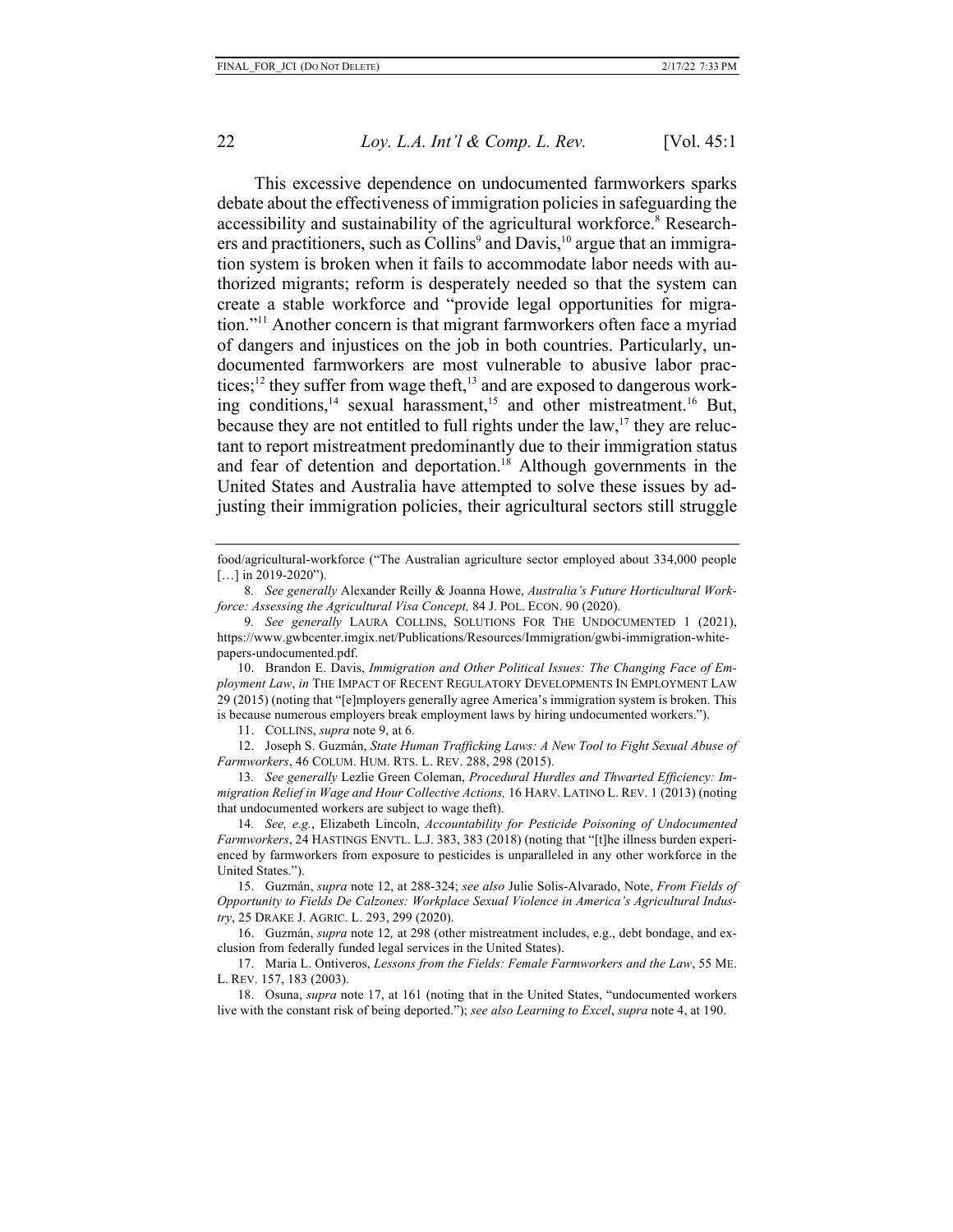with ongoing labor shortages, and undocumented farmworkers continue to suffer constant and horrific human rights violations.<sup>19</sup>

The purpose of this Article is to identify feasible immigration solutions for the United States and Australia to strengthen their short-term and long-term agricultural workforce, and to uphold migrant farmworkers' rights. Part II of the Article reveals migrant farmworkers' silent struggle and discusses the importance of agricultural labor reform. Part III and Part IV compare the immigration systems between both countries and their respective responses to the workforce and human rights issues associated with migrant farmworkers. The comparison primarily focuses on the H-2A visa program and the 2021 agricultural labor bill (Farm Workforce Modernization Act of  $2021$ <sup>20</sup> in the United States, as well as the temporary visa schemes and the amnesty proposal in Australia.21 Part V of the Article acknowledges the merits of the two systems but argues that weaknesses prevail in some aspects. The United States and Australia should look at each other's practices and re-align their immigration policies so that they both create effective immigration systems that support the short-term and long-term agricultural workforce, and also protect migrant farmworkers' human rights. A brief conclusion re-emphasizes the importance of agricultural labor reform and highlights remaining concerns regarding the proposed reform.

## II. THE SILENT STRUGGLE AND THE IMPORTANCE OF AGRICULTURAL LABOR REFORM

Agricultural work requires long hours in fields in almost all weather conditions.<sup>22</sup> It is physically demanding work and often extremely dangerous.23 Farmworkers are susceptible to serious injury, illness, and even

<sup>19.</sup> Stephen Clibborn, *Why Undocumented Immigrant Workers Should Have Workplace Rights*, 26 ECON. LAB. REL. REV. 465, 466 (2015) (arguing that Australia's approach of excluding undocumented immigrant workers from employment law is failing and is exposing these workers to harm); *see also* COLLINS, *supra* note 9, at 1 (noting that in the United States, "immigration policy has been reformed at the margins, with executive orders filling in where legislation has been desperately needed"); *Learning to Excel*, *supra* note 4, at 190 (noting that "undocumented workers are at [the] highest risk of exploitation").

<sup>20.</sup> Farm Workforce Modernization Act, H.R. 1603, 117th Cong. (2021).

<sup>21</sup>*. Learning to Excel*, *supra* note 4, at xiv.

<sup>22.</sup> CLETUS E. DANIEL, BITTER HARVEST: A HISTORY OF CALIFORNIA FARMWORKERS 1870- 1941, 25-26 (1981).

<sup>23.</sup> John Hoddinott, *Agriculture, Health, and Nutrition: Toward Conceptualizing the Linkages*, *in* RESHAPING AGRIC. FOR NUTRITION & HEALTH 16 (Shenggen Fan & Rajul Pandya-Lorch eds., 2012).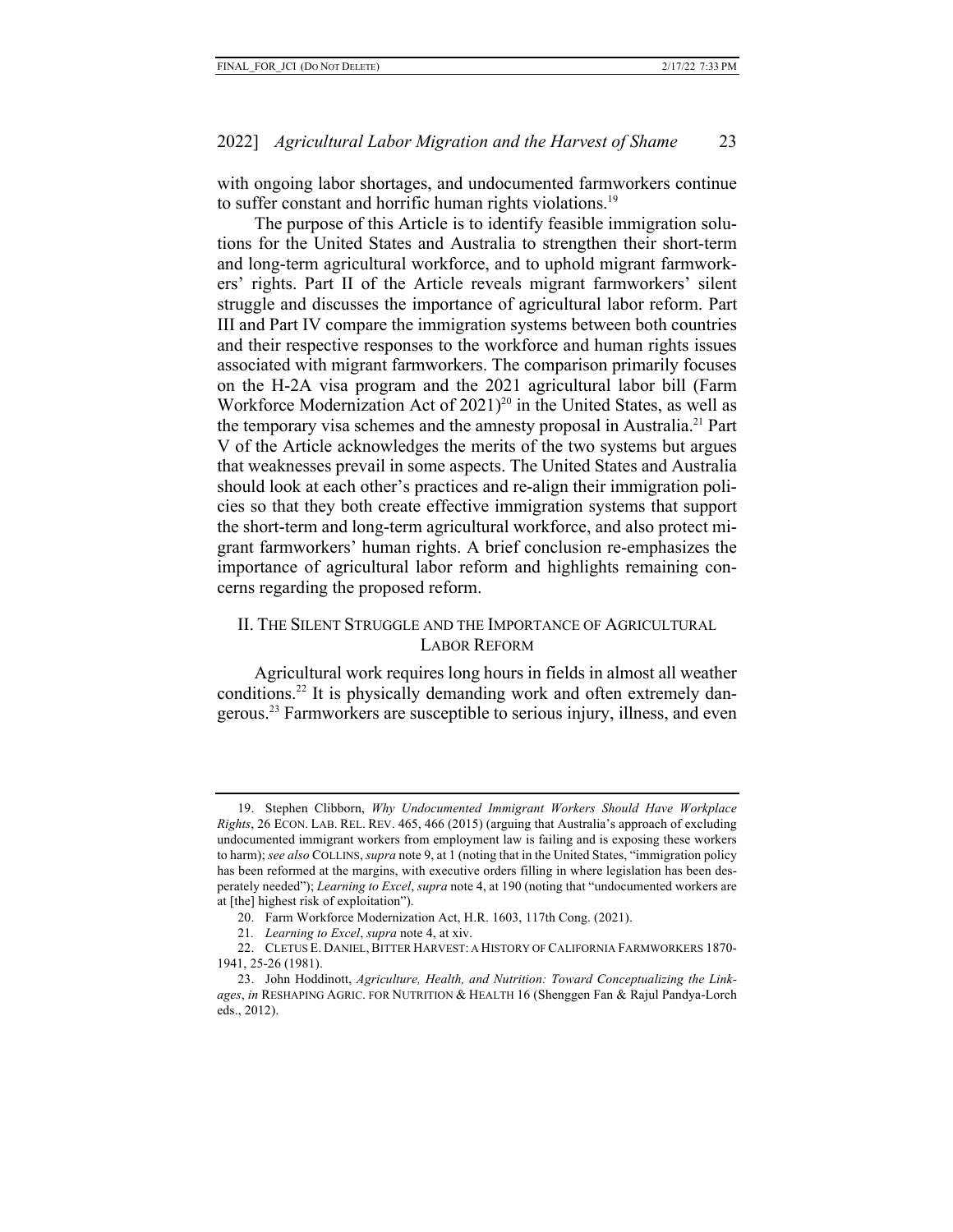$death<sup>24</sup>$  from operating heavy farm machinery and equipment, and from exposure to pesticides, fertilizers, and other chemicals.<sup>25</sup> Despite the high occupational hazards and risks, farmworkers in the United States and Australia are not well compensated in terms of wages and other employment benefits.26 Thus, the domestic labor force has little interest in taking up agricultural work.<sup>27</sup> Migrant workers, particularly the undocumented,  $2^8$ on the contrary, are willing to accommodate long-working hours and low wages in poor working conditions.<sup>29</sup>

Despite their commitment to agriculture, migrant farmworkers face a power imbalance in the workplace.<sup>30</sup> For example, some of those workers depend solely on their employers for salaries, accommodation, transportation, and the right to work and live in the country, $31$  and this excessive reliance prevents them from asserting their employment rights.<sup>32</sup>

<sup>24.</sup> Margaret Shikibu, *Work Like a Dog: Expanding Animal Cruelty Statutes to Gain Human Rights for Migrant Farmworkers in the U.S*., 71 NAT'L LAW. GUILD REV. 44, 44–45 (2014) (noting that "death is not all that unusual in the U.S. . . . Farm work is [America's] second most dangerous occupation."); *see also Agricultural Safety,* CTRS. FOR DISEASE CONTROL & PREVENTION, https://www.cdc.gov/niosh/topics/aginjury/default.html (last updated Oct. 5, 2020).

<sup>25.</sup> Beth Lyon, *Farm Workers in Illinois: Law Reforms and Opportunities for the Legal Academy to Assist Some of the State's Most Disadvantaged Workers,* 29 S. ILL. U. L.J. 263, 264-65 (2005) [hereinafter "*Farm Workers in Illinois*"] (noting that "[a]gricultural labor is an extremely dangerous and low-paying occupation," and that "[i]n addition to experiencing higher fatality rates, agricultural workers suffer many occupational diseases relating specifically to pesticides, fertilizers, and general growing conditions"); *see also Farmers, Ranchers, and Other Agricultural Managers*, U.S. BUREAU OF LAB. STAT, https://www.bls.gov/ooh/management/farmers-ranchers-andother-agricultural-managers.htm#tab-3 (last modified Apr. 9, 2021) (noting that "[t]ractors, tools, and other farm machinery and equipment can cause serious injury, and exposure to substances in pesticides and fertilizers may be harmful").

<sup>26</sup>*. Farm Workers in Illinois*, *supra* note 25*,* at 266; *see also Learning to Excel*, *supra* note 4, at 189 (noting that undocumented farmworkers are susceptible to exploitation, including underpayment).

<sup>27.</sup> Michael S. Shaddix, Comment, *USDA Certified Legal Producers: A Program to Give Consumers a Voice and a Choice in Immigration Reform*, 21 SAN JOAQUIN AGRIC. L. REV. 291, 300 (2012) (noting that "domestic labor force is unwilling to work long hours, for low wages, in dirty and dangerous work").

<sup>28</sup>*. E.g.,* Solis-Alvarado, *supra* note 15, at 300-02 (noting that while most undocumented workers have limited English language skills and education attainment, agriculture is one of the few labor-intensive sectors overseas workers could work in without specific qualification or further education).

<sup>29</sup>*. E.g., Learning to Excel*, *supra* note 4, at 189 (noting that undocumented workers are also widely used in Australian horticulture).

<sup>30.</sup> Guzmán, *supra* note 12, at 298.

<sup>31</sup>*. Id.*

<sup>32</sup>*. Id.*; *see also* Julia Jagow, Comment, *Dairy Farms and H-2A Harms: How Present Immigration Policy is Hurting Wisconsin and Immigrant Workers*, 2019 WIS. L. REV. 1269, 1285-86 (2019) (noting that "[e]mployers can easily take advantage of H-2A workers because the standards for treatment of guest workers are lower than for U.S. workers, because guest workers have inherent forced loyalty, and because regulations governing H-2A are poorly enforced").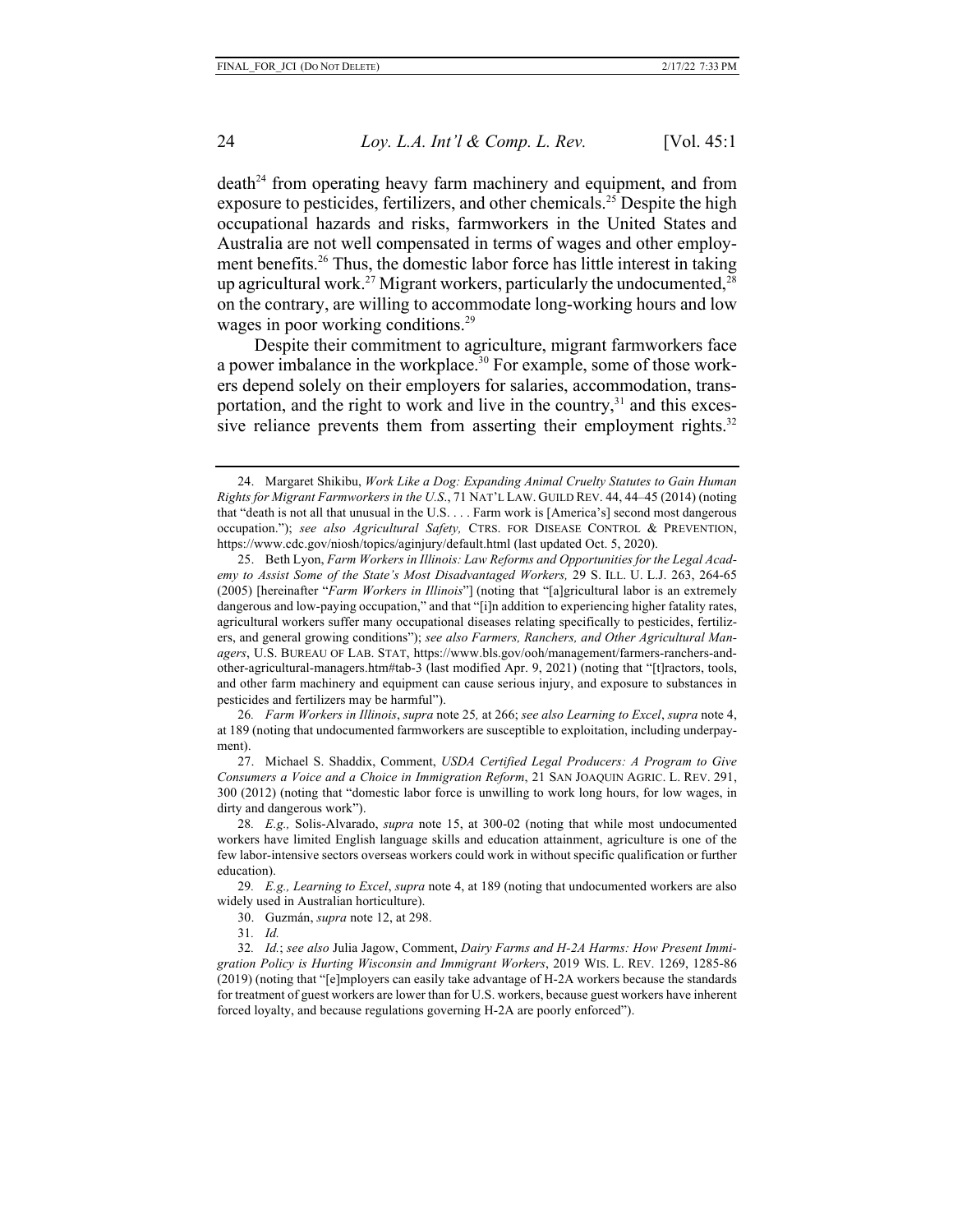Additionally, migrant farmworkers, working in an unfamiliar foreign country, tend to lack basic knowledge of legal rights and legal process, hindering their ability to seek remedies.<sup>33</sup> As for undocumented farmworkers, their existence in the country is in contravention of immigration law, $34$  which often results in additional vulnerabilities.<sup>35</sup> They are subject to dangerous work environments with substandard employment conditions,<sup>36</sup> inhumane treatment,<sup>37</sup> sexual abuse,<sup>38</sup> wage theft,<sup>39</sup> and other mistreatment.40 However, they are unable to speak up against abusive labor practices due to the fear of detention and deportation.41 In the United States, the most fundamental difference between documented and undocumented farmworkers, as Guzmán asserts, is that the latter always "live with the ever-present fear of deportation,"<sup>42</sup> and they are forced to put up with labor exploitation and abuse.<sup>43</sup> Australia also witnesses appalling employment violations targeted at undocumented farmworkers.<sup>44</sup> According to a 2020 report released by the Australian Government, undocumented farmworkers "are at highest risk of exploitation, due to the fact that they are unlikely to report mistreatment for fear of losing their […] ability to stay in Australia."45 Furthermore, the legal protection of employment rights in both countries are conditioned upon a worker's immigration status.46 In the United States, a significant body of law excludes unauthorized migrant workers "from a range of employment

<sup>33.</sup> Solis-Alvarado, *supra* note 15, at 301 (noting "[n]on-English speaking workers are regularly unaware of protective laws and their rights as victims of sexual violence").

<sup>34.</sup> Beth Lyon, *Changing Tactics: Globalization and the U.S. Immigrant Workers Rights Movement*, 13 UCLA J. INT'L L. & FOREIGN AFF. 161, 190 (2008) [hereinafter Lyon, *Changing Tactics*]; *see also* Shikibu, *supra* note 24, at 45, 56 (noting that undocumented farmworkers' worst fear is not the dirty, dangerous, physically demanding, and low paying work they perform on a daily basis, but "the deep-rooted societal animus towards them" stemming from "the widespread public disapproval of illegal immigration").

<sup>35</sup>*. Learning to Excel*, *supra* note 4, at 55 (noting that "undocumented employment creates high risk of labour exploitation").

<sup>36</sup>*. Id.*

<sup>37.</sup> Shaddix, *supra* note 27, at 298.

<sup>38.</sup> Guzmán, *supra* note 12, at 290–91.

<sup>39.</sup> Jagow, *supra* note 32, at 1283 (noting that twenty-eight percent of undocumented farmworkers in the dairy industry reported wage theft).

<sup>40</sup>*. Id.* at 1282 (such as debt bondage).

<sup>41.</sup> Ontiveros, *supra* note 17, at 161; *see also* Guzmán, *supra* note 12, at 299 (noting that "[m]ultiple outlets report testimony from farmworkers regarding their fear of deportation").

<sup>42.</sup> Guzmán, *supra* note 12, at 298; *see also Farm Workers in Illinois*, *supra* note 25, at 277 (noting that "many worker rights protections are conditioned upon […] immigration status").

<sup>43.</sup> Guzmán, *supra* note 12, at 299.

<sup>44</sup>*. Learning to Excel*, *supra* note 4, at 190.

<sup>45</sup>*. Id.*

<sup>46</sup>*. Farm Workers in Illinois*, *supra* note 25, at 277; Clibborn, *supra* note 19, at 466.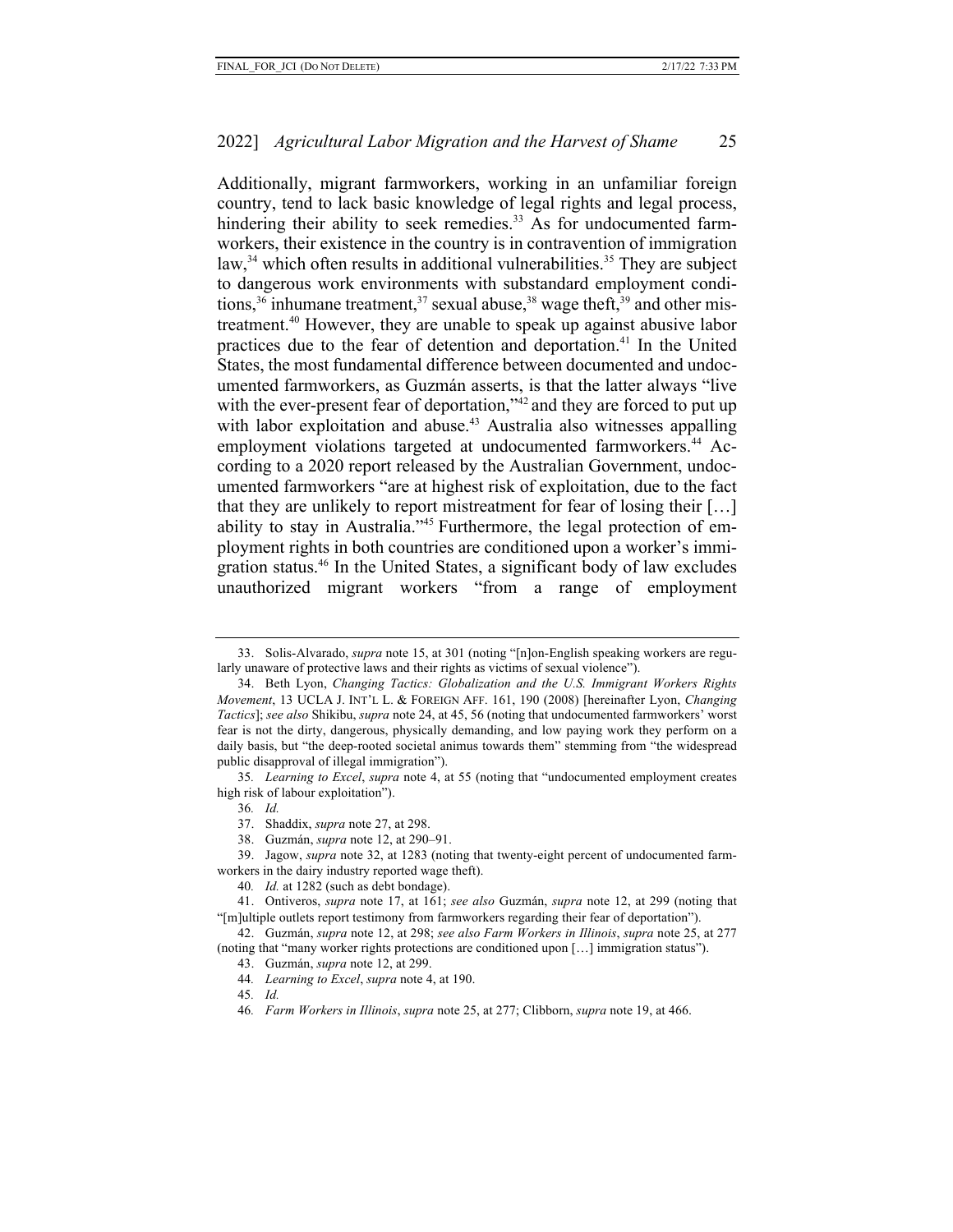protections."47 For example, the 2002 United States Supreme Court decision in *Hoffman Plastic Compounds v. NLRB* denied an award of back pay remedy to an undocumented worker.<sup>48</sup> Similarly, in Australia, undocumented workers are not covered by the eleven minimum entitlements of the National Employment Standards;<sup>49</sup> they are not entitled to full rights and protections under employment laws.<sup>50</sup> Undocumented farmworkers, excluded from the legal system, are unable to protect themselves from being exploited and abused by unscrupulous employers.<sup>51</sup>

Migrant farmworkers, many of whom are undocumented, have been struggling in silence.<sup>52</sup> Nevertheless, they make up a substantial component of the agricultural workforce in both the United States and Australia.<sup>53</sup> They perform essential services to keep people fed;<sup>54</sup> they power the agricultural economies.<sup>55</sup> Without their hard work, hundreds of millions of people would go hungry and economies would shrink.<sup>56</sup> Thus, strengthening immigration support for migrant farmworkers, including

49*. Fair Work Act 2009* (Cth), s 61(2) (Austl.) (The eleven minimum entitlements of employment standards are maximum weekly hours, requests for flexible working arrangements, offers and requests for casual conversion, parental leave and related entitlements, annual leave, personal/carer's leave and compassionate leave, community service leave, long service leave, public holidays, notice of termination and redundancy pay, and Fair Work Information Statement).

- 50. Clibborn, *supra* note 19, at 465.
- 51*. Id.*; *Farm Workers in Illinois*, *supra* note 25, at 277.

52. Solis-Alvarado, *supra* note 15, at 300 ("Perpetrators and employers alike prey on victim's vulnerable lack of immigration status as a way to induce the victim to keep quiet, which permits perpetrators to continue abusing undocumented workers."); *Learning to Excel*, *supra* note 4, at 190.

53. Van den Broek, *supra* note 3, at 7 (noting that in Australia, the segments of the horticulture industry that are characterized by seasonal production produce jobs that are primarily undertaken by temporary migrant workers); *Farm Labor*, *supra* note 5 (describing that under 20% of hired crop farmworkers in the United States are migrant workers—meaning that they do not work within 75 miles of their home).

54. Press Release, Zoe Lofgren, House of Representatives, Lofgren, Newhouse Introduce the Farm Workforce Modernization Act of 2021 (Mar. 3, 2021), https://www.lofgren.house.gov/media/press-releases/lofgren-newhouse-introduce-farm-workforce-modernization-act-2021 [hereinafter Lofgren Newhouse Introduction] (noting that undocumented farmworkers "feed the nation").

55. Joseph Marin, Note, *What Is "Agricultural" Anyway: A Closer Look at the H-2A and H-2B Loophole*, 45 J. CORP. L. 557, 562 (2020) (noting that "[S]tudies have shown that immigrants working in the United States help the agricultural economy").

56. Lofgren Newhouse Introduction, *supra* note 52 (noting that "[s]tabilizing the workforce will protect the future of our farms and our food supply").

<sup>47</sup>*. Farm Workers in Illinois*, *supra* note 25, at 277; *see also* Ontiveros, *supra* note 17, at 183.

<sup>48</sup>*. Hoffman Plastic Compounds, Inc. v. Nat'l Lab. Rels. Bd.*, 535 U.S. 137, 141–42 (2002); Shikibu, *supra* note 24, at 49 (noting that "[s]ince the *Hoffman* decision, unauthorized workers are no longer entitled (as their authorized co-workers are) to the vital remedy of back pay, even if they are terminated in retaliation for having engaged in protected practices. In essence, the decision issued employers a de facto 'invitation to ignore the law'"); *see also* Christopher David Ruiz Cameron, *Borderline Decisions: Hoffman Plastic Compounds, the New Bracero Program, and the Supreme Court's Role in Making Federal Labor Policy*, 51 UCLA L. REV. 1 (2003).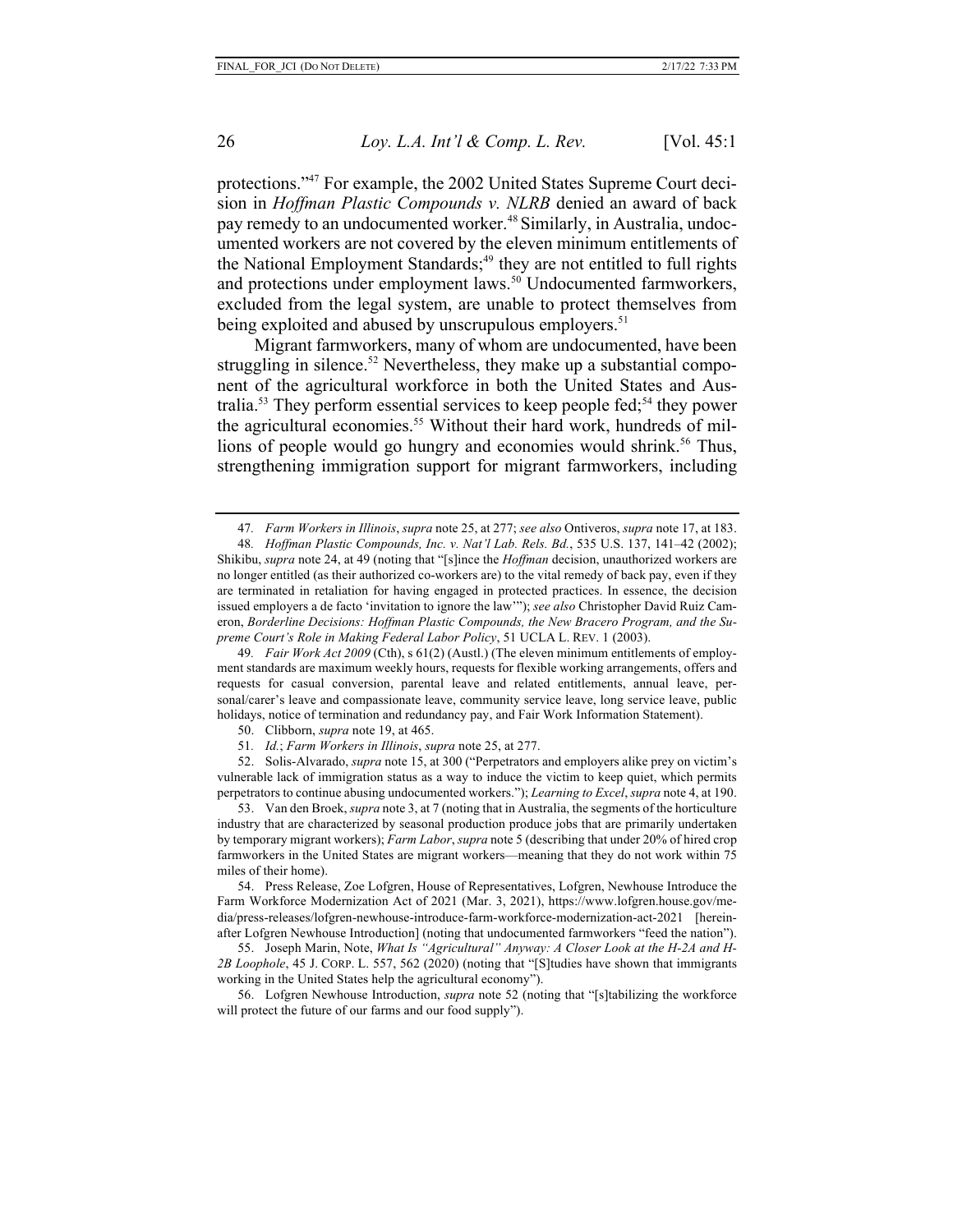the undocumented who have worked in this industry for years, is an economic and moral imperative.<sup>57</sup> Effective immigration reforms are urgently needed to secure a strong and sustainable workforce for the agricultural industry, and to protect and promote migrant farmworkers' employment rights.

Some scholars argue that amending existing employment laws (as distinct from immigration reform) is also an enforceable alternative to protect migrant workers from labor abuse and exploitation.<sup>58</sup> This Article acknowledges the merits of employment law reform. Nevertheless, such an approach on its own fails to address the co-existing workforce issues. Thus, this Article will not investigate this alternative.

#### III. THE AMERICAN APPROACH

The United States immigration policies on farm labor encompass both short and long-term solutions: the existing temporary visa measure  $(H-2A)$  that helps fill the short-term labor shortages,<sup>59</sup> and a bill (Farm Workforce Modernization Act of  $2021$ <sup>60</sup> that aims to provide a pathway to permanent residency for migrant farmworkers, including those who do not have legal status but have worked in agriculture for a number of years. The following discussion assesses the merits and limitations of the American approach.

## *A. Temporary visa scheme for migrant farmworkers*

#### 1. America's early attempts to bring in temporary farmworkers from abroad

The American reliance on migrant farmworkers can be traced back to the end of the nineteenth century;<sup>61</sup> however, the first temporary labor migration program was not formally introduced until almost half a

<sup>57</sup>*. See generally* COLLINS, *supra* note 9 (arguing undocumented farmworkers who have worked in the country for years should be given the opportunity to obtain legal status).

<sup>58</sup>*. E.g.,* Clibborn, *supra* note 19, at 468 (suggesting that Australia's Fair Work Act "should be amended to ensure that undocumented immigrant workers benefit from the same minimum employment standards and protections as Australian citizens").

<sup>59.</sup> For more details regarding the H-2A visa, see *H-2A Temporary Agricultural Worker*s, https://www.uscis.gov/working-in-the-united-states/temporary-workers/h-2a-temporary-agricultural-workers.

<sup>60.</sup> H.R. 1603, § 1.

<sup>61.</sup> Shaddix, *supra* note 27, at 294–95 (noting that "[t]he need for a substantial, seasonal, temporary and low-cost labor force has been evident since United States farmers began producing crops for community consumption toward the end of the 19th century").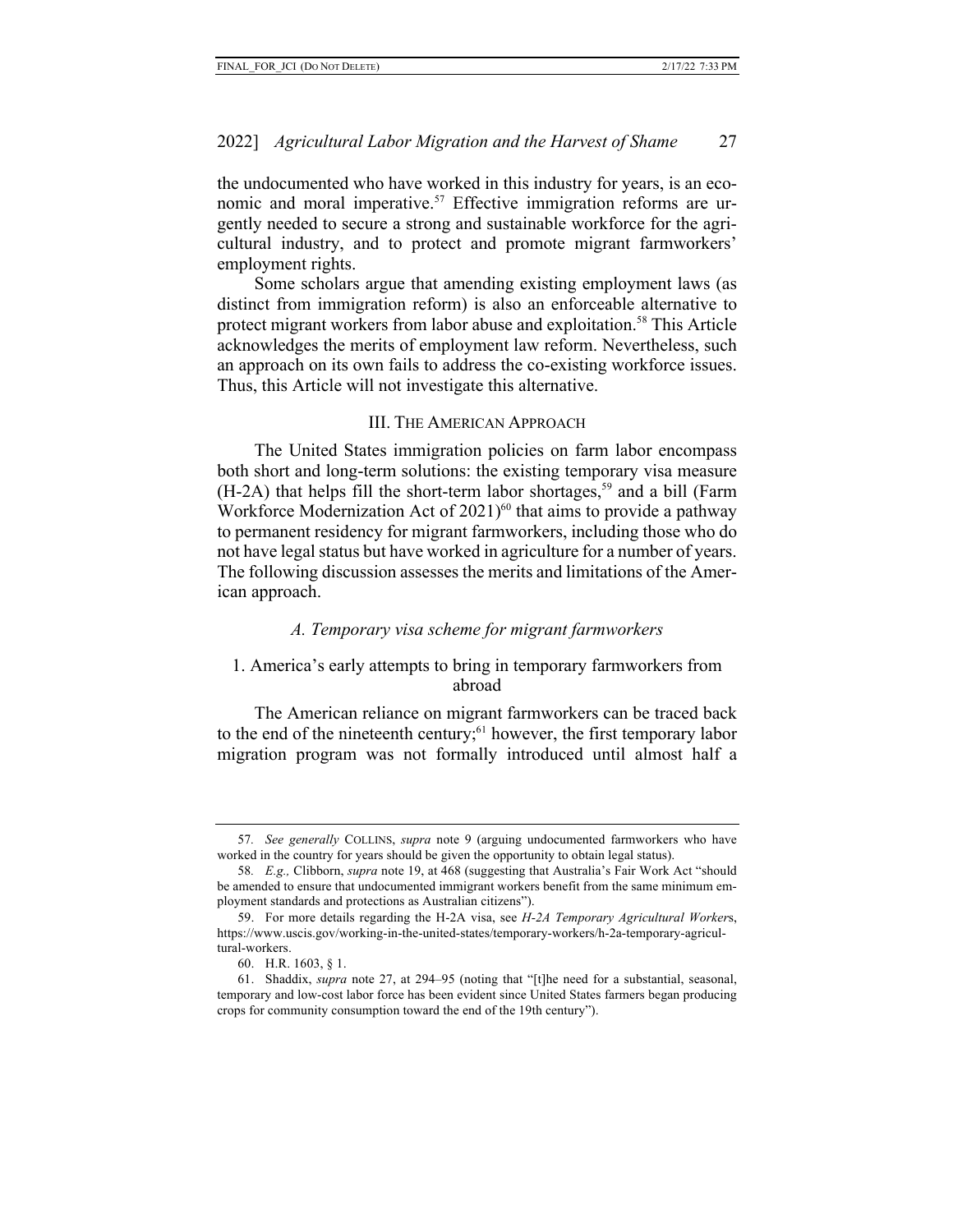century later. $62$  In 1942, for the first time in its history, the United States launched a major temporary farm worker program, the bilateral Bracero Program, with Mexico to address chronic labor shortages,  $63$  particularly in the agricultural sector.<sup>64</sup> Over the following two decades, this program successfully supplied the American agriculture industry with millions of temporary farmworkers from Mexico.<sup>65</sup>

Even after the end of the Bracero program in 1964, the American agricultural sector has continued to bring in migrant farmworkers, predominantly from Mexico, through the H-2 visa.<sup>66</sup> This visa was originally designed to address labor shortages across all sectors in the United States.<sup>67</sup> Nonetheless, different sectors had differing labor demands, with the agricultural industry facing the worst labor crisis.<sup>68</sup> To ensure an adequate supply of farmworkers, the 1986 Immigration Reform and Control Act  $(IRCA)^{69}$  abolished the broad-sweeping H-2 visa;<sup>70</sup> instead, it created two sub-classifications: the H-2A visa specifically for the agricultural industry, and the H-2B visa for non-agricultural industries.<sup>71</sup> Since its implementation, the H-2A visa has provided a labor solution to American agricultural businesses and helped fill temporary and seasonal agricultural positions by bringing migrant workers into the country.<sup>72</sup> This visa program remains in force to this date, but faces much criticism from

64. Laura Massie, Note, *Workers of the World, Unite?: Politics of Guestworker Protection and U.S. Worker Protection in the Current U.S. Guestworker Debate*, 15 GEO. J. ON POVERTY L. & POL'Y 315, 317 (2008); *see also* Dennis J. Loiacono & Jillian Maloff, Note, *Be Our Guest: Synthesizing a Realistic Guest Worker Program as an Element of Comprehensive Immigration Reform*, 24 HOFSTRA LAB. & EMP. L.J. 111, 113 (2006); *see also* Shaddix, *supra* note 27, at 295; Hing *supra* note 62, at 1425.

65. Russo, *supra* note 63, at 22 (noting that "[f]rom 1942-1964, the United States acquired a large amount of Mexican farm labour through the Bracero Program"); *see also* Shaddix, *supra* note 27, at 295 (noting that the Bracero program, in addition to providing important jobs to Mexicans "at a greater pay rate than they would receive in Mexico," provided American agricultural businesses with much needed temporary farm workers at a relatively low cost).

- 66. Shaddix, *supra* note 27, at 295.
- 67. Russo, *supra* note 63, at 24–25.
- 68. Marin, *supra* note 55, at 558.
- 69. Immigration Reform and Control Act of 1986, 8 U.S.C. § 1101.
- 70. Marin, *supra* note 55, at 558.

71. Marsha Chien, *When Two Laws Are Better Than One: Protecting the Rights of Migrant Workers*, 28 BERKELEY J. INT'L L. 15, 19 (2010); *see also* Russo, *supra* note 61, at 25.

72. Marin, *supra* note 55, at 558.

<sup>62.</sup> Bill Ong Hing, *Immigration Policy: Thinking Outside the (Big) Box*, 39 CONN. L. REV. 1401, 1422-23 (2007).

<sup>63</sup>*. See id.* at 1422; Robert Russo, *Collective Struggles: A Comparative Analysis of Unionizing Temporary Foreign Farm Workers in the United States and Canada*, 41 HOUS. J. INT'L L. 5, 22–23 (2018) (noting that the Bracero Program is generally recognized as America's first major temporary farmworker program, although Mexican farmworkers had a much longer history of working on American farms).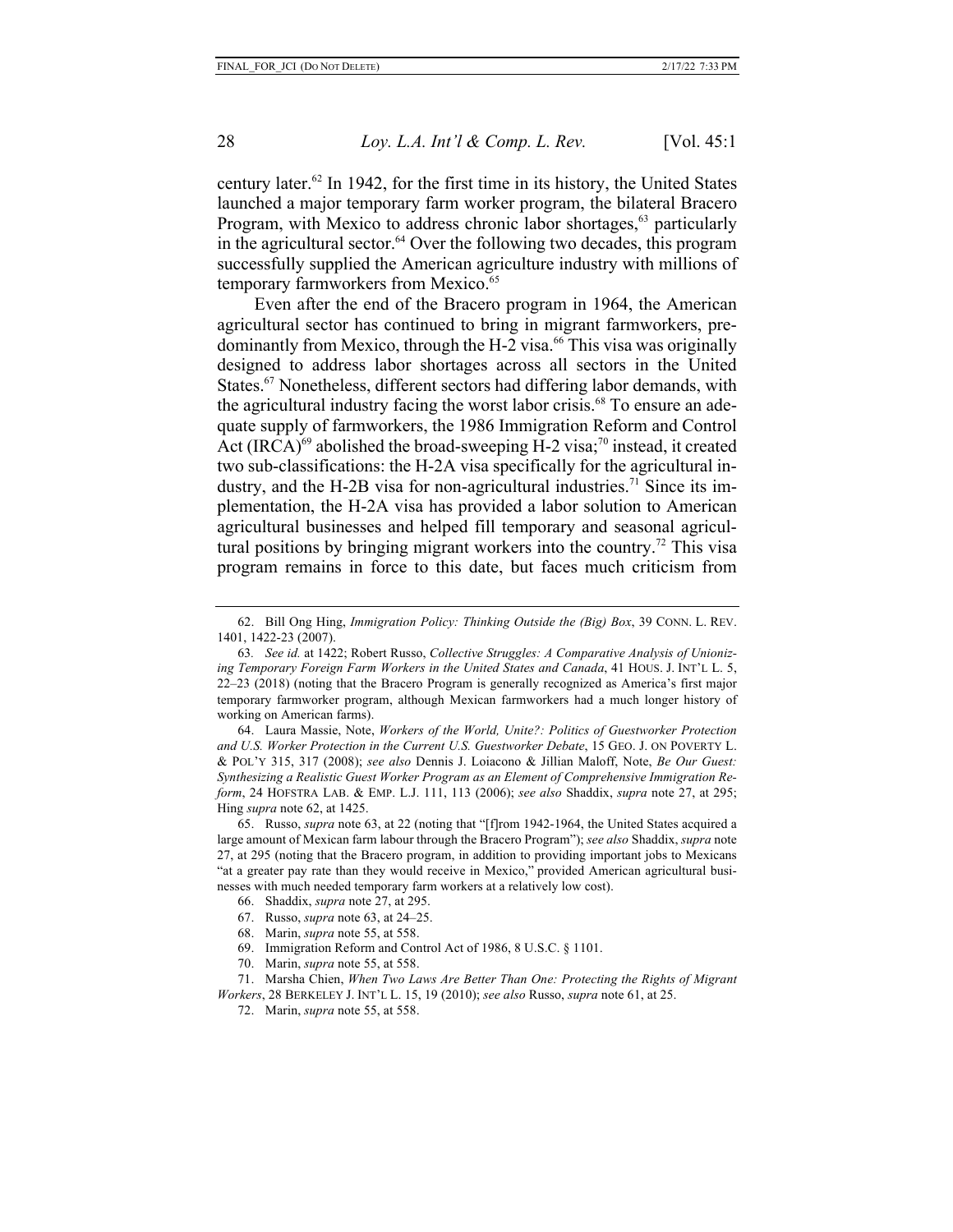migrant advocacy groups.<sup>73</sup> The following Part examines the strengths and weaknesses of the H-2A visa program, and proposes several enforceable solutions to improve its efficiency.

#### 2. The H-2A visa program

#### (i) The strengths of the H-2A visa

The strengths of the H-2A visa program are threefold. To the agricultural industry, the H-2A visa program enhances its access to the labor market.<sup>74</sup> In fact, certified H-2A positions have increased dramatically over the last fifteen years, rising from 48,000 in 2005 to 258,000 in 2019.75 The growth in certified H-2A positions enables the agricultural sector to carry out its day-to-day operations. To migrant farmworkers, the H-2A visa program is the most important channel through which they can legally enter the country to perform temporary or seasonal agricultural work.76 Holding a valid H-2A visa, such workers need not fear the sweeping raids conducted by the U.S. Immigration and Customs Enforcement (ICE) agents; nor do they have the constant threat of detention, deportation, and family separation. Additionally, they are entitled to employment rights and protections under the law.<sup>77</sup> For domestic workers, the H-2A visa is also an important tool to safeguard their interests at work. This visa allows American employers to bring in migrant farmworkers only if the following requirements are satisfied: the job is of "a temporary or seasonal nature;" domestic labor recruitment is not successful; the employment of H-2A workers "will not adversely affect the wages and working conditions of similarly employed U.S. workers"; and a single valid temporary labor certification from the U.S. Department of Labor (DOL) with the H-2A petition has been submitted.<sup>78</sup> These requirements essentially prioritize domestic workers' job security, and guarantee that

<sup>73.</sup> Russo, *supra* note 63, at 27–28 (describing criticisms of the H-2A Program).

<sup>74</sup>*. H-2A Temporary Agricultural Program*, U.S. DEP'T LAB., http://www.dol.gov/agencies/eta/foreign-labor/programs/h-2a (last visited Apr. 5, 2021) (noting that "[t]he H-2A temporary agricultural program allows agricultural employers who anticipate a shortage of domestic workers to bring nonimmigrant foreign workers to the U.S. to perform agricultural labor or services of a temporary or seasonal nature").

<sup>75</sup>*. Learning to Excel*, *supra* note 4, at 55; *see also Farm Labor*, *supra* note 5.

<sup>76</sup>*. H-2A Temporary Agricultural Program, supra* note 74.

<sup>77</sup>*. Fact Sheet #26: Section H-2A of the Immigration and Nationality Act (INA)*, U.S. DEP'T OF LAB. WAGE AND HOUR DIV. (Feb. 2010), https://www.dol.gov/sites/dolgov/files/WHD/legacy/files/whdfs26.pdf [hereinafter *Fact Sheet #26*].

<sup>78</sup>*. Id.*; *H-2A Temporary Agricultural Worker*s, *supra* note 59 (noting that an exception to the fourth requirement is when the petitions are under "emergent circumstances").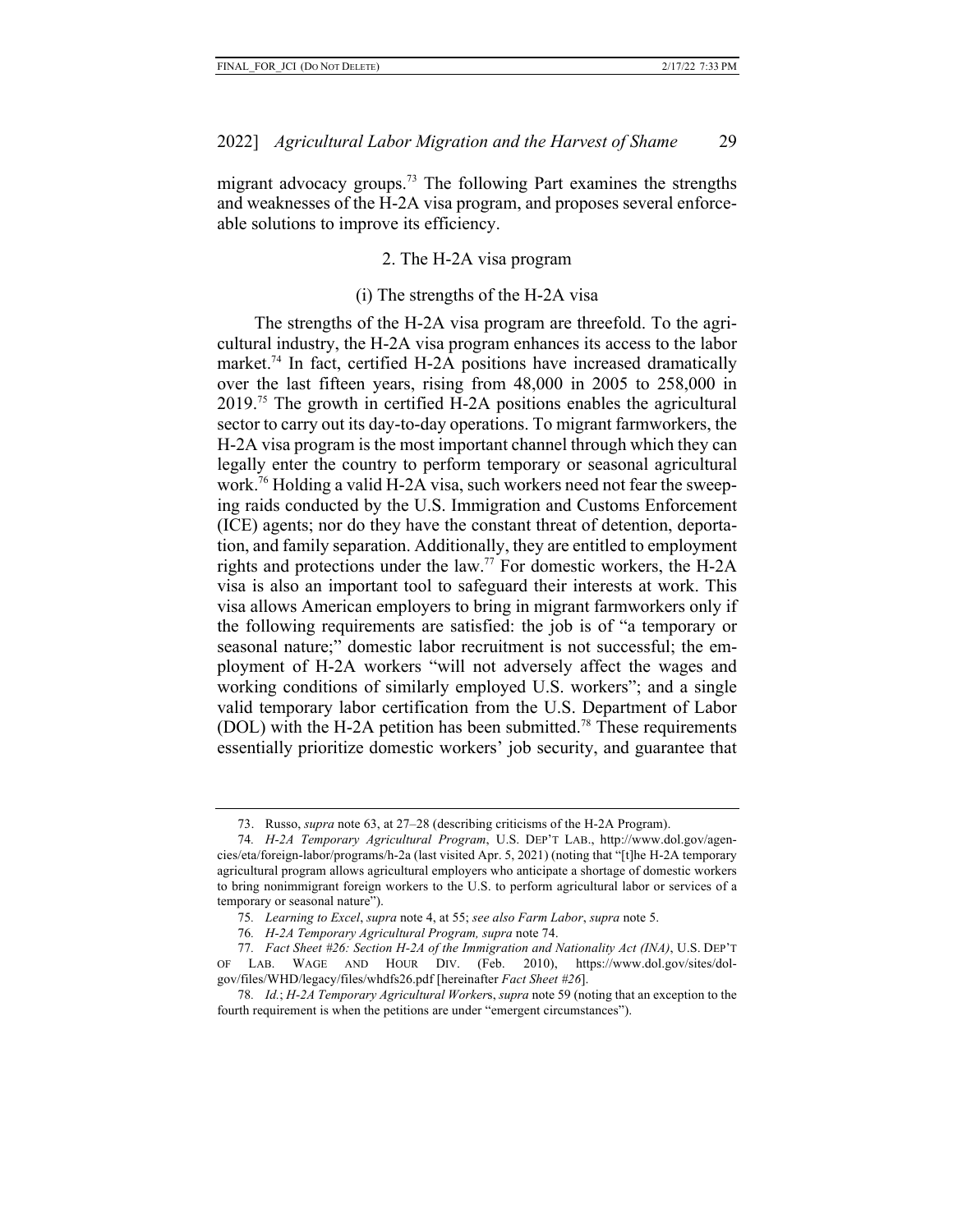their payments and working conditions are not exacerbated by the employment of migrant farmworkers.

## (ii) The weaknesses of the H-2A visa

Notwithstanding its strengths, the H-2A visa program has also drawn extensive criticism for its complicated, lengthy, and expensive application process. Additionally, the program is also criticized for creating a power imbalance between agricultural employers and migrant farmworkers.79

#### (1) Visa application process

Research conducted by the National Council of Agricultural Employers (NCAE) indicates that nearly half of the American agricultural employers seeking access to a legal workforce are not satisfied with the  $H-2A$  visa program.<sup>80</sup> The application process is bureaucratically complicated, lengthy, and expensive.<sup>81</sup> Many agricultural businesses have turned to undocumented farmworkers for affordable and convenient labor assistance.<sup>82</sup> The H-2A visa program is increasingly perceived as a last resort to fill shortfalls in the agricultural workforce. $83$  The temporary agricultural labor program is in urgent need of reform.

The employer-sponsored H-2A visa requires American agricultural businesses to initiate the application process.  $84$  Employers seeking to hire temporary migrant farmworkers must provide sufficient evidence to show that the four requirements discussed above have been fulfilled,<sup>85</sup> and that a valid temporary labor certification has been obtained from the DOL.<sup>86</sup>

<sup>79.</sup> David Bier, *H-2A Visas: Open in Theory, Closed in Practice*, COMPETITIVE ENTER. INST. (May 7, 2012), https://www.cei.org/blog/h-2a-visas-open-in-theory-closed-inpractice/ [hereinafter Bier, *H-2A Visas*].

<sup>80</sup>*. Why Domestic Agriculture Needs New, Workable Farm Labor Alternatives Now*, NAT'L COUNCIL OF AGRIC. EMP. (Aug. 2019), http://www.ncaeonline.org/wp-content/uploads/2019/08/ALRP-Brochure.pdf.

<sup>81.</sup> Marin, *supra* note 55, at 560, 568 (noting that the H-2A visa program is unnecessarily complicated for agricultural employers); *see* Bier, *H-2A Visas*, *supra* note 79.

<sup>82.</sup> David J. Bier, *H-2A Visas for Agriculture: The Complex Process for Farmers to Hire Agricultural Guest Workers*, 17 CATO INST. IMMIGR. RSCH. AND POL'Y BRIEF 1, 1 (Mar. 10, 2020), https://www.cato.org/sites/cato.org/files/2020-03/IRPB-17-update-4.pdf [hereinafter Bier, *H-2A Visas for Agriculture*].

<sup>83.</sup> Mittelstadt, *supra* note 4, at 274; *see also* Bier, *H-2A Visas for Agriculture*, *supra* note 82, at 1 (noting that H-2A visa only supplies only about ten percent of farm labor in the United States).

<sup>84.</sup> Bier, *H-2A Visas for Agriculture*, *supra* note 82, at 2.

<sup>85</sup>*. H-2A Temporary Agricultural Worker*s, *supra* note 59, at 1 (The U.S. employers include the employers themselves, their agents, or an association of U.S. agricultural producers named as a joint employer).

<sup>86</sup>*. Id.*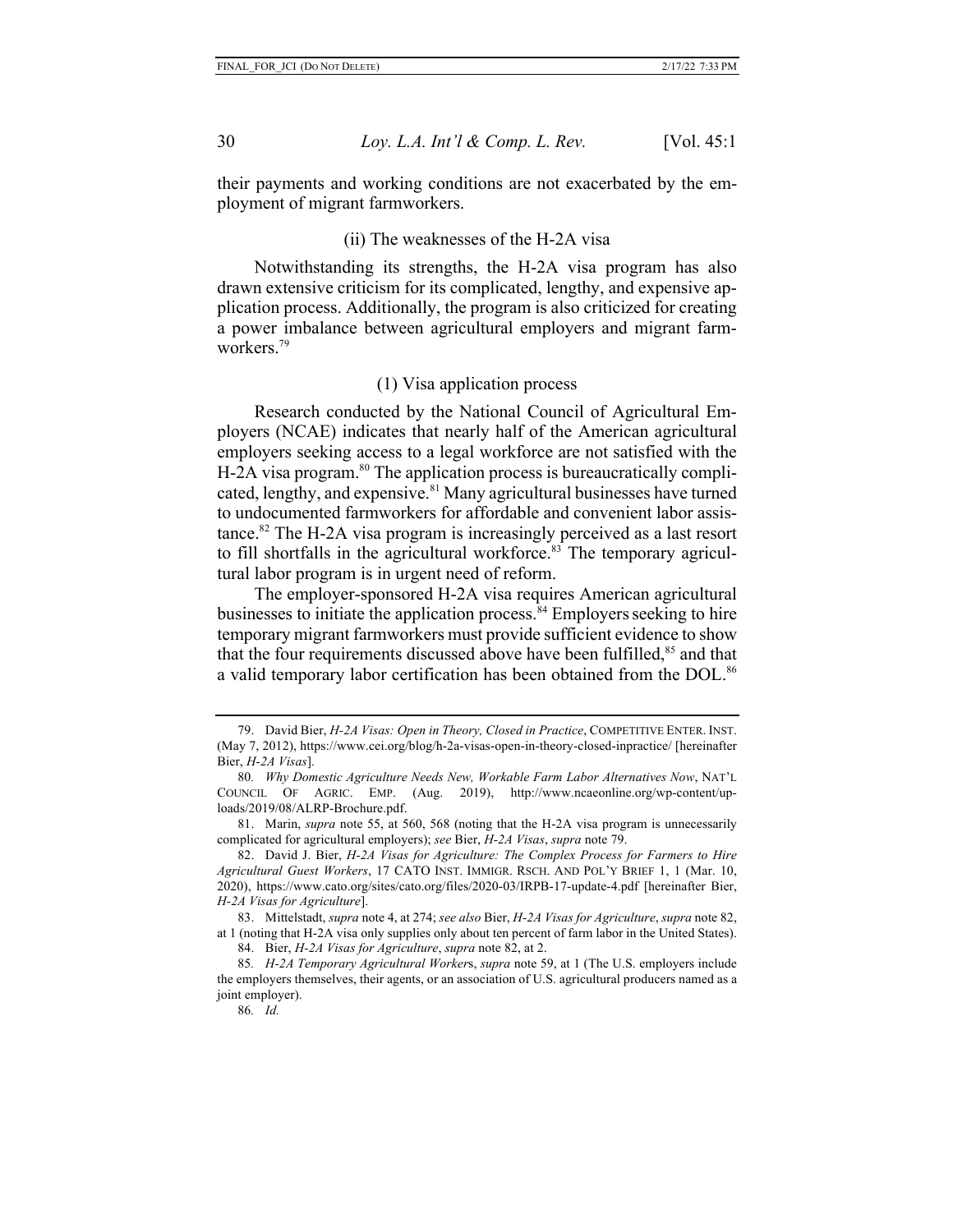Employers then submit the labor certification, along with the completed Form I-129 (Petition for a Nonimmigrant Worker)<sup>87</sup> to the United States Citizenship and Immigration Services (USCIS) for approval.<sup>88</sup> Upon approval from the USCIS, the prospective worker can apply for a H-2A visa at an overseas United States Embassy or Consulate for entry into the country.89 The application process on paper appears to be rather straightforward; however, enforcement is complex. Agricultural employers struggle to complete the application because it "involves multiple agencies and numerous detailed program rules that sometimes conflict with other laws."90

The H-2A visa application is a lengthy process;  $91$  it takes months to complete, causing great distress to employers.<sup>92</sup> Different from other industries, agriculture, specifically crop production, is biological in nature and highly vulnerable to "nuances in the weather and annual climate variances."93 The inherent uncertainty in agriculture makes it difficult for employers to make accurate predictions on the date of need or the number of farmworkers required for the farms. Sometimes, they need labor assistance earlier (or later) than expected; sometimes, they do (or do not) need extra pairs of hands owing to various reasons. The H-2A visa program fails to provide flexibility to meet employers' shifting labor needs.<sup>94</sup> As for employers who have anticipated worker shortfalls and lodged H-2A petitions well in advance, they still experience serious delays in the arrival of migrant workers due to the visa program's bureaucratic complexity.95 According to the NCAE, seventy-two percent of employers reported that their temporary or seasonal migrant workers had arrived twenty-two days late on average after the "date of need," resulting in substantial economic loss.96 Bier, an immigration policy analyst for the Cato Institute's Center for Global Liberty and Prosperity, also confirms the NCAE's

<sup>87</sup>*. I-129, Petition for a Nonimmigrant Worker*, U.S. CITIZENSHIP & IMMIGR. SERVS., https://www.uscis.gov/i-129 (last visited Jul. 13, 2021) [hereinafter *I-129*].

<sup>88</sup>*. H-2A Temporary Agricultural Worker*s, *supra* note 59.

<sup>89</sup>*. Id.*; *see also* Mary Lee Hall, *Defending the Rights of H-2A Farmworkers*, 27 N.C.J. INT'L L. & COM. REG. 521, 522 (2002).

<sup>90.</sup> Bier, *H-2A Visas for Agriculture*, *supra* note 82, at 2 (citing U.S. GOV'T ACCOUNTABILITY OFF.*,* H-2A VISA PROGRAM: MODERNIZATION AND IMPROVED GUIDANCE COULD REDUCE EMPLOYER APPLICATION BURDEN 25 (2012)).

<sup>91.</sup> Jagow, *supra* note 32, at 1284.

<sup>92.</sup> Mittelstadt, *supra* note 4, at 274–75.

<sup>93.</sup> Shaddix, *supra* note 27, at 303; *see also* Aimin Hao, *Uncertainty, Risk Aversion and Risk Management in Agriculture*, 1 AGRIC. & AGRIC. SCI. PROCEDIA 152 (2010).

<sup>94</sup>*. See* Mittelstadt, *supra* note 4, at 274–75.

<sup>95.</sup> Bier, *H-2A Visas for Agriculture*, *supra* note 82, at 2.

<sup>96.</sup> NAT'L COUNCIL OF AGRIC. EMP., *supra* note 80, at 2.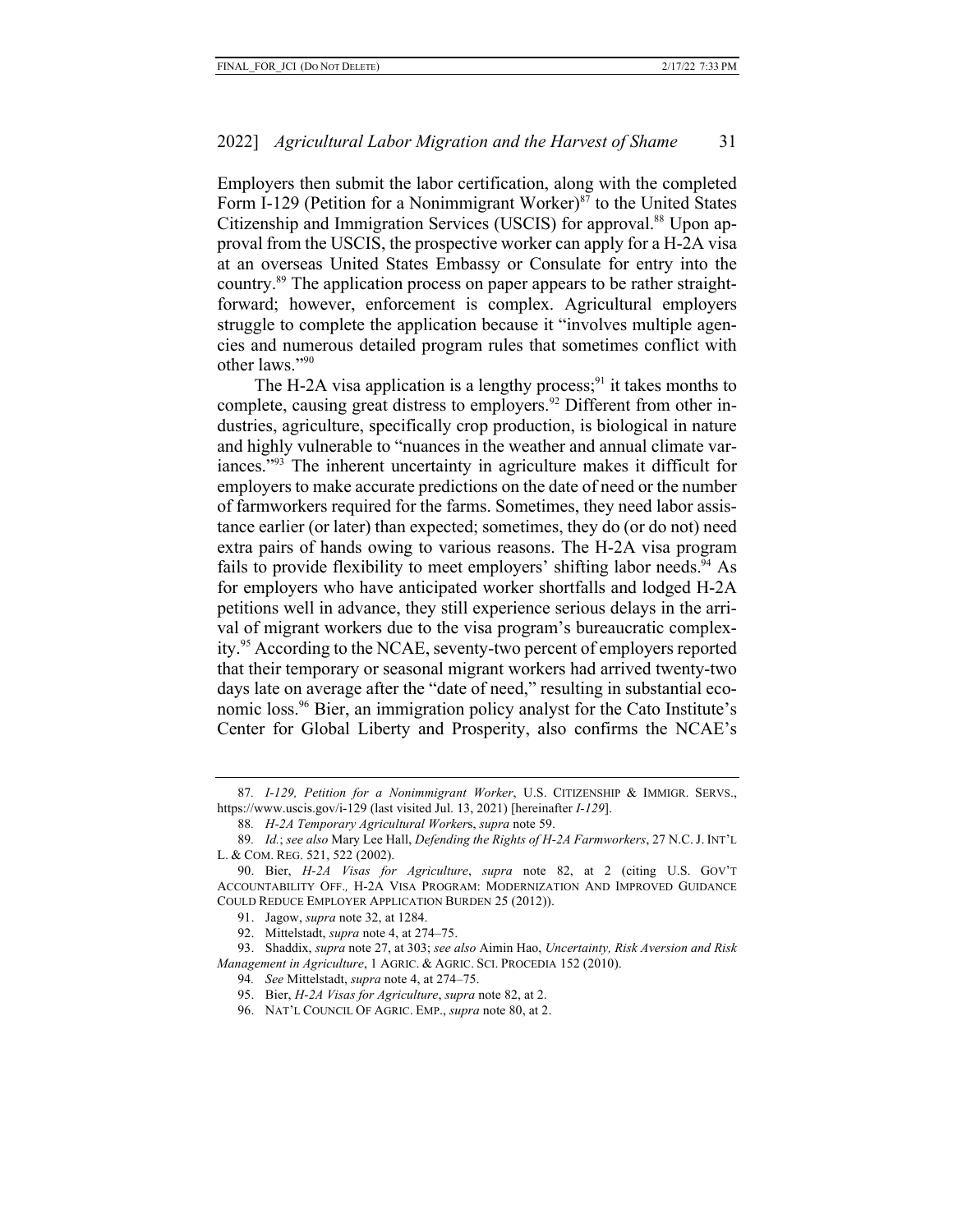findings, revealing that "[d]elays have cost farmers millions of dollars in lost crops."<sup>97</sup> In January 2021, the DOL released a final rule intending to streamline and modernize the H-2A visa process by "mandating electronic filing of job orders and applications."98 The goal of this rule is to make the H-2A visa application less administratively burdensome; however, the actual impact on the agricultural workforce has not yet been assessed due to lack of available data.

The H-2A visa application is also an expensive exercise for agricultural employers.<sup>99</sup> Employers must bear the initial costs, such as attorney and/or agent fees, labor certification and visa application fees, as well as other costs associated with the recruitment process.<sup>100</sup> They are required to pay H-2A workers minimum wages that are much higher than the state's minimum wage by an average of fifty-seven percent.<sup>101</sup> Employers are also responsible for providing free transportation<sup>102</sup> and free accommodation to H-2A workers.<sup>103</sup> To hire workers through the H-2A visa program, practically, employers need to provide an "all-inclusive" package, which is a huge financial responsibility to take on.<sup>104</sup>

To summarize, the H-2A visa application process imposes unbearable bureaucratic and financial burdens on agricultural employers<sup>105</sup> and is long overdue for reform.<sup>106</sup> It fundamentally restricts employers' abilities to bring in a legal workforce from overseas, $107$  driving them to resort to

101. Bier, *H-2A Visas for Agriculture, supra* note 82, at 1.

<sup>97.</sup> Bier, *H-2A Visas for Agriculture, supra* note 82, at 2; *see also* U.S. GOV'T ACCOUNTABILITY OFF., *supra* note 90, at 17.

<sup>98.</sup> Press Release, USDA, Secretary Perdue Statement on H-2A Modernization (Jan. 15, 2021), https://www.usda.gov/media/press-releases/2021/01/15/secretary-perdue-statement-h-2amodernization.

<sup>99.</sup> Jagow, *supra* note 32, at 1284.

<sup>100</sup>*. H-2A Visa Program,* USDA, https://www.farmers.gov/manage/h2a (last visited Jul. 14, 2021).

<sup>102.</sup> Andrew J. Elmore, *Egalitarianism and Exclusion: U.S. Guest Worker Programs and a Non-Subordination Approach to the Labor-Based Admission of Nonprofessional Foreign Nationals*, GEO. IMMIGR. L.J. 521, 536 (2007) (noting that "[t]he H-2A visa requires that employers reimburse farmworkers for transportation costs after one half of the job term is complete […] and for the worker's return to her home country after the work is complete).

<sup>103.</sup> Jay Ruby & Andrew P. Galeziowski, *Employment and Immigration Law Compliance in a Heightened Enforcement Environment, in* COUNSELING CLIENTS ON WORKSITE ENF'T: LEADING LAWS ON RESPONDING TO GOV'T INVESTIGATIONS AND IMPLEMENTING EFFECTIVE COMPLIANCE PROGRAMS 1, 13 (2010). *See also Fact Sheet #26*, *supra* note 77.

<sup>104.</sup> Shaina A. Case, Comment, *Thank You for Taking Our Jobs: The Importance of Integrating the Migrant Farmworker into the United States*, 13 WYO. L. REV. 349, 358 (2013).

<sup>105.</sup> Bier, *H-2A Visas for Agriculture, supra* note 82, at 5.

<sup>106</sup>*. See generally,* Laura C. Oliveira, Comment, *A License to Exploit: The Need to Reform the H-2A Temporary Agricultural Guest Worker Program,* 5 SCHOLAR 153 (2002); *see also* Mittelstadt, *supra* note 4, at 274; Bier, *H-2A Visas for Agriculture, supra* note 82, at 1.

<sup>107.</sup> Bier, *H-2A Visas for Agriculture, supra* note 82, at 1.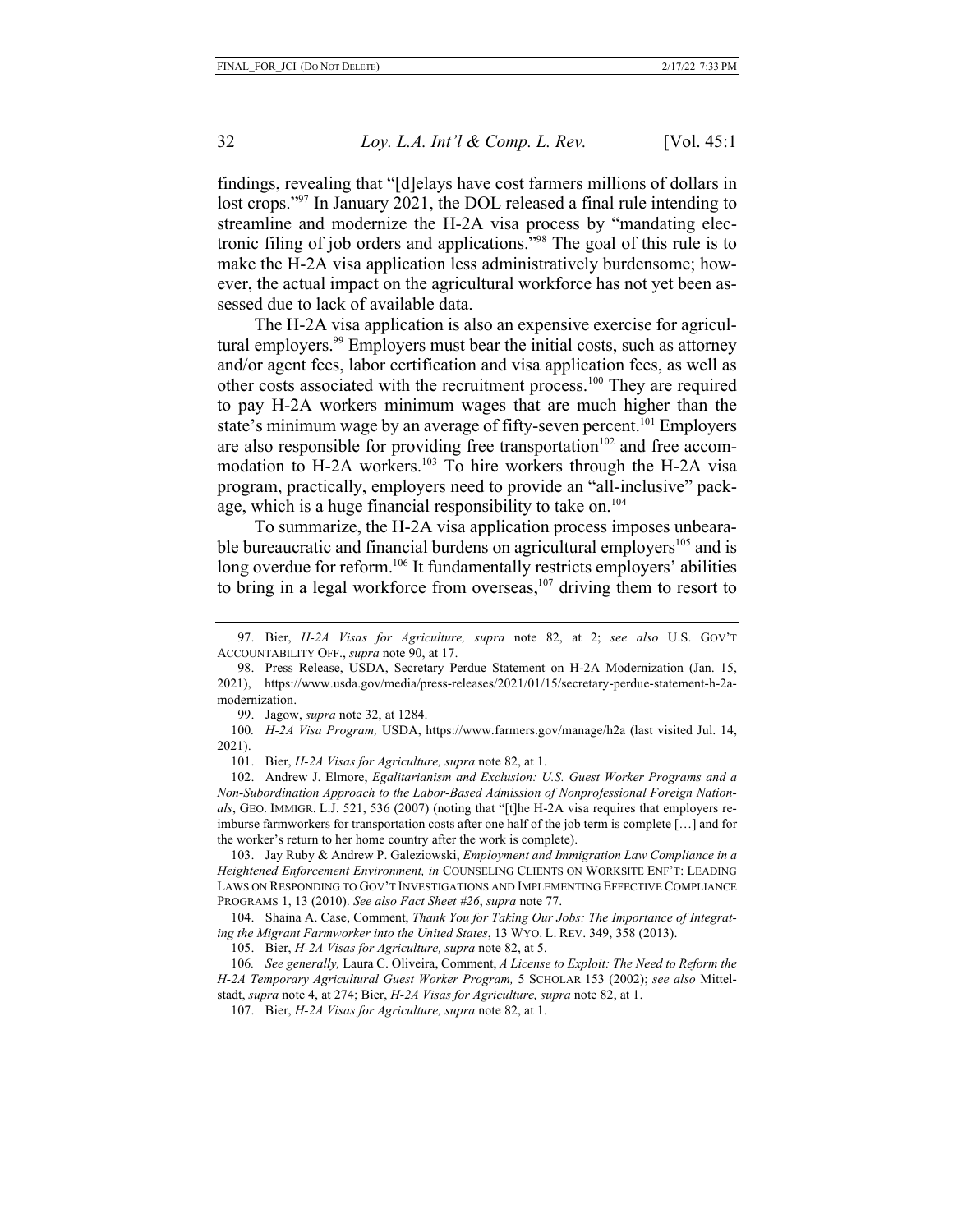undocumented workers for labor assistance.<sup>108</sup> As Bier observes, undocumented farmworkers have dominated the industry since the 1990s; to date, the H-2A visa program still only brings in about ten percent of the agricultural workforce.<sup>109</sup> Furthermore, the demand for undocumented farmworkers also fuels the underground market, indirectly encouraging migrant workers to enter the country illegally or to overstay their visas. Exploitation and abuse arise when the majority of the workforce is not regulated by law.

## (2) The power imbalance between agricultural employers and migrant workers

The H-2A visa has been criticized for giving employers too much power.110 Under this program, workers are only allowed to work for the single employers who have sponsored their visas;<sup>111</sup> they are wholly dependent on their employers for salaries, accommodation, transportation, and most importantly, the right to work and live in the country.112 The workers' return to the country for future seasons' work is also conditioned on their behavior.<sup>113</sup> If they demand higher wages or improved working conditions, they may jeopardize their opportunities to get invited back for another season.<sup>114</sup> This power imbalance creates an unlevel playing field for employers; it restricts workers' abilities to assert their workplace rights.115 Russo, a law professor from the University of British Columbia, calls this imbalance "slavery,"116 whilst Lee Hall, former managing attorney of the Legal Services of North Carolina Farmworker Unit, also describes the power dynamics as H-2A workers passively "serv[ing] at the employer's pleasure."<sup>117</sup>

Undocumented farmworkers sit at the very bottom of the food chain. They do not have authorization to work on the farms and they are not

113. Marin, *supra* note 55, at 571.

<sup>108</sup>*. Id.*

<sup>109</sup>*. Id.*

<sup>110.</sup> Russo, *supra* note 63, at 27–28.

<sup>111.</sup> Hall, *supra* note 89, at 522.

<sup>112.</sup> Guzmán, *supra* note 12, at 298.

<sup>114</sup>*. Id.*

<sup>115.</sup> Guzmán, *supra* note 12, at 298; *see also* Jagow, *supra* note 32, at 1285–86 (noting that "[e]mployers can easily take advantage of H-2A workers because the standards for treatment of guest workers are lower than for U.S. workers, because guest workers have inherent forced loyalty, and because regulations governing H-2A are poorly enforced").

<sup>116.</sup> Russo, *supra* note 63, at 28.

<sup>117.</sup> Hall, *supra* note 89, at 522.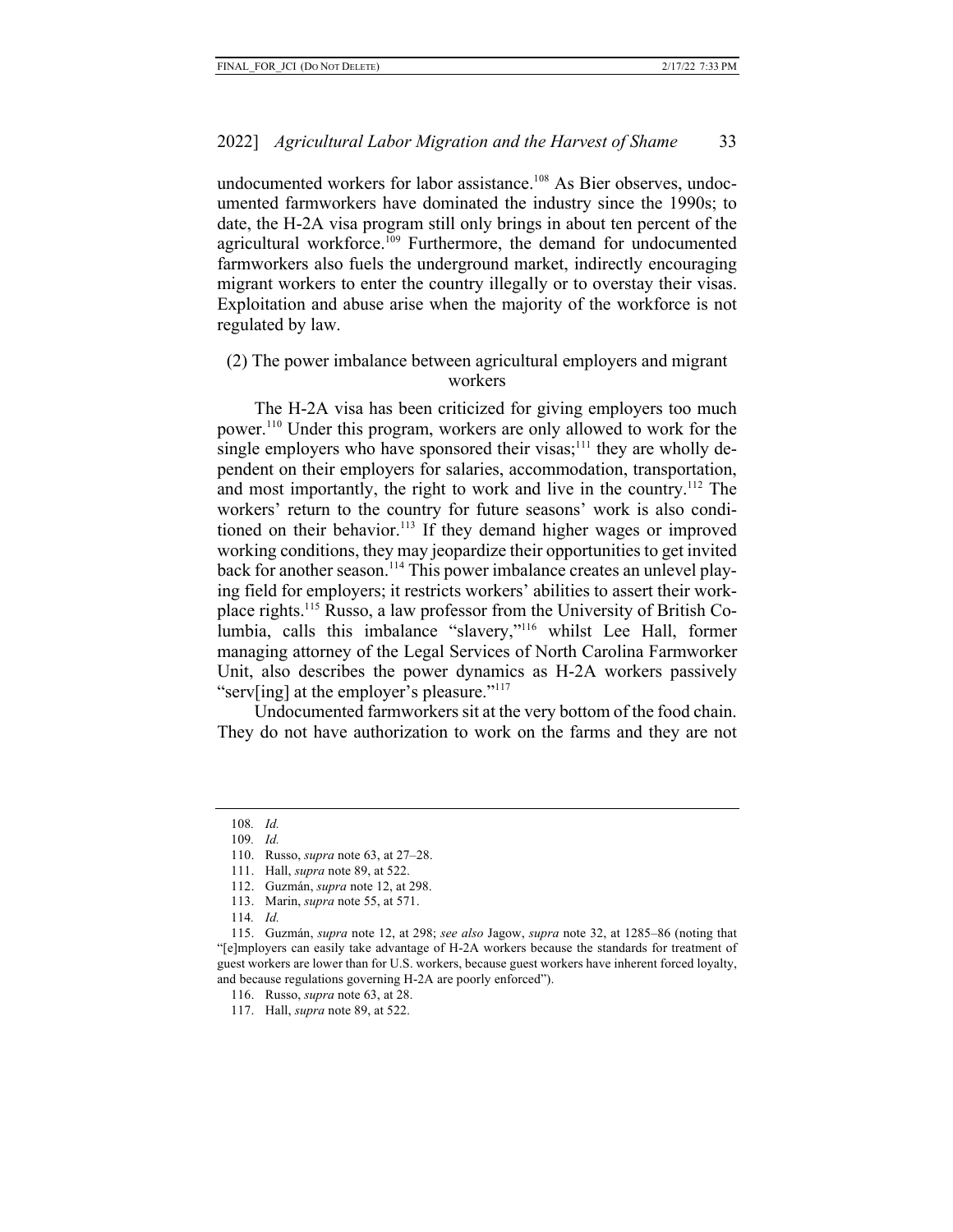entitled to full employment rights under the law.<sup>118</sup> Although they are desperate for work, their bargaining power is weak due to their immigration status.<sup>119</sup> They are hesitant to speak up against abusive labor practices for fear of arrest, deportation, and family separation.<sup>120</sup> What makes this worse is that the USCIS employer sanctions provision $121$  assists employers in manipulating the system to their own advantage. Although Section 274A of the Immigration and Nationality Act (INA) stipulates that it is illegal and punishable by law if employers knowingly hire undocumented farmworkers,<sup>122</sup> in the hiring process, employers are only required to verify documents that can prove the prospective employee's identity and employment authorization,<sup>123</sup> and such documents should only "reasonably appear $[$ ]...to be genuine."<sup>124</sup> If fraudulent documents are presented, and if they "reasonably appear[] . . . to be genuine," employers are not breaking the law.125 Section 274A is commonly referred to as the "don't ask, don't tell" provision.<sup>126</sup>

Furthermore, although E-Verify was established in 1996 to assist employers across all sectors in checking their employees' work authorizations through an online platform, $127$  it faces significant resistance from the agricultural industry.<sup>128</sup> Indeed, employers who knowingly hire unauthorized workers often choose not to participate in the optional E-Verify program to avoid the associated legal consequences.129 In practice, Section 274A of the INA shields employers from being penalized even if they are caught hiring undocumented workers.130 For instance, in 2008,

<sup>118.</sup> Ontiveros, *supra* note 17, at 183; *see also* Linda S. Bosniak, *Exclusion and Membership: The Dual Identity of the Undocumented Worker Under United States Law*, 1988 WIS. L. REV. 955, 1034 (1988) (noting that in the United States, "[a]lthough it is employers who are prohibited from hiring undocumented workers, and not undocumented workers from seeking employment, the law could be interpreted as prohibiting judicial recognition of the treatment of undocumented workers who are hired as 'employees' under a variety of protective labor statutes").

<sup>119.</sup> Marin, *supra* note 55, at 571.

<sup>120.</sup> Solis-Alvarado, *supra* note 15, at 300.

<sup>121.</sup> Immigration and Nationality Act § 274A(a), 8 U.S.C. § 1324(a).

<sup>122</sup>*. Id.*

<sup>123</sup>*. Id.* § 274A(b)(1)(B).

<sup>124</sup>*. Id.* § 274A(b)(1)(A).

<sup>125</sup>*. Farm Workers in Illinois*, *supra* note 25, at 273–74.

<sup>126.</sup> Ontiveros, *supra* note 17, at 168; *see also Farm Workers in Illinois*, *supra* note 25, at 275.

<sup>127.</sup> Juliet P. Stumpf, *Getting to Work: Why Nobody Cares About E-Verify (And Why They Should),* 2 U.C. IRVINE L. REV. 381 (2012).

<sup>128.</sup> Mittelstadt, *supra* note 4, at 275–76.

<sup>129.</sup> Marc R. Rosenblum, *E-Verify: Strengths, Weaknesses, and Proposals for Reform*, MIGRATION POL'Y INST. 1, 17 (Feb. 2011), https://www.migrationpolicy.org/pubs/E-Verify-Insight.pdf. *See also* Davis, *supra* note 10, at 9 (noting that E-Verify is optional).

<sup>130.</sup> Shikibu, *supra* note 24, at 49.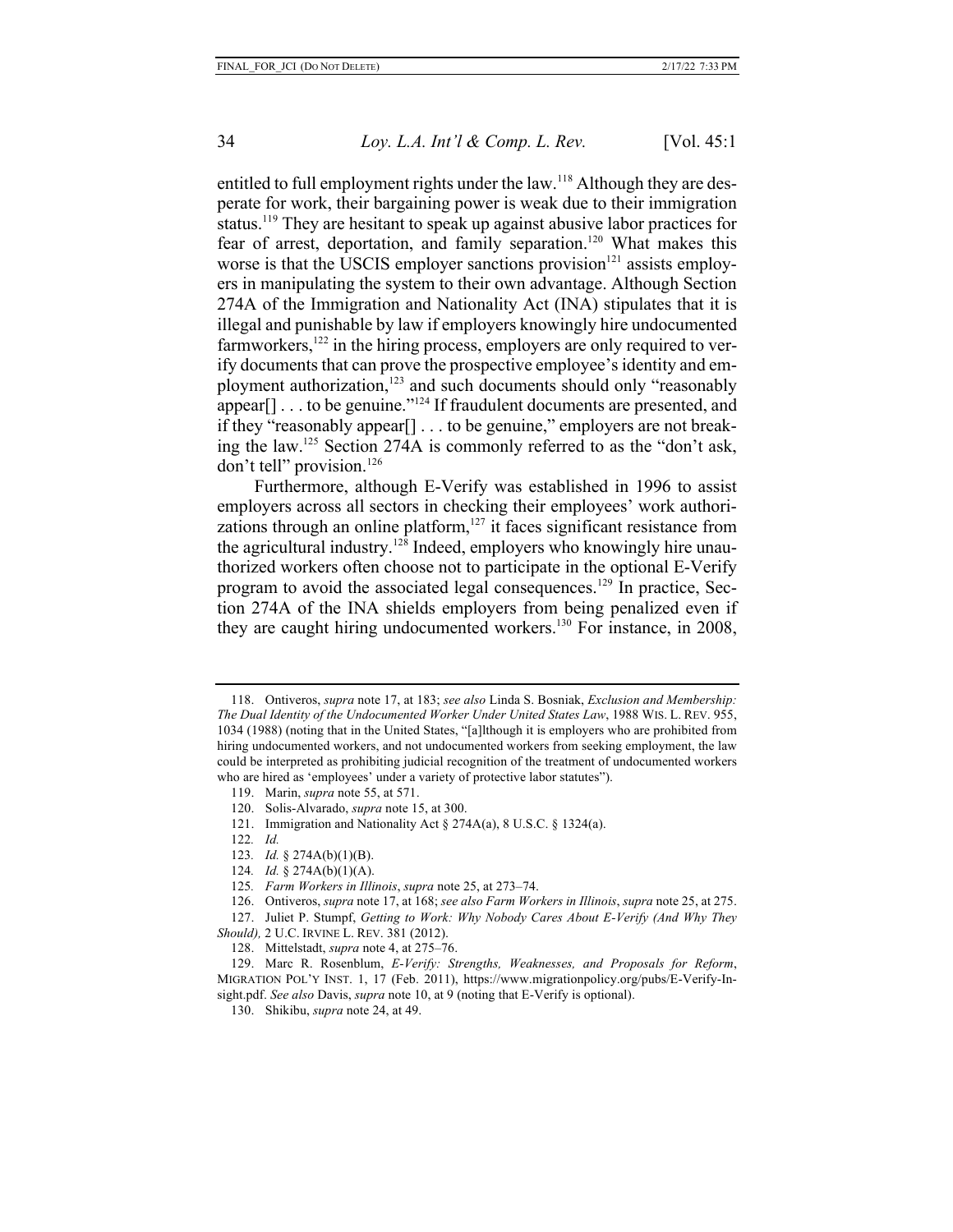ICE agents raided a farm in Iowa,<sup>131</sup> where 306 of the 600 workers were identified as undocumented and subsequently charged with "working with false papers, including Social Security fraud and identity theft,"<sup>132</sup> while their employer was not held responsible for immigration violations.133 In some cases, unscrupulous employers take advantage of this loophole, and selectively apply the "don't ask, don't tell" provision.<sup>134</sup> To "have a more pliant workforce,"<sup>135</sup> they knowingly hire undocumented farmworkers and turn a blind eye as to whether the documents are fraudulent.136 It is only when a worker "becomes a 'problem,' through, for example, union activity or an on-the-job injury," that their employer starts questioning the worker's immigration status and uses that line of questioning as an excuse to terminate the employment relationship.<sup>137</sup>

The imbalance of power favoring employers is one of the key factors enabling the exploitation and abuse of migrant farmworkers. The imbalanced power dynamic makes it difficult for documented farmworkers to "vote with their feet and leave oppressive working conditions."<sup>138</sup> It also leaves undocumented farmworkers vulnerable to abusive labor practices without proper redress. The H-2A visa program needs to be reformed to rebalance the power dynamic between employer and farmworker, and to ensure fairness, equality, decency, and integrity in the employment relationship.

## (iii) Mitigating the H-2A limitations

The H-2A visa program has the potential to provide a reliable legal workforce for the American agricultural sector;<sup>139</sup> however, to overcome

137. Ontiveros, *supra* note 17, at 168. *See also Farm Workers in Illinois*, *supra* note 25, at 275 ("For example, one of the Villanova Farmworker Clinic's clients was fired after he was hurt on the job at a mushroom growing facility and the company nurse alerted human resources to the fact that his "green card" had expired. A workers' compensation judge later found that the worker had been fired because of his work injury and that the document justification had been a pretext. The Farmworker Clinic is also representing an unauthorized immigrant worker who was injured in an auto accident while on the job.").

138. Guzmán, *supra* note 12, at 298.

139. Marin, *supra* note 55, at 568 (suggesting "[t]he H-2A visa program has the potential to be less ideological and more pragmatic").

<sup>131</sup>*. Id.*

<sup>132</sup>*. Id.*

<sup>133</sup>*. Id.* at 49–50.

<sup>134</sup>*. Farm Workers in Illinois*, *supra* note 25, at 273–74.

<sup>135</sup>*. Id.*

<sup>136</sup>*. Id.*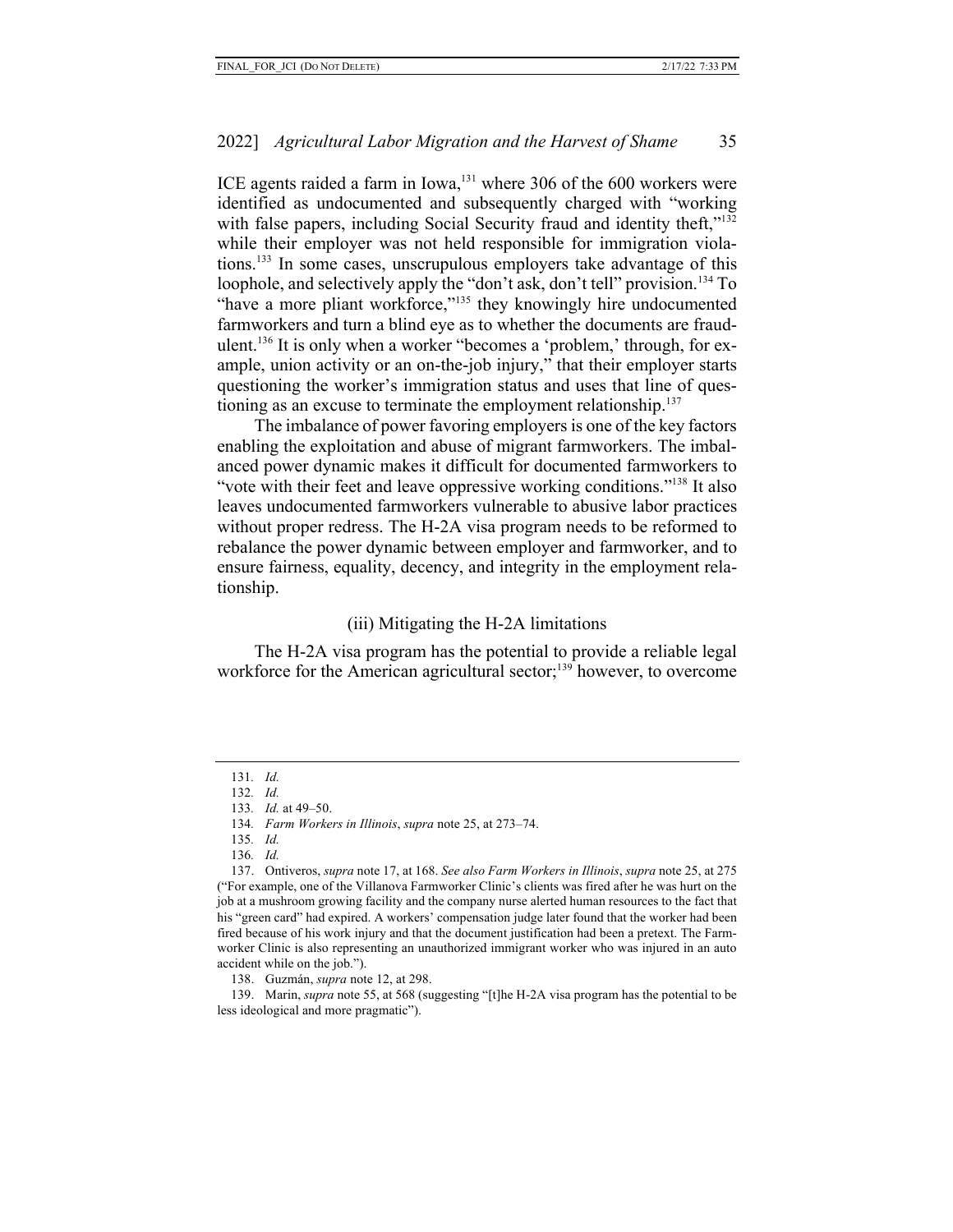the current shortcomings, major reforms are needed. <sup>140</sup> The reforms should aim to achieve two main objectives: ensuring employers have adequate and sustainable access to a legal workforce and providing critical protections for migrant farmworkers. Guided by these two objectives, this Article supports three propositions: (1) expand the H-2A visa, (2) streamline and simplify the H-2A visa application process, and (3) re-align the temporary worker visa scheme by analyzing the Australian practice.

## (1) H-2A expansion

Many scholars, such as Mittelstadt,  $141$  Marin,  $142$  and Bier,  $143$  argue to expand the existing agricultural visa program. Multiple bills also advocate for H-2A expansion.<sup>144</sup> Over the last decade, the number of H-2A visas issued has increased nearly fourfold, climbing from 55,921 in 2010 to 202,025 in 2019.<sup>145</sup> However, workers holding H-2A visas only provide about ten percent of farm labor in the United States; there remains an enormous gap between the available legal workforce and the growing labor demand in the agricultural sector.<sup>146</sup> The American agricultural sector needs a significant number of workers from overseas; H-2A expansion is, therefore, crucial. This is an undeniable reality that cannot be ignored and will not change in the foreseeable future.

The proposed H-2A expansion is a two-step process. It should start with the legalization of undocumented workers who have been working on American farms for a certain period of time and are willing to work in this industry in the years to come.<sup>147</sup> In fact, Section 101 of the 2021 agricultural labor bill Farm Workforce Modernization Act (FWMA) proposes something similar. It mandates to create a special temporary visa program for undocumented farmworkers, which is known as Certified Agricultural Worker (CAW) status.<sup>148</sup> The CAW provides legal status to undocumented farmworkers who have "performed agricultural labor or services in the United States for at least 1,035 hours (or 180 work days)

<sup>140.</sup> Lofgren Newhouse Introduction, *supra* note 54 (noting that the American agricultural industry is "in desperate need of a high-quality, reliable workforce," and the H-2A program is "in need of meaningful, bipartisan reform").

<sup>141.</sup> Mittelstadt, *supra* note 4, at 280.

<sup>142.</sup> Marin, *supra* note 55, at 568.

<sup>143.</sup> Bier, *H-2A Visas for Agriculture, supra* note 82, at 12.

<sup>144.</sup> Shaddix, *supra* note 27, at 302 (noting that in 2011, there was proposed legislation in Congress advocating for an increased number of H2A farmworkers).

<sup>145.</sup> Bier, *H-2A Visas for Agriculture, supra* note 82, at 15.

<sup>146</sup>*. Id.* at 1.

<sup>147.</sup> Shaddix, *supra* note 27, at 302-03 (noting that AgJOBS proposes to legitimize millions of undocumented farmworkers).

<sup>148.</sup> H.R. 1603, § 101.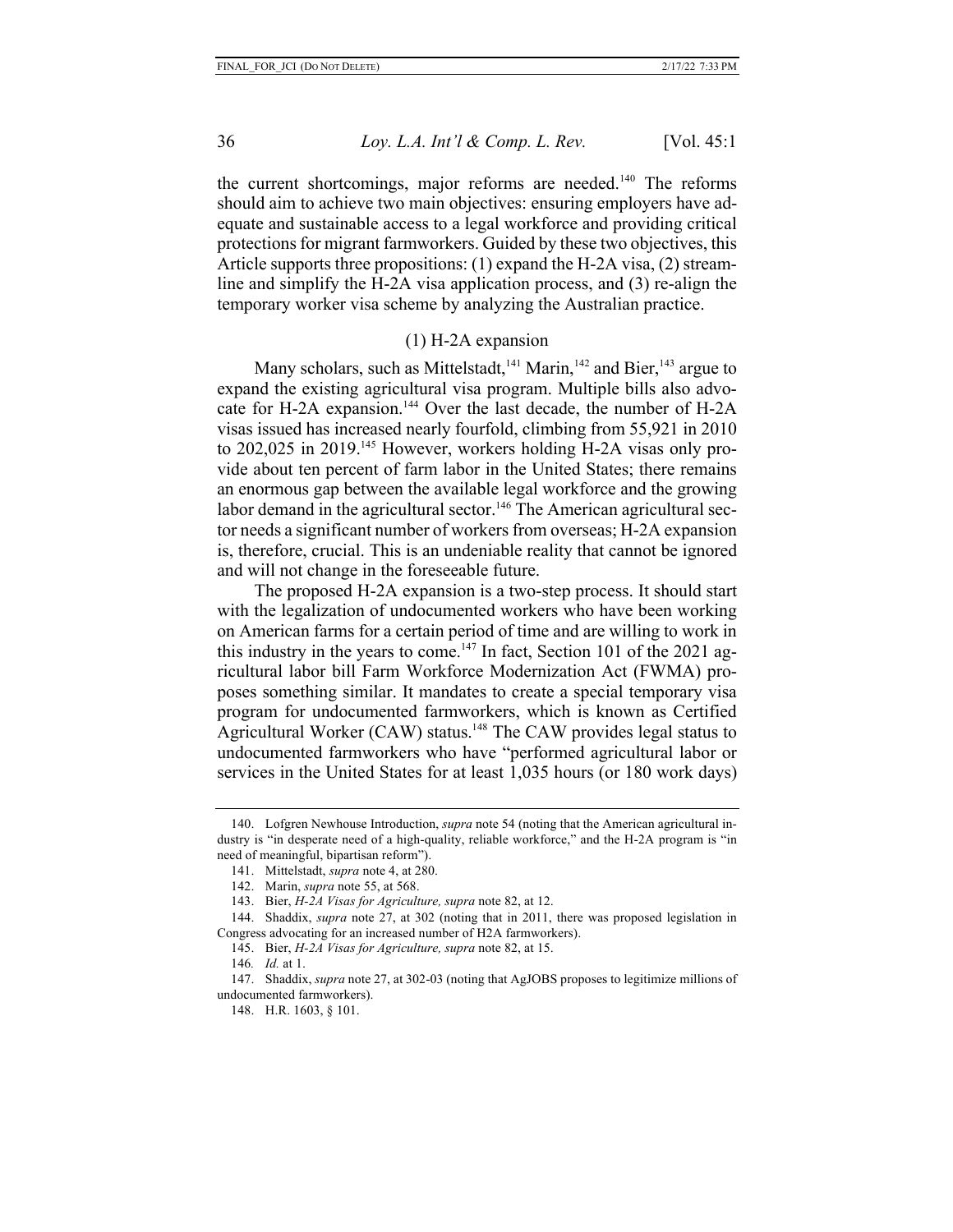during the 2-year period preceding the date of the introduction of [the] Act,"<sup>149</sup> protecting them from being arrested and deported. The second step is the actual expansion; the number of H-2A visas issued to migrant farmworkers should be substantially increased to accommodate the labor demand. From an economic perspective, the H-2A expansion helps build a stronger agricultural workforce and in turn strengthens the agricultural economy.150 From a national security perspective, the expansion brings down the number of illegal immigrants and fills the security gaps in the immigration system.<sup>151</sup> From a human rights perspective, the implementation of the CAW or similar legalization program provides undocumented farmworkers with a path to legal status, as well as important access to full legal rights and protections.152 The H-2A expansion would also help reduce incidents of rape, assault, kidnapping, and other forms of inhumane treatment, and even deaths, as fewer workers would attempt to travel across the border illegally with the assistance of criminal groups. 153

(2) Streamlining and simplifying the H-2A visa application process

To mitigate the first limitation of the H-2A program, the United States has made several attempts to make the application process more employer-friendly. In January 2021, the DOL reduced the bureaucratic complexity by requiring electronic filing of job orders and applications.<sup>154</sup> The FWMA endorses the DOL's initiative and further expands the e-filing requirement to encompass the entire process.155 Section 201 of the FWMA mandates to create a consolidated single filing electronic platform (e-platform) within twelve months after the enactment of the Act; the e-platform serves as the single point of access for both employers and government agencies.156 Employers must submit "all information and supporting documentation" to this platform, including those "required for

<sup>149</sup>*. Id.*

<sup>150</sup>*. See generally id*; *Farm Labor*, *supra* note 5 (noting that from fiscal year 2005 to fiscal year 2020, the number of requested and approved H-2A positions increased from just over 48,000 to just over 275,000).

<sup>151</sup>*. See generally,* AMY POPE, IMMIGRATION AND U.S. NATIONAL SECURITY (Doris Meissner et al. eds., 2020), https://www.migrationpolicy.org/sites/default/files/publications/Immigration-NatlSecurity\_Final.pdf.

<sup>152</sup>*. See, e.g.,* H.R. 1603, §§ 102, 111.

<sup>153</sup>*. See, e.g.*, Mittelstadt, *supra* note 4, at 254 (noting that "rapes, assaults, robberies, kidnapping, extortions, and even death have become commonplace" while traveling across the border between Mexico and the United States).

<sup>154.</sup> Secretary Perdue Statement on H-2A Modernization*, supra* note 98.

<sup>155.</sup> H.R. 1603, § 201.

<sup>156</sup>*. Id.* § 201(a)(1).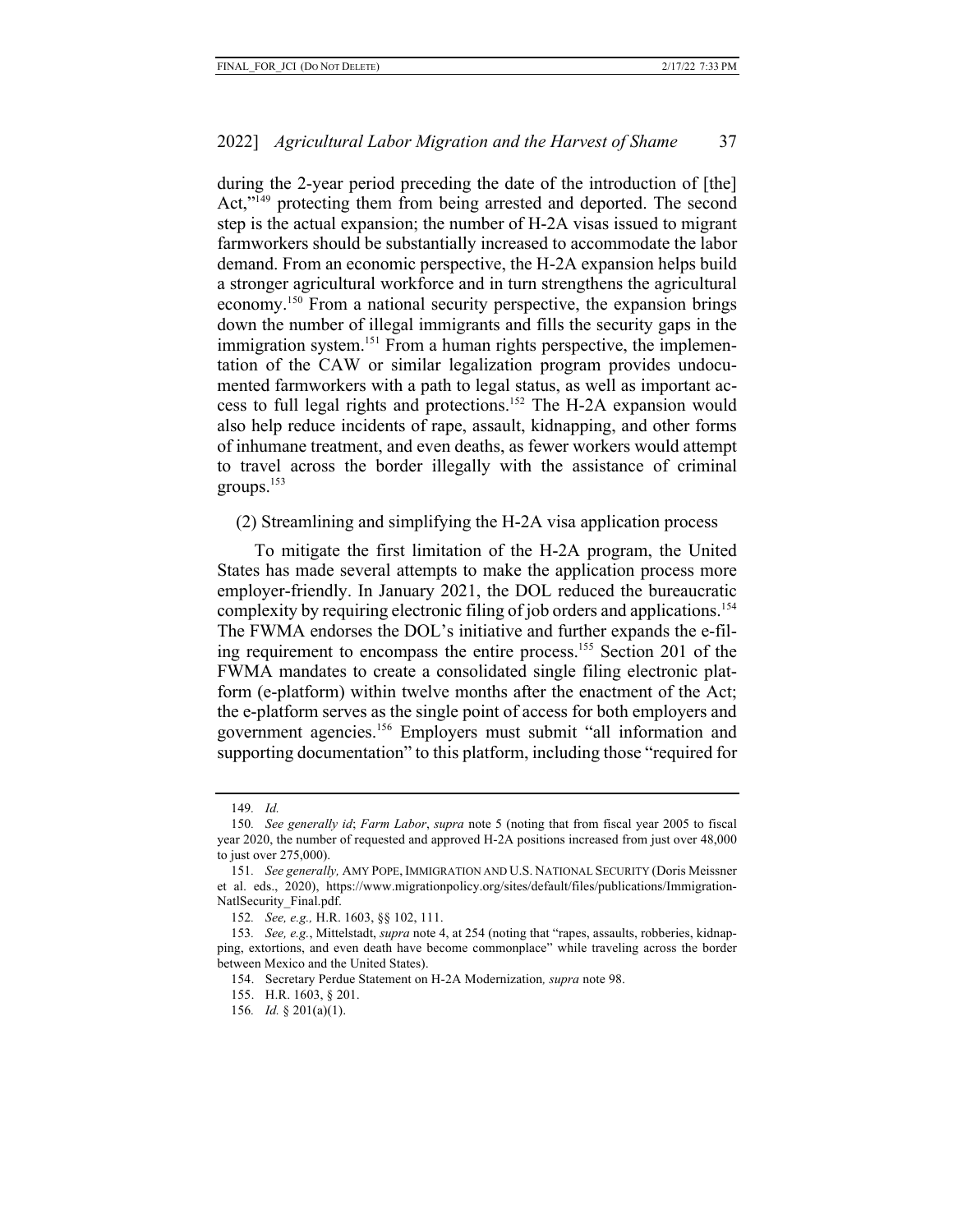obtaining labor certification from the Secretary of Labor and the adjudication of the H-2A petition by the Secretary of Homeland Security."157 Employers communicate directly with government agencies via this eplatform, such as receiving and responding to notices of deficiency, receiving notices of approval and denial, and requesting reconsideration or appeal.158 The Secretary of Homeland Security, the Secretary of Labor, and State workforce agencies can also "concurrently perform their respective review and adjudicatory responsibilities in the H–2A process."<sup>159</sup> The consolidated single filing process through an online portal helps reduce procedural backlogs, enhances application efficiency, and improves employers' access to the labor market.

Furthermore, the FWMA proposes to reduce visa-processing costs by granting H-2A workers with visas with a longer period of validity.<sup>160</sup> It further simplifies the application procedure by allowing employers to file a single petition for staggered seasonal labor.<sup>161</sup> These proposals help alleviate employers' financial and bureaucratic burdens from constantly applying for H-2A visas; they also provide migrant farmworkers with more opportunities to obtain valid visas so they can legally work on the farms and access the legal rights and protections.

(3) Redressing the power imbalance

(i.) Re-aligning the temporary worker visa scheme by looking at the Australian practice

Australia also faces a power imbalance between employers and workers in the agricultural sector. Nonetheless, as compared to the United States, it is not as severe because Australia's broader visa schemes correct the asymmetry to some extent. Australian employers can recruit migrant farmworkers through a series of visa programs. This also means greater flexibility for migrant farmworkers when seeking employment. They can work on the farms on different visas, for example, the Working Holiday Makers visa (WHM), $162$  the Safe Haven Enterprise visa (SHEV),

<sup>157</sup>*. Id*. § 201(a)(1)(A).

<sup>158</sup>*. Id.* § 201(a)(1)(C).

<sup>159</sup>*. Id*. § 201(a)(1)(B).

<sup>160</sup>*. Id.* § 101(e).

<sup>161.</sup> H.R. 1603, § 202(h)(1)(C).

<sup>162</sup>*. Specified Subclass 462 Work for Working Holiday Maker (WHM) Program*, AUSTL. GOV'T DEP'T OF HOME AFF. IMMIGR. AND CITIZENSHIP, https://www.homeaffairs.gov.au/whatwe-do/whm-program/specified-work-conditions/specified-work-462 (last visited July 14, 2021) [hereinafter *Specified Subclass 462 Work*] (noting that approved industries and areas for specific work include the followings – "plant and animal cultivation in northern Australia and other specified areas of regional Australia;" "fishing and pearling in northern Australia only;" "tree farming and felling in northern Australia only;" "tourism and hospitality in northern Australia only;"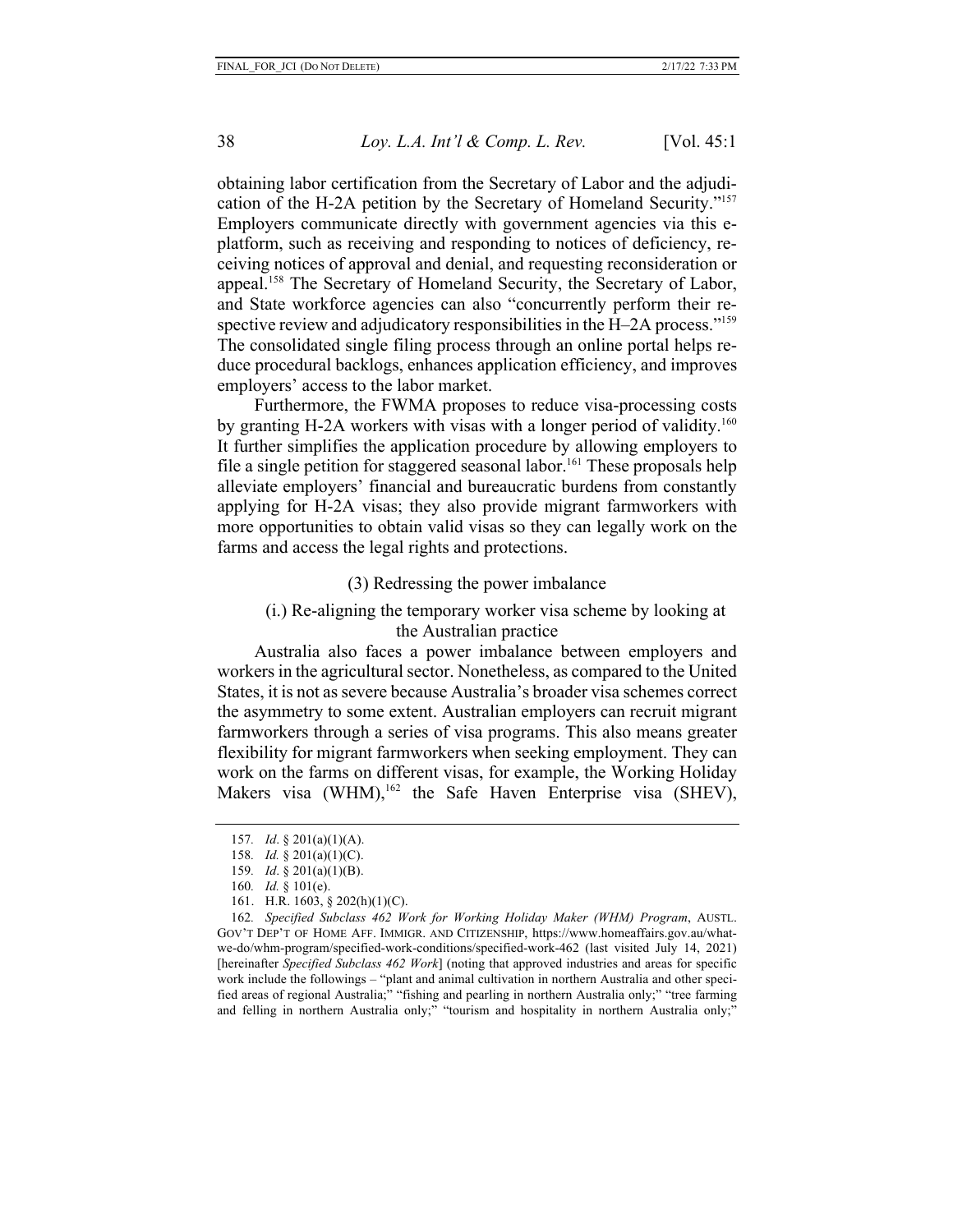Temporary Protection visa (TPV), the Seasonal Worker Program visa (SWP), the Pacific Labour Scheme visa (PLS),  $^{163}$  or even student visas.<sup>164</sup> Specifically, Australia's WHM program enables eligible foreign young adults to apply for the visa without employers' sponsorship.165 WHM workers have the freedom to choose their employers and the type of agricultural work they would like to engage in;<sup>166</sup> they are permitted to work for multiple employers for up to thirty-six months.167 Australia's visa system reduces the abuse of power in the workplace as most workers can quit and work for other employers if they are mistreated. This Article strongly urges the United States to look at the Australian practice in this matter and explores the possibility of re-aligning its existing visa scheme. The Australian visa system is to be examined in more detail in Part IV.

#### (ii.) Other solutions

Mandatory E-Verify, as proposed by the FWMA,<sup>168</sup> can help close the verification loophole and rectify the power imbalance in agricultural employment; however, it must be built on the condition that there are effective workers' programs in place. If the majority of the workforce remains undocumented, mandatory E-Verify only jeopardizes agricultural recruitment. For example, in Alabama and Georgia, when state laws started to require mandatory E-Verify, large numbers of undocumented

<sup>&</sup>quot;construction in northern Australia and other specified areas of regional Australia;" "bushfire recovery work in declared bushfire affected areas only, after 31 July 2019;" critical COVID-19 work in the healthcare and medical sectors anywhere in Australia, after 31 January 2020).

<sup>163</sup>*. Visa Options for Workers in Agriculture*, AUSTL. GOV'T DEP'T OF HOME AFF. IMMIG. AND CITIZENSHIP, https://www.immi.homeaffairs.gov.au/visas/working-in-australia/regional-migration/working-in-agriculture/visa-options (last visited July 14, 2021).

<sup>164</sup>*. Id.* (international students are allowed to work for more than 40 hours per fortnight during their study period if working in agriculture).

<sup>165.</sup> Overview of Working Holiday Maker Program, AUSTL. GOV'T DEP'T OF HOME AFF. IMMIG. AND CITIZENSHIP, https://www.immi.homeaffairs.gov.au/what-we-do/whm-program/overview (last visited Apr. 21, 2021) [hereinafter WHM Overview].

<sup>166.</sup> 6 Month Work Limitation of Working Holiday Maker Program, AUSTL. GOV'T DEP'T OF HOME AFF. IMMIGR. AND CITIZENSHIP, https://www.immi.homeaffairs.gov.au/what-we-do/whmprogram/specified-work-conditions/6-month-work-limitation (last visited Apr. 21, 2021) [hereinafter WHM 6 Month Work Limitation].

<sup>167</sup>*. Id.; Subclass 417 Working Holiday Visa,* AUSTL. GOV'T DEP'T OF HOME AFF. IMMIGR. AND CITIZENSHIP, https://www.immi.homeaffairs.gov.au/visas/getting-a-visa/visa-listing/workholiday-417 (July 1, 2021) [hereinafter *Subclass 417*]. *See also Subclass 462 Work and Holiday,*  AUSTL. GOV'T DEP'T OF HOME AFF. IMMIGR. AND CITIZENSHIP, https://www.immi.homeaffairs.gov.au/visas/getting-a-visa/visa-listing/work-holiday-462 (July 1, 2021) [hereinafter *Subclass 462*] (noting that the WHM workers can stay in Australia for twelve months with two more extensions available).

<sup>168.</sup> H.R. 1603, § 302.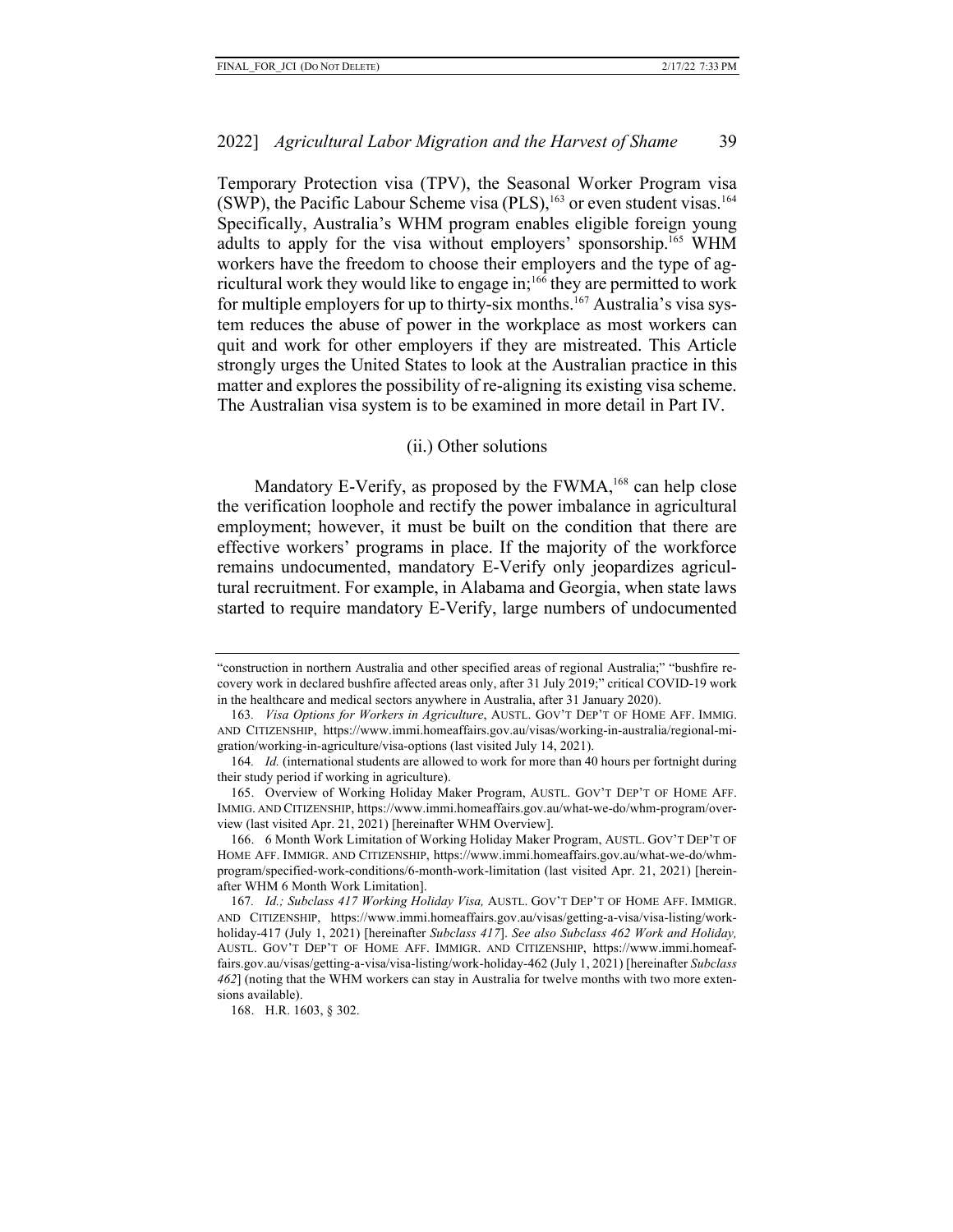farmworkers chose to head off to other states for work.<sup>169</sup> Furthermore, to redress the power imbalance, Marin also argues that the United States should grant all migrant farmworkers temporary residency status and, most importantly, the same employment rights as domestic workers.<sup>170</sup> Migrant farmworkers would certainly benefit from having such legal status; however, it is dubious whether this proposal will receive support from Congress due to national security, social welfare, and other concerns.

## *B. A pathway to permanent residency*

Many legislators advocate for a pathway program to permanent residency for migrant farmworkers, including the undocumented. They argue that such a program will ensure American agriculture's adequate and sustainable access to a legal workforce. Further, it will also bring sorely needed stability, security, and critical protections to undocumented farmworkers. Since the 2000s, legislators have made a series of attempts; however, to date, such attempts have been unsuccessful.

In 2009, Senator Dianne Feinstein of California introduced the Agricultural Job Opportunities, Benefits, and Security Act (the AgJOBS) to the Senate.171 This bill proposed that the Secretary of Homeland Security (DHS) grant "blue card" temporary resident status to farmworkers.172 If the "blue card" holders have fulfilled specified periods of continued substantial agricultural employment, they are eligible for a "green card" and become permanent residents.<sup>173</sup> The AgJOBS failed to become a law.<sup>174</sup> Similarly, in 2013, Senator Charles Schumer of New York proposed the Border Security, Economic Opportunity, and Immigration Modernization

173. Case, *supra* note 104, at 364.

<sup>169.</sup> Mittelstadt, *supra* note 4, at 215.

<sup>170.</sup> Marin, *supra* note 55, at 570–71.

<sup>171.</sup> Agricultural Job Opportunities, Benefits, and Security Act of 2009, S.1038, 111th Cong. (2009).

<sup>172</sup>*. Id.* (eligible farmworkers are those who "(1) ha[ve] performed agricultural employment in the United States for at least 863 hours or 150 work days during the 24-month period ending on December 31, 2008; (2) applied for such status during the 18-month application period beginning on the first day of the seventh month that begins after the date of enactment of this Act; (3) is otherwise admissible to the United States; and (4) has not been convicted of any felony or a misdemeanor, an element of which involves bodily injury, threat of serious bodily injury, or harm to property in excess of \$500."). *See also* Case, *supra* note 104, at 364.

<sup>174</sup>*. Id.* at 361-62; *see also* S.1038 (showing that no action has been taken on the bill since it was introduced, read, and referred to the Judiciary Committee).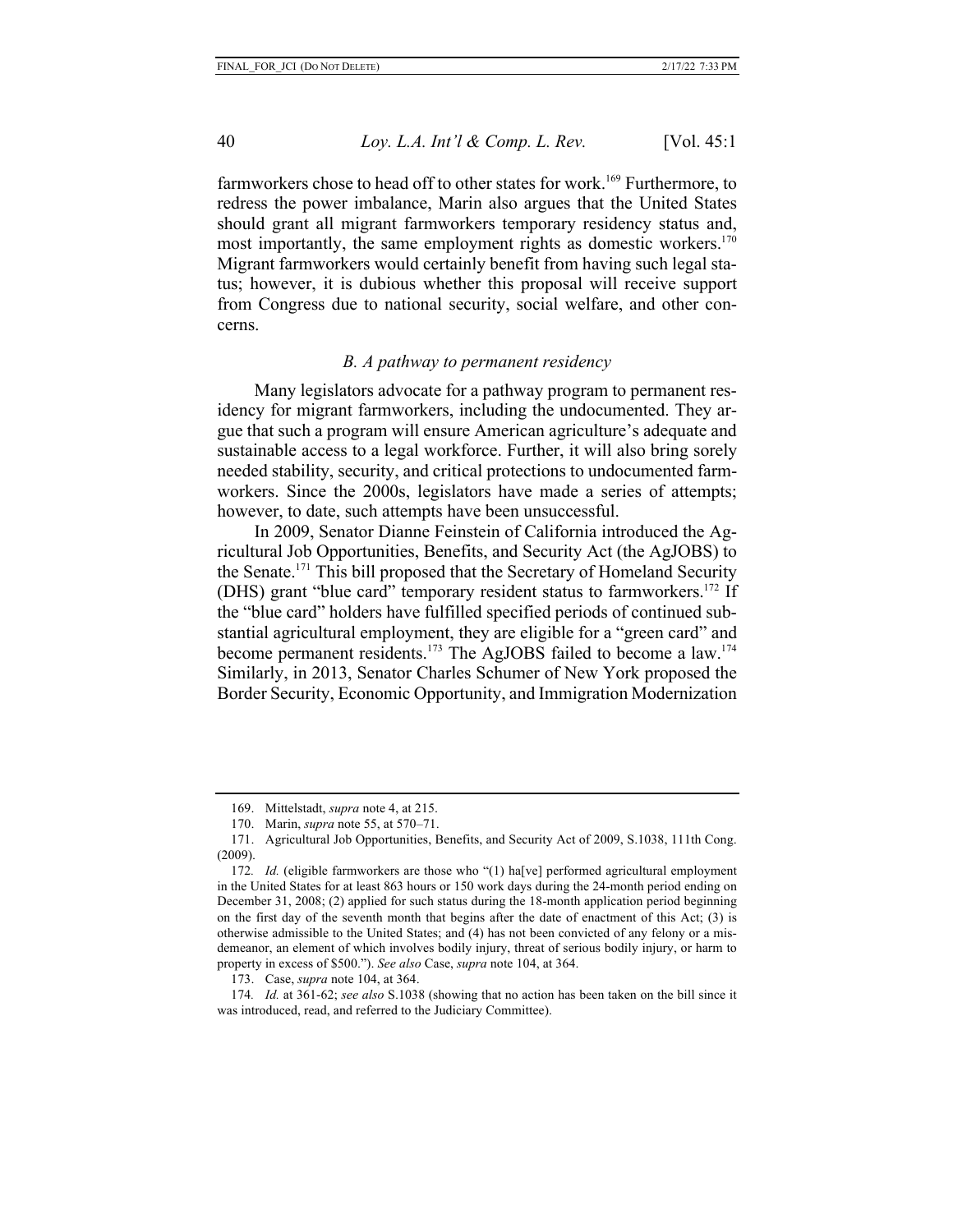Act,  $175$  reintroducing the "blue card" program<sup>176</sup> through the incorporation of the Registered Provision Immigrant (RPI) provision.177 The Senate passed the bill on a 68-32 margin, but it was not considered by the House and eventually died in the 113th Congress.<sup>178</sup> Again, in January 2019, U.S. Senator Dianne Feinstein and U.S. House Representative Zoe Lofgren of California sponsored the Agricultural Worker Program Act and called for immigration reform to provide a necessary path towards lawful status and citizenship for millions of migrant farmworkers.<sup>179</sup> Nevertheless, their efforts were also in vain and the bill failed to reach the President's desk for signature.<sup>180</sup>

In March 2021, U.S. House Representatives Zoe Lofgren and Dan Newhouse reintroduced the FWMA to Congress after the initial failure in December 2019.<sup>181</sup> This bill strives to achieve two important goals: strengthening the agricultural workforce and providing critical protections for migrant farmworkers.<sup>182</sup> To achieve the first goal, the FWMA proposes to modernize the H-2A visa program through the implementation of the CAW program, mandatory E-Verify, and the consolidated single filing electronic platform.183 To achieve the second goal, the FWMA establishes a pathway for migrant farmworkers to obtain permanent residency through continued agricultural employment in the United States.<sup>184</sup> Under the proposed permanent residency program, migrant farmworkers could be granted temporary status as a certified agricultural worker

<sup>175.</sup> Border Security, Economic Opportunity, and Immigration Modernization Act, S.744, 113th Cong. (as passed by Senate, June 27, 2013). *See* Laura A. Hernández, *The Constitutional Limits of Supply and Demand - Why a Successful Guest Worker Program Must Include a Path to Citizenship*, 10 STAN. J. CIV. RTS. & CIV. LIBERTIES 251, 264 (2014).

<sup>176.</sup> S.744.

<sup>177.</sup> Mariela Olivares, *Unreformed: Towards Gender Equality in Immigration Law*, 18 CHAP. L. REV. 419, 433-34 (2015).

<sup>178</sup>*. See* S.744.

<sup>179.</sup> Agricultural Worker Program Act of 2019, S. 175, 116th Cong. (2019); Agricultural Worker Program Act of 2019, H.R. 641, 116th Cong. (2019).

<sup>180</sup>*. See* S.744 (noting that the Senate received the bill, read it twice, and referred it to the Judiciary Committee on Dec. 12, 2019).

<sup>181.</sup> A previous version of this bill was originally introduced to Congress in late 2019; however, it did not get the support from both houses and failed to become law. *See* Farm Workforce Modernization Act of 2019, H.R. 5038, 116th Cong. (as passed by House, Dec. 11, 2019); *see also* Lofgren Newhouse Introduction, *supra* note 54, at 1 (noting that the 2019 FWMA bill "was negotiated over eight months […] with input from farmers, agricultural stakeholders, labor organizations, and farmworker advocates. In December 2019, it became the first agriculture labor reform legislation to pass the House of Representatives since 1986").

<sup>182.</sup> Lofgren Newhouse Introduction, *supra* note 54, at 1–2 (noting that agricultural workforce can be strengthened by making the immigration system "more responsive and user-friendly for employers," and by ensuring American agriculture's access to year-round farm labor).

<sup>183.</sup> H.R. 1603, §§ 101(a), 201(a), 274E, 302(a).

<sup>184</sup>*. Id.* § 111(a).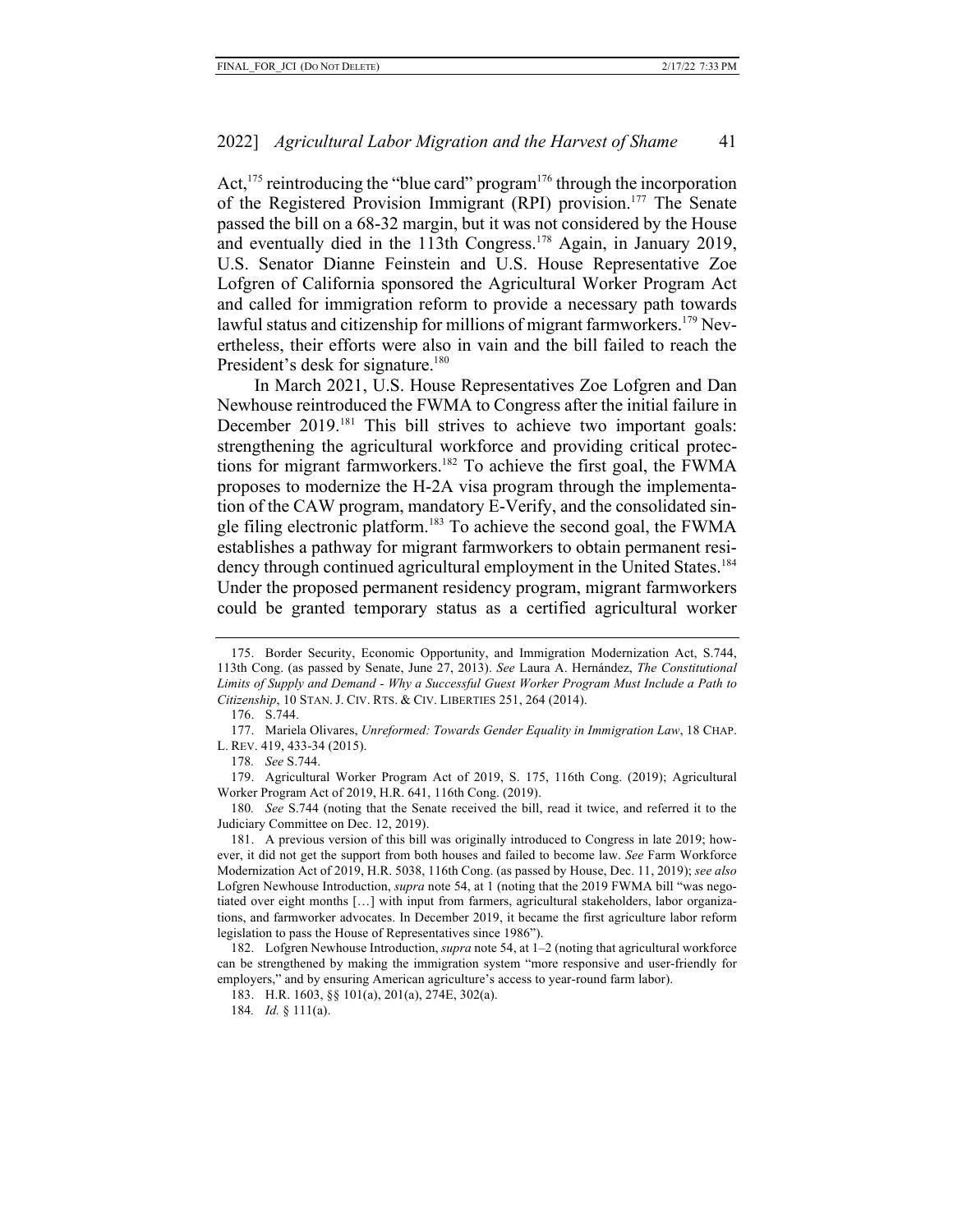(CAW) if they "performed agricultural labor or services in the United States for at least 1,035 hours (or 180 work days)" over a two-year timeframe.<sup>185</sup> This is subject to the condition that they meet admissibility and continuous presence requirements. <sup>186</sup> Workers with CAW status can then apply for permanent residency if they have "performed agricultural labor or services for not less than 575 hours (or 100 work days) each year" for "at least 10 years prior to the date of the enactment of this Act and for at least 4 years in certified agricultural worker status," or "fewer than 10 years prior to the date of the enactment of this Act and for at least 8 years in certified agricultural worker status."187 After being a lawful permanent resident for at least five years, they are eligible to become American citizens through naturalization.<sup>188</sup>

Although the FWMA has sparked debate regarding the length of service migrant farmworkers are required to deliver just to be qualified to apply for permanent residency,<sup>189</sup> the passage of the FWMA will undoubtedly mark an important milestone in U.S. immigration history. It represents a significant improvement in creating a reliable workforce solution for one of America's most critical sectors. It also brings hardworking migrant farmworkers, particularly the undocumented, one-step closer to earn long-awaited legal status and labor safeguards.<sup>190</sup> Rangel, an advocate of the FWMA, asserts that the passage of the Act "would provide the men and women who harvest all of the food that we eat with the ability to go to work without that fear of not knowing if they're going to be returning to their families at the end of the day." $191$ 

Unlike previous attempts, the FWMA has a much greater chance of becoming law. On March 18, 2021, the FWMA passed in the House with strong bipartisan support; it is now in the Senate Committee on the Judiciary for consideration.192 President Joe Biden also expressed his support

189. Nadra Nittle, *A Path to Citizenship Is on the Horizon for Undocumented Farmworkers*, CIV. EATS (Apr. 5, 2021), https://www.civileats.com/2021/04/05/a-path-to-citizenship-is-on-thehorizon-for-undocumented-farmworkers/ (noting that although the FWMA will legalize undocumented farmworkers, it still takes approximately ten years just to qualify for permanent residency).

190. Russo, *supra* note 63, at 27 (Before the FWMA, eligible H-2A workers were permitted to gain permanent residency "through the family-based immigration stream"; however, they must "have close relatives who are U.S. citizens or permanent residents" to file an immigration petition for them. Furthermore, "it is also theoretically possible for an H-2A worker to attain a Green Card by having an employer sponsor him or her—but in practice, this would be quite difficult.").

192. H.R. 1603.

<sup>185</sup>*. Id.* § 101(a)(1)(A).

<sup>186</sup>*. Id.* § 101(a)(1)(B)–(D).

<sup>187</sup>*. Id*. § 111(a)(1)(A).

<sup>188.</sup> Angela M. Banks, *The Normative and Historical Cases for Proportional Deportation*, 62 EMORY L.J. 1243, 1262 (2013).

<sup>191.</sup> Nittle, *supra* note 189.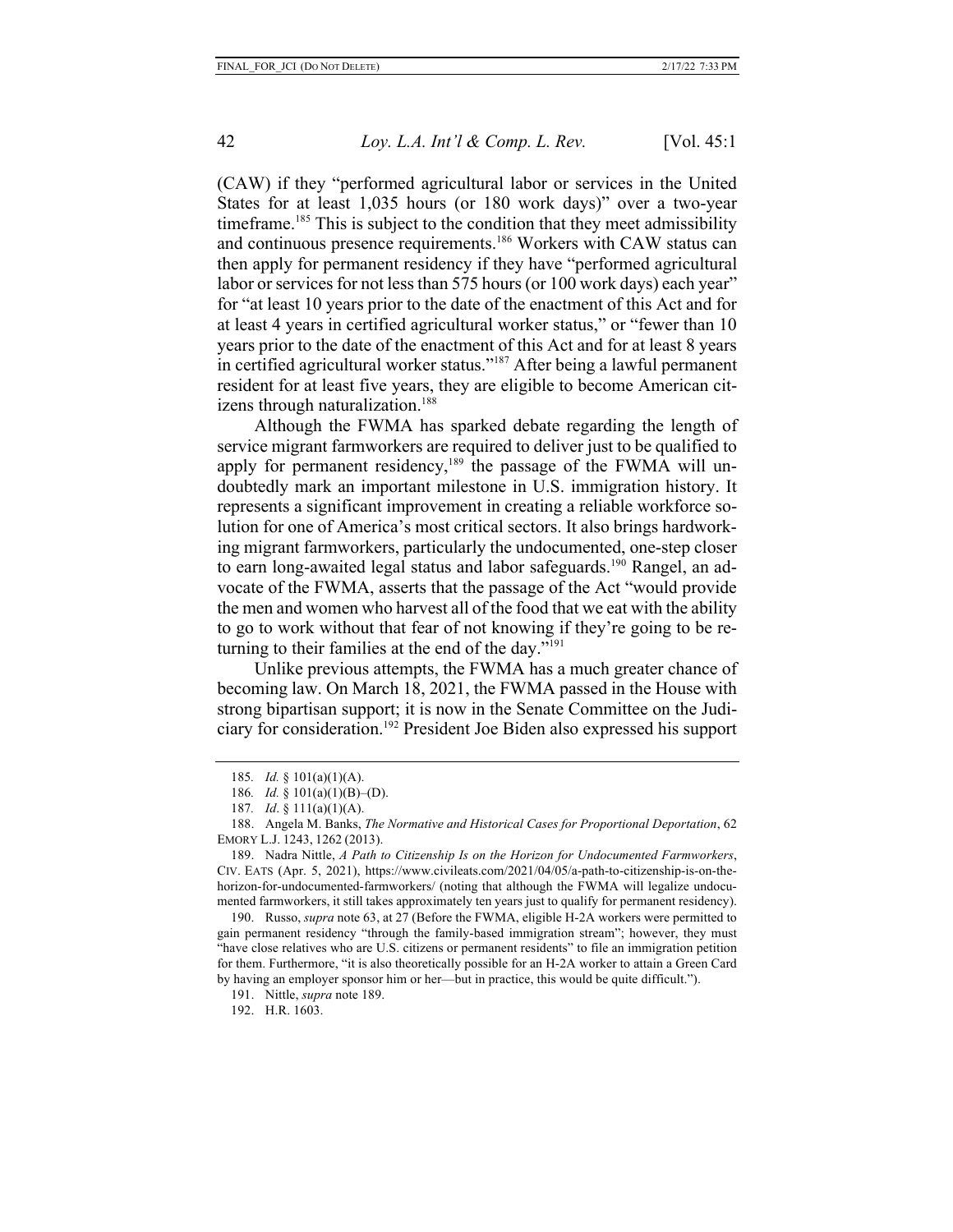for the passage of the bill.<sup>193</sup> In a statement released on March 18, 2021, he acknowledged that farmworkers were "vital to the wellbeing of [the] country and [the American] economy."194 Particularly during the COVID-19 pandemic, farmworkers, both documented and undocumented, "have put their lives and the lives of their loved ones on the line to ensure that families across the country have food on the table."<sup>195</sup> It is imperative to "address the needs of […][the] essential workers, bring greater dignity and security to our agricultural sector, and finally enact the long-term solutions we need to create a safe, orderly, and humane immigration system, in addition to tackling the root causes of migration to the United States."196 Biden further affirmed that the passage of the bill will "deliver the lawful status and better working conditions that this critical workforce deserves, as well as much needed stability for farmers, growers, and the entire agriculture industry."197

#### IV. THE AUSTRALIAN APPROACH

#### *A. Labor use in Australian agriculture*

Similar to its American counterpart, Australian agriculture also relies heavily upon migrant farmworkers. Prior to COVID-19 when the border was still open,<sup>198</sup> it employed over 300,000 farmworkers per year;<sup>199</sup> migrant workers constituted "more than half of the temporary workforce" hired in the horticulture industry.<sup>200</sup> After a year of border closure, Australian farmers are struggling to find labor, and fruit and vegetable crops are left rotting in the field.<sup>201</sup> Furthermore, the use of undocumented farmworkers is also widespread in some of the regions in Australia. For

<sup>193.</sup> Presidential Statement on House of Representatives Passage of the Farm Workforce Modernization Act of 2021, 2021 DAILY COMP. PRES. DOC. 202100237 (Mar. 18, 2021) [hereinafter Farm Workforce Act Statement].

<sup>194</sup>*. Id.*

<sup>195</sup>*. Id.*

<sup>196</sup>*. Id.*

<sup>197</sup>*. Id.*

<sup>198.</sup> Australia's borders have been closed since March 2020 to help prevent the spread of COVID-19. Only Australian citizens, permanent residents and their immediate family members are allowed to travel into the country. *See Coronavirus (COVID-19) Advice for International Travellers*, AUSTL. GOV'T DEP'T OF HEALTH, https://www.health.gov.au/news/health-alerts/novel-coronavirus-2019-ncov-health-alert/coronavirus-covid-19-restrictions/coronavirus-covid-19-advicefor-international-travellers (last visited Jul. 14, 2021) [hereinafter COVID Advice].

<sup>199.</sup> Martin et al., *supra* note 6, at 2 ("Australian farms employed 326,000 workers on average across 2018–19, including full-time, part-time, casual and contract employees").

<sup>200</sup>*. Id.* at 1.

<sup>201.</sup> Colin Brinsden, *Fruit, Veg Crops being Left to Rot: Labor* (Jan. 8, 2021), CANBERRA TIMES, https://www.canberratimes.com.au/story/7078920/fruit-veg-crops-being-left-to-rot-labor/.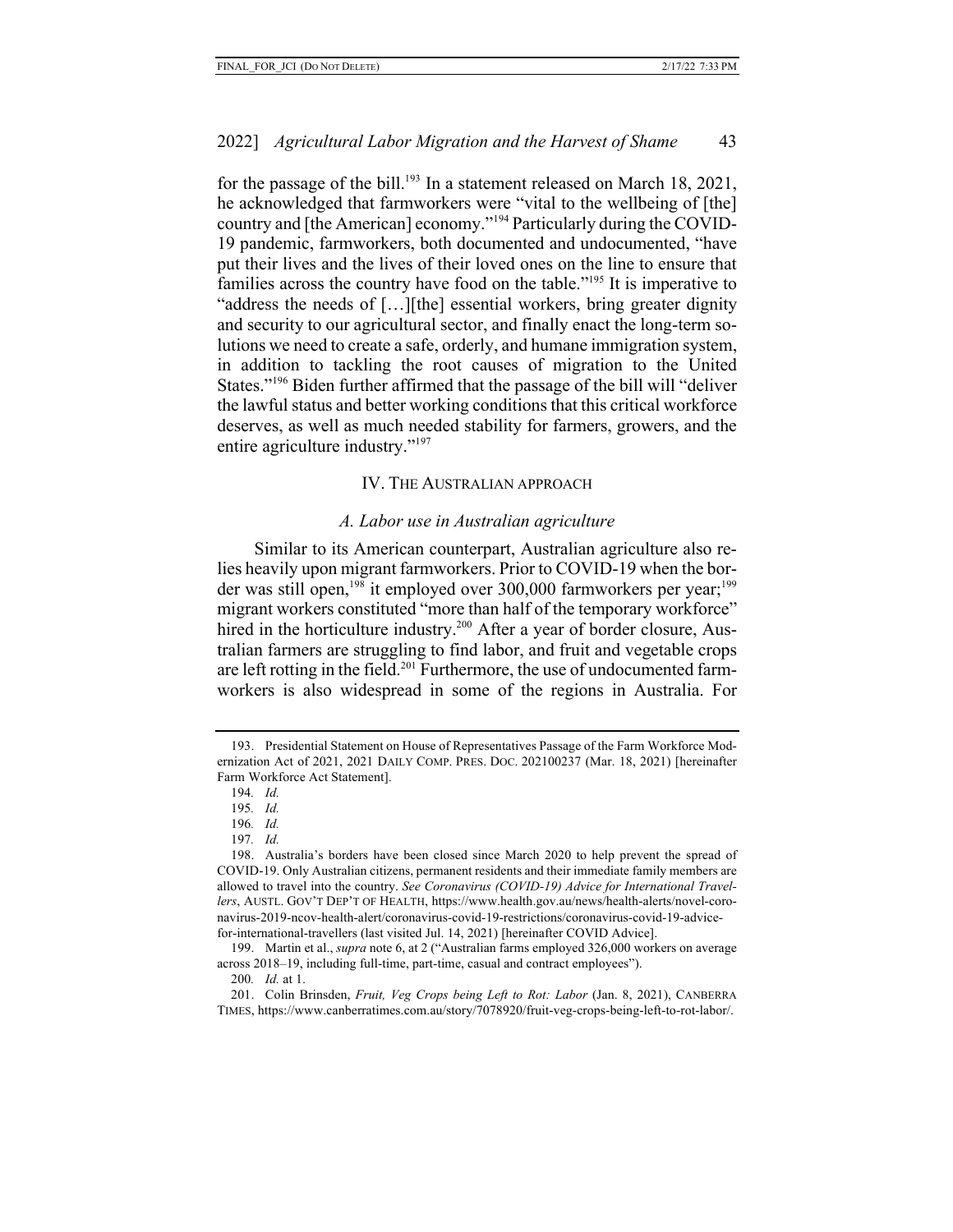example, in the Sunraysia region of northwest Victoria, a major crop growing area,<sup>202</sup> undocumented farmworkers accounted for up to 90% of the workforce. $203$ 

Australia adopts a different approach in strengthening its agricultural workforce. Instead of relying on a single agricultural visa like the United States (H-2A), it develops a wide range of temporary visa measures to help with labor shortages.204 Furthermore, Australia holds a conservative view on the development of a path to permanent residency; it has yet to craft a plan to secure a sustainable and skilled agricultural workforce in the long term. The Australian government has recently objected to a one-off farmworker amnesty proposal, despite strong calls from both the National Party of Australia (the Nationals) and the National Agricultural Labor Advisory Committee, to legalize undocumented farmworkers.<sup>205</sup> As to migrant farmworkers, it appears that their rights are better protected in Australia, given they are entitled to choose to work for different employers under a diverse range of visas.<sup>206</sup> However, undocumented workers remain excluded from the legal system despite advocacy campaigns and a series of government and parliamentary inquiries.<sup>207</sup> The rights of migrant farmworkers have yet to be improved.

## *B. Temporary visa options for migrant farmworkers*

#### 1. The options

The Australian Government has a wide range of temporary visa measures in place to support the agricultural sector, notably Working Holiday Makers visa (WHM),<sup>208</sup> Seasonal Worker Program visa (SWP) and Pacific Labour Scheme visa (PLS), Safe Haven Enterprise visa (SHEV), and Temporary Protection visa (TPV).<sup>209</sup> Backpackers on WHM

<sup>202</sup>*. Nyah to Border Community Profile (including Sunraysia, Victoria and NSW)*, section in *Guide to the Proposed Basin Plan Technical background Part III*, MURRAY–DARLING BASIN AUTH., https://www.mdba.gov.au/sites/default/files/archived/guide\_pbp/AppendixC\_Nyah\_to\_ Border\_community\_profile.pdf (last visited Jul. 14, 2021) [hereinafter *Basin Plan Guide*] at 1000 (noting that major enterprises for this region include wine grapes, citrus, table grapes, almonds, dried fruit, and vegetables).

<sup>203</sup>*. Learning to Excel*, *supra* note 4, at 190.

<sup>204</sup>*. See, e.g., Visa Options for Workers in Agriculture*, *supra* note 163 (describing the variety of available visa options for workers in agriculture).

<sup>205.</sup> Matt Coughlan, *Illegal Farm Worker Amnesty Gets Torpedoed*, FARMONLINE NAT'L (Mar. 24, 2021), https://www.farmonline.com.au/story/7180658/illegal-farm-worker-amnestygets-torpedoed/.

<sup>206</sup>*. See generally Visa Options for Workers in Agriculture*, *supra* note 163.

<sup>207.</sup> *See generally* Clibborn, *supra* note 19, at 465–73.

<sup>208</sup>*. Specified Subclass 462 Work*, *supra* note 162.

<sup>209</sup>*. Visa Options for Workers in Agriculture, supra* note 163.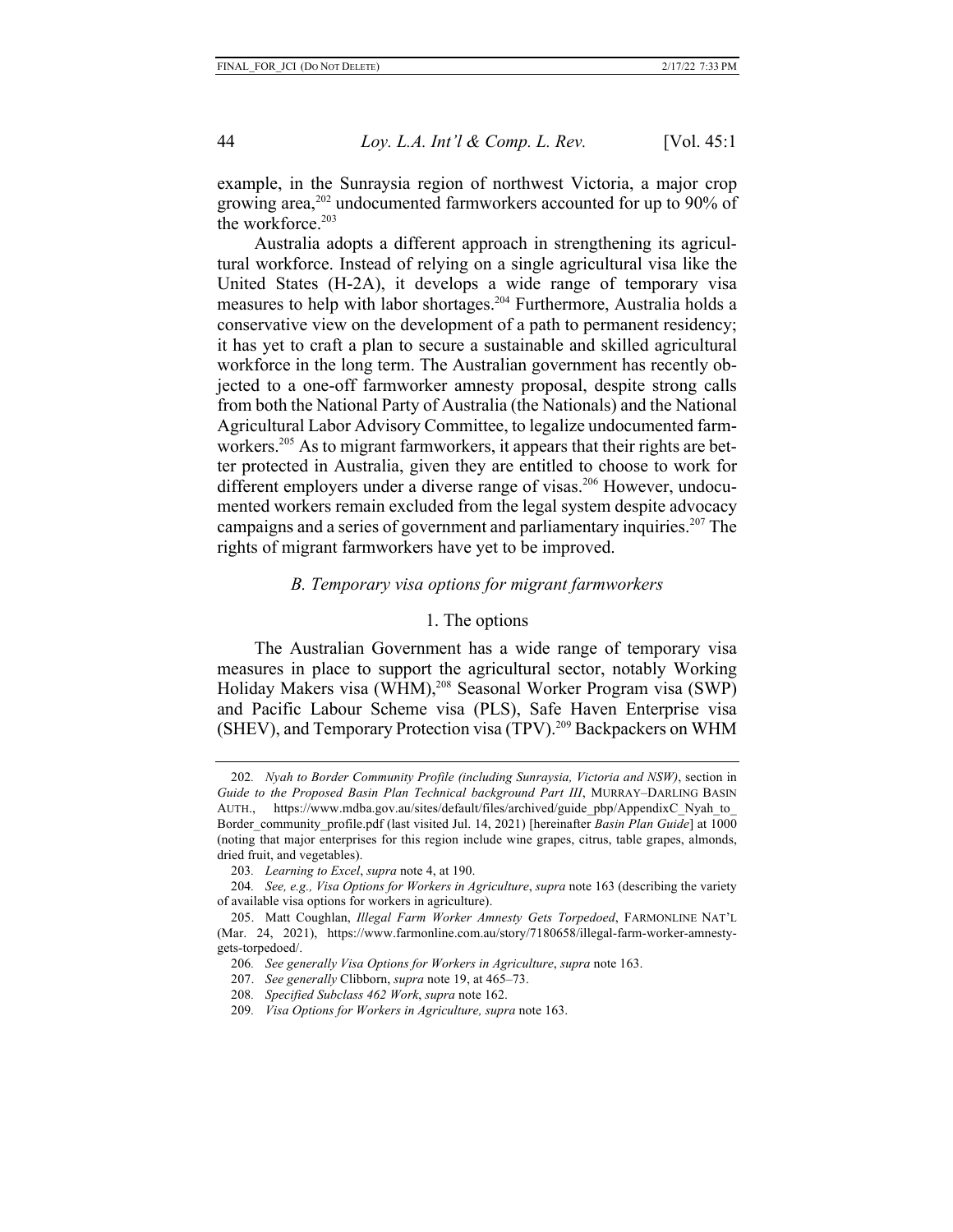visas are the main workforce for Australian crop farms, whilst others come to work on the farms primarily through the employer-sponsored SWP and PLS visa programs.<sup>210</sup> SHEV and TPV visas are designed to provide temporary protection for asylum seekers in Australia; however, by providing incentives for them work in agriculture, these visas help mitigate agricultural labor shortages.<sup>211</sup>

The WHM is the most important visa program that helps secure a strong temporary workforce for the horticulture sector;<sup>212</sup> it is often labelled as Australia's "agricultural visa."<sup>213</sup> The WHM permits young adults from over forty partner countries and regions to stay in Australia for up to twelve months, during which time they can undertake some work and short-term study and have a holiday.<sup>214</sup> The visa encompasses two subclasses: Working Holiday (subclass 417) visa, and Work and Holiday (subclass  $462$ ) visa.<sup>215</sup> They are designed to accomplish the same purpose: strengthening the temporary and seasonal workforce in Australia, although their respective eligibility requirements differ slightly.216 In addition to the initial twelve-month stay, the WHM workers, including both subclasses, are permitted to extend their visas for two additional years if they have carried out specified work and meet other WHM visa requirements.<sup>217</sup> They can thereafter engage in any kind of work in any

215*. Id.*

GOV'T DEP'T OF HOME AFF. IMMIGR. AND CITIZENSHIP,

<sup>210</sup>*. Family, Locals and Backpackers Fill Farmers' Labour Needs*, AUSTL. GOV'T DEP'T OF AGRIC., WATER & THE ENV'T. (Oct. 2, 2019), https://www.agriculture.gov.au/abares/news/mediareleases/2019/family-locals-backpackers-farmers-labour-needs.

<sup>211</sup>*. Subclass 790 Safe Haven Enterprise Visa*, AUSTL. GOV'T DEP'T OF HOME AFF. IMMIGR. AND CITIZENSHIP, https://www.immi.homeaffairs.gov.au/visas/getting-a-visa/visa-listing/safe-haven-enterprise-790#When (last updated Sept. 6, 2021) (noting that any work or full-time study that SHEV visa holders do in specified regional and rural areas in Australia may "count towards meeting the pathway requirements to certain visas in Australia").

<sup>212.</sup> Van den Broek, *supra* note 3, at 7–8.

<sup>213.</sup> Beth Orton & Stephen Howes, *Submission to The Joint Standing Committee on Migration: Inquiry into the Working Holiday Maker Program*, JOINT STANDING COMM. ON MIGRATION, at 1, https://www.aph.gov.au/DocumentStore.ashx?id=ece930e2-85e1-41b0-85dd-65c03a74e582&subId=690563 (July 2020) [hereinafter *Working Holiday Maker Program Inquiry*].

<sup>214.</sup> WHM Overview*, supra* note 165 (noting that the WHM program is a reciprocal program with over forty partners countries and jurisdictions).

<sup>216</sup>*. See generally id.*

<sup>217.</sup> For more details, see Eligibility for First Working Holiday Visa, AUSTL. GOV'T DEP'T OF HOME AFF. IMMIGR. AND CITIZENSHIP, https://www.immi.homeaffairs.gov.au/visas/getting-avisa/visa-listing/work-holiday-417/first-working-holiday-417#Eligibility (last updated July 23, 2021) [hereinafter Eligibility for First Working Holiday Visa]; *also* Eligibility for First Work and Holiday Visa (Subclass 462), AUSTL. GOV'T DEP'T OF HOME AFF. IMMIGR. AND CITIZENSHIP, https://www.immi.homeaffairs.gov.au/visas/getting-a-visa/visa-listing/work-holiday-462/firstwork-holiday-462#Eligibility (last updated Sept. 1, 2021) [hereinafter Eligibility for First Work and Holiday Visa]; Specified Subclass 417 Work for Working Holiday Maker Program, AUSTL.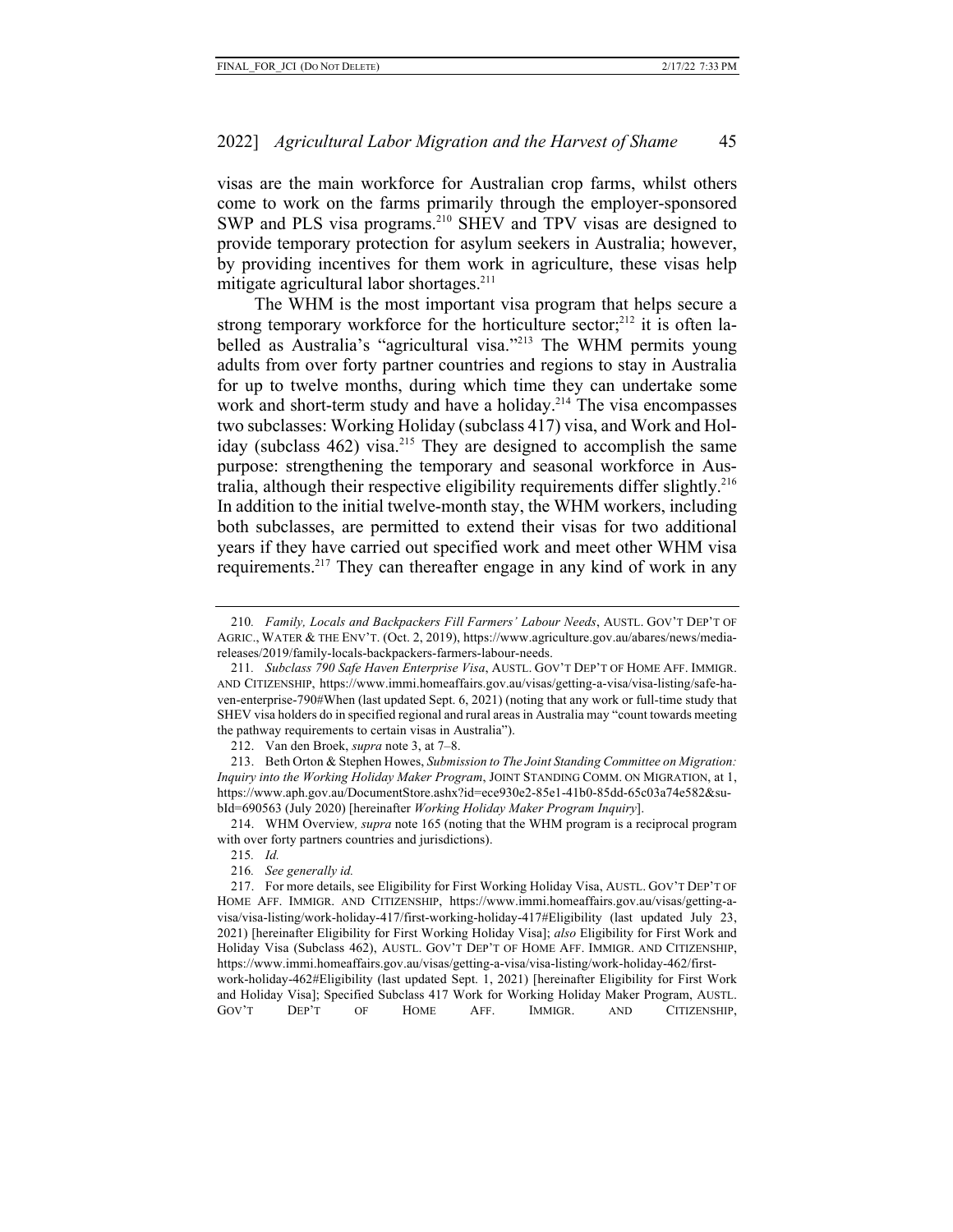location, occupation, or industry in Australia.<sup>218</sup> To be eligible for an extension of stay (up to twenty-four months), WHM workers must have already completed a prescribed minimum period of work in a specified industry, for example, working in plant and animal cultivation in certain regions for at least three months.219 Furthermore, although the WHM workers are generally prohibited from working with one single employer for more than six months, they are exempted from this six-month work limitation if they choose to work in agriculture.<sup>220</sup> The differences between the two subclasses are subtle. Subclass 417 is open to young adults with passports from Belgium, Canada, Cyprus, Denmark, Estonia, Finland, France, Germany, Hong Kong, Republic of Ireland, Italy, Japan, Republic of Korea, Malta, Netherlands, Norway, Sweden, Taiwan, and the United Kingdom,<sup>221</sup> and it does not have education and English requirements.222 Subclass 462 is open to young adults with passports from Argentina, Austria, Chile, China, Czech Republic, Hungary, Indonesia, Israel, Luxembourg, Malaysia, Peru, Poland, Portugal, San Mario, Singapore, Slovak Republic, Slovenia, Spain, Thailand, Turkey, USA, Uruguay, and Vietnam,223 and unlike subclass 417, subclass 462 does have education and English requirements.<sup>224</sup>

The Seasonal Worker Program and Pacific Labour Scheme, both under subclass  $403$ ,<sup>225</sup> are other important visa streams that help fill seasonal labor shortages in Australia. Subclass 403 visa is similar to the United States H-2A visa, although not necessarily agricultural-specific

https://www.immi.homeaffairs.goc.au/what-we-do/whm-program/specified-work-condi-

tions/specified-work-417 (last updated June 30, 2021) [hereinafter Specified Subclass 417 Work]. 218. Eligibility for First Working Holiday Visa, *supra* note 217.

<sup>219</sup>*. See Subclass 462 Work*, *supra* note 162; *see also Visa Options for Workers in Agriculture, supra* note 163 (noting that WHM visa holders are eligible to apply for a second or third WHM visa to continue working in agriculture if they have completed three or six months of specific work in agriculture).

<sup>220.</sup> Information for Agricultural Employers, AUSTL. GOV'T DEP'T OF HOME AFF. IMMIGR. AND CITIZENSHIP, https://www.immi.homeaffairs.gov.au/work-in-australia/Pages/working-inagriculture/agricultural-employers.aspx (last updated Jan. 05, 2021).

<sup>221.</sup> Eligibility for First Working Holiday Visa, *supra* note 217.

<sup>222</sup>*. Id*.; Specified Subclass 417 Work, *supra* note 217.

<sup>223.</sup> Eligibility for First Working Holiday Visa, *supra* note 217.

<sup>224</sup>*. Id.*; Specified Subclass 417 Work, *supra* note 217.

<sup>225.</sup> Overview of Seasonal Worker Program Stream, section in *Temporary Work (International Relations) Visa (Subclass 403)*, AUSTL. GOV'T DEP'T OF HOME AFF. IMMIGR. AND CITIZENSHIP, https://www.immi.homeaffairs.gov.au/visas/getting-a-visa/visa-listing/temporary-work-403/seasonal-worker-program (last visited June 16, 2021); Overview of Pacific Labour Scheme Stream, Section in *Temporary Work (International Relations) Visa* (*Subclass 403*), AUSTL. GOV'T DEP'T OF HOME AFF. IMMIGR. AND CITIZENSHIP, https://www.immi.homeaffairs.gov.au/visas/getting-avisa/visa-listing/temporary-work-403/pacific-labour-scheme (last updated Sept. 1, 2021).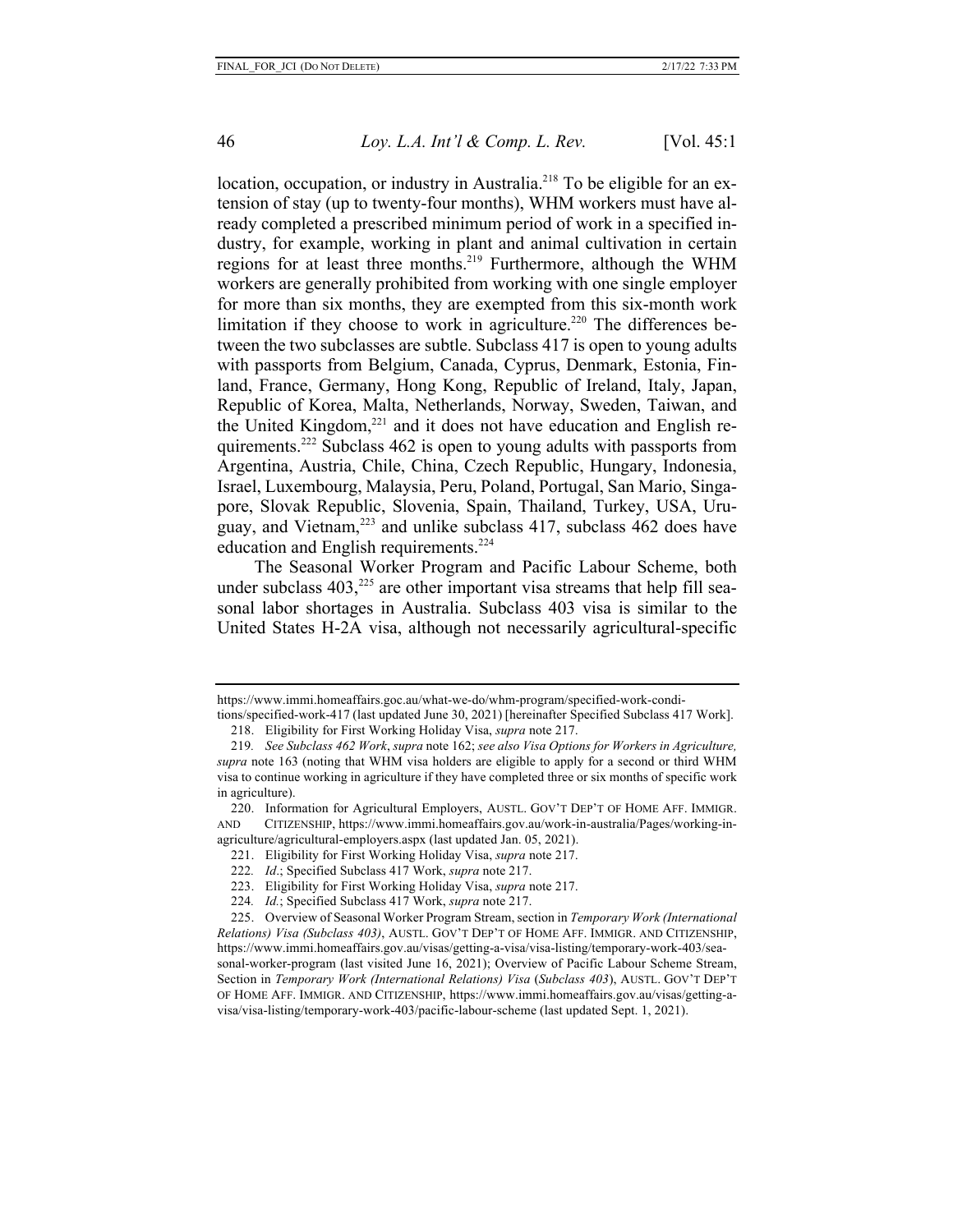and not used as widely as the H-2A. $^{226}$  Subclass 403 allows individuals from specified countries, mainly Pacific Island countries, $227$  to work in Australia for a nominated period of time.<sup>228</sup> To be eligible for subclass 403, individuals must be invited by Australian employers who are registered as "temporary activities sponsors,"229 and the sponsors must be approved by the Department of Jobs and Small Business (DJSB) or endorsed by the Department of Foreign Affairs and Trade (DFAT).<sup>230</sup> Subclass 403 visa holders are only permitted to work for their sponsors in specified positions and specified industries; they can only stay for the period specified on the visa.231 Nevertheless, to help fill labor shortages in agriculture during the COVID-19 pandemic, a temporary change has been made to this visa; subclass 403 workers can extend their stay in Australia and continue to "support the agriculture sector" and "work for more than one approved employer" until the pandemic has passed.<sup>232</sup>

The Temporary Protection visa (subclass 785) and Safe Haven Enterprise visa (subclass 790) are designed for asylum seekers who arrive

<sup>226</sup>*. Pacific Labour Scheme*, FAIR WORK OMBUDSMAN, https://www.fairwork.gov.au/aboutus/community-assistance/pacific-labour-scheme (last visited June 16, 2021) (noting that the Pacific Labour Scheme "allows people from Pacific island countries to work in low and semi-skilled jobs in rural and regional Australia;" its focus sectors include: accommodation and food services, health care and social assistance, as well as non-seasonal agriculture, forestry and fishing); *see also Seasonal Worker Programme*, FAIR WORK OMBUDSMAN, https://www.fairwork.gov.au/aboutus/community-assistance/seasonal-worker-programme (last visited June 16, 2021) (noting that this visa program is primarily "open to employers in agricultural industries (including the horticulture, aquaculture, cane sugar and cotton growing industries)." It is also open to "employers in certain locations across Australia in accommodation industries.").

<sup>227</sup>*. See* Eligibility for Seasonal Worker Program Stream, AUSTL. GOV'T DEP'T OF HOME AFF. IMMIGR. AND CITIZENSHIP, https://www.immi.homeaffairs.gov.au/visas/getting-a-visa/visa-listing/temporary-work-403/seasonal-worker-program#Eligibility (last updated July 23, 2021) (noting only citizens and residents from Fiji, Kiribati, Nauru, Papua New Guinea, Samoa, Solomon Islands, Timor-Leste, Tonga, Tuvalu, or Vanuatu are eligible for seasonal worker program stream).

<sup>228</sup>*. Id.*

<sup>229.</sup> Overview of Seasonal Worker Program Stream, *supra* note 225; Overview of Pacific Labour Scheme Stream*, supra* note 225*.*

<sup>230.</sup> Eligibility for Temporary Activities Sponsor, AUSTL. GOV'T DEP'T OF HOME AFF. IMMIGR. AND CITIZENSHIP, https://www.immi.homeaffairs.gov.au/visas/employing-and-sponsoring-someone/sponsoring-workers/becoming-a-sponsor/temporary-activities-sponsor#Eligibility (July 26, 2021).

<sup>231.</sup> Overview of Seasonal Worker Program Stream, *supra* note 225*;* When You Have a Pacific Labour Scheme Stream Visa, Section in *Temporary Work (International Relations) Visa (Subclass 403)*, AUSTL. GOV'T DEP'T OF HOME AFF. IMMIGR. AND CITIZENSHIP, https://www.immi.homeaffairs.gov.au/visas/getting-a-visa/visa-listing/temporary-work-403/pacific-labour-scheme#When (Sept. 1, 2021) [hereinafter Having a PLSC Visa].

<sup>232.</sup> Information for Agricultural Employers, *supra* note 220; *see also* Official Webpage for Seasonal Worker Programme, AUSTL. GOV'T DEP'T OF EDUC., SKILLS, AND EMP., (last modified Sept. 7, 2021), https://www.dese.gov.au/seasonal-worker-programme.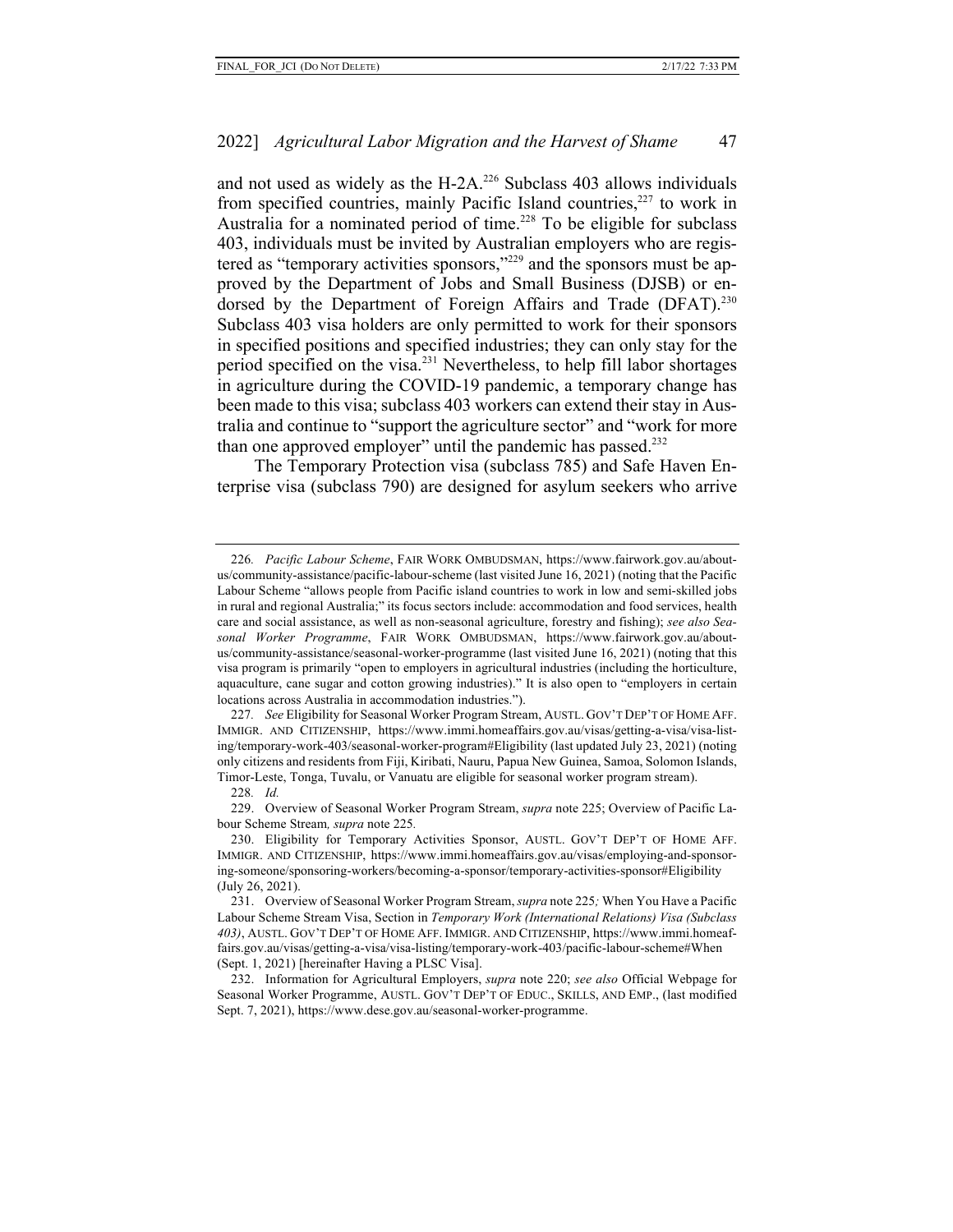in Australia without valid visas.<sup>233</sup> TPV and SHEV visa holders are allowed to live, work, and study anywhere in Australia for three or five years, respectively, with time extensions available.<sup>234</sup> Although the purpose of these two visa programs is not to strengthen the agricultural workforce, they encourage employment in the agricultural sector.<sup>235</sup> For example, SHEV visa holders may be granted additional benefits, such as the family tax benefit, the school kids' bonus, and the low-income health care card, to those who choose to live in rural areas and work in agriculture.<sup>236</sup>

Furthermore, Australia implements a series of measures to address the immediate needs for farm labor during the era of COVID-19. It grants "temporary relaxation of working hours for student visa holders,"<sup>237</sup> permitting international students to work in the agricultural sector for more than forty hours per fortnight during their study period in Australia.<sup>238</sup> It creates a special COVID-19 Pandemic Event Visa (subclass 408) to expand options for stranded temporary visa holders<sup>239</sup> to work in critical sectors such as agriculture.<sup>240</sup> It also provides a relocation assistance of

234. Overview of Safe Haven Enterprise Visa (Subclass 790), *supra* note 233. Overview of Subclass 785 Temporary Protection Visa, *supra* note 233.

235*. See generally Visa Options for Workers in Agriculture*, *supra* note 163 (noting that SHEV visa holders can work in the agricultural sector).

238*. Id.*

<sup>233.</sup> Overview of Safe Haven Enterprise Visa (Subclass 790)*,* AUSTL. GOV'T DEP'T OF HOME AFF. IMMIGR. AND CITIZENSHIP, https://www.immi.homeaffairs.gov.au/visas/getting-a-visa/visalisting/safe-haven-enterprise-790 (last visited Aug. 16, 2021); Overview of Subclass 785 Temporary Protection Visa, AUSTL. GOV'T DEP'T OF HOME AFF. IMMIGR. AND CITIZENSHIP, https://www.immi.homeaffairs.gov.au/visas/getting-a-visa/visa-listing/temporary-protection-785#Overview (last visited Aug 16, 2021).

<sup>236.</sup> Overview of Safe Haven Enterprise Visa (Subclass 790), *supra* note 233 (detailing the benefits of living, studying, and working in specified regional and rural areas, which includes, for example, tax benefits, school kids bonus, child dental benefit); *see also Visa Options for Workers in Agriculture, supra* note 163 (noting that SHEV visa holders can work in the agricultural sector).

<sup>237</sup>*. Temporary Relaxation of Working Hours for Student Visa Holders,* Austl. GOV'T DEP'T OF HOME AFF. IMMIGR. AND CITIZENSHIP, https://www.immi.homeaffairs.gov.au/visas/getting-avisa/visa-listing/student-500/temporary-relaxation-of-working-hours-for-student-visa-holders (last visited July 27, 2021).

<sup>239.</sup> Eligibility for Australian Government Endorsed Events (COVID-19 Pandemic Event), section in *Temporary Activity Visa (Subclass 408)*, AUSTL. GOV'T DEP'T OF HOME AFF. IMMIGR. AND CITIZENSHIP, https://www.immi.homeaffairs.gov.au/visas/getting-a-visa/visa-listing/temporary-activity-408/australian-government-endorsed-events-covid-19#Eligibility (last visited July 27, 2021) [hereinafter Eligibility for Australian Government Endorsed COVID-19 Events].

<sup>240.</sup> When You Have an Australian Government Endorsed Events Visa (COVID-19 Pandemic Event), Section in *Temporary Activity Visa (Subclass 408)*, AUSTL. GOV'T DEP'T OF HOME AFF. IMMIGR. AND CITIZENSHIP, https://www.immi.homeaffairs.gov.au/visas/getting-a-visa/visa-listing/temporary-activity-408/australian-government-endorsed-events-covid-19#When (last visited July 27, 2021) [hereinafter Having an AU Government Endorsed Events Visa] (noting that this visa can be used in critical sectors include agriculture, food processing, health care, aged care, disability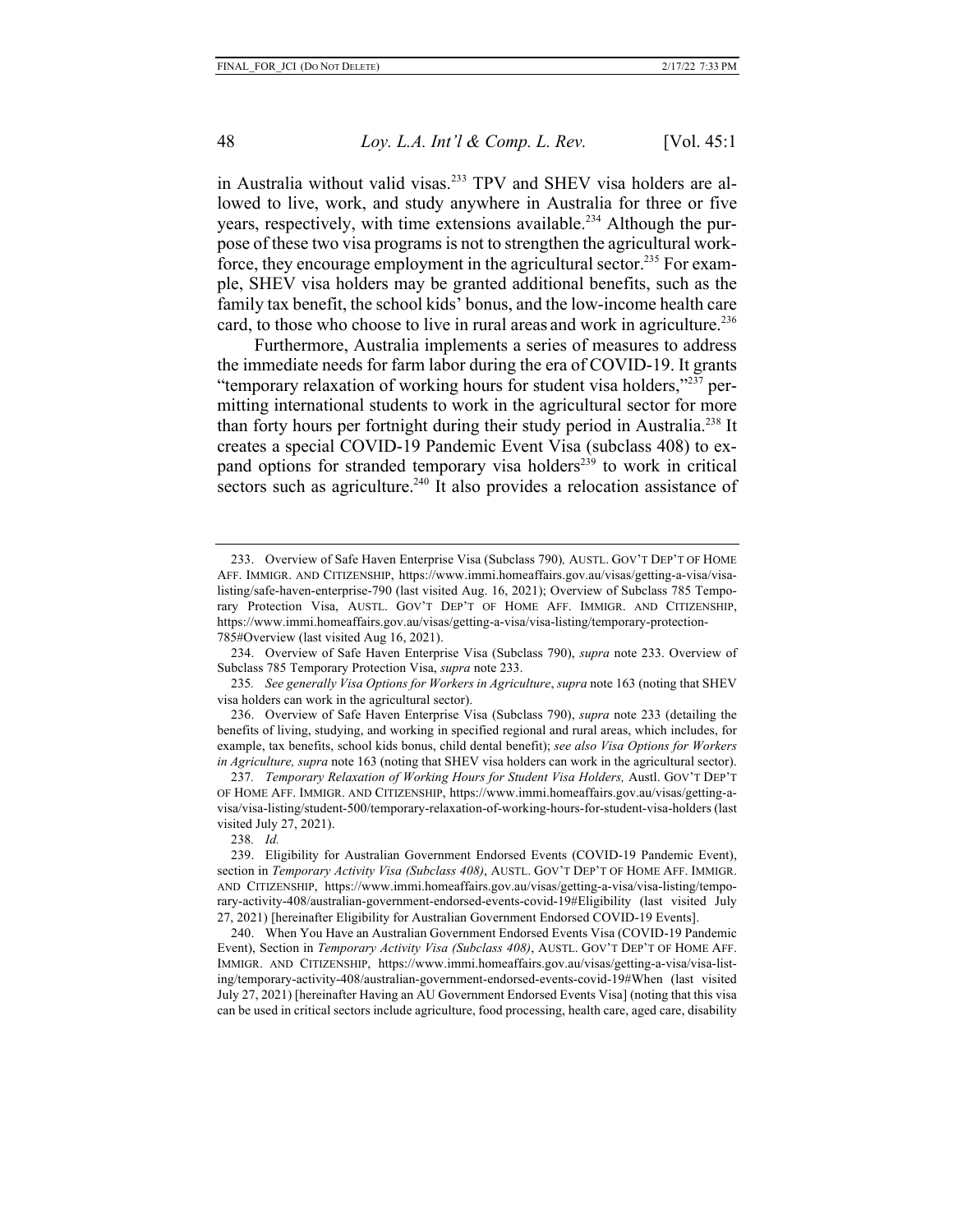up to AUD \$2,000 (about USD \$1,500) to help migrant workers take up agricultural work in high-demand rural areas.<sup>241</sup>

## 2. The merits of the Australian approach

The Australian approach has many advantages and may provide useful insight for the United States. The wide range of temporary visa programs provides maximum flexibility in meeting labor demands. Particularly in the horticultural sector, backpackers on WHM visas play a crucial role in filling temporary or seasonal labor shortages and ensuring smooth agricultural operations.<sup>242</sup> The United States may consider adopting the Australian model and diversifying its agricultural visa schemes; however, this Article also acknowledges that this may not be a viable solution due to the complexity of immigration reforms on multiple visa programs. Rather, a more conservative but practical approach is that the United States integrates the concept of the WHM visa into its existing immigration system, either as part of the H-2A visa or as a separate visa. Together with the H-2A expansion, a visa similar to WHM can strengthen America's temporary and seasonal agricultural workforce.

The merits of the WHM visa program are multifold. First of all, although a large number of farmworkers work full time,<sup>243</sup> the nature of crop farming is such that it also maintains a high demand for temporary and seasonal workers.<sup>244</sup> The WHM program plays a key role in building a robust temporary and seasonal workforce for Australian agriculture.<sup>245</sup> Although many crops are harvested once a year, in some regions, crop harvest needs to be completed "over a matter of weeks only."<sup>246</sup> The demand for temporary or seasonal labor often shifts from one region to another, depending on the timing of farming and harvesting of key crops in each region.<sup>247</sup>

This is particularly the case for the United States and Australia, as they both have a wide range of climates, and harvest seasons for different crops vary significantly. In Australia, the northern regions have

246*. Id.* at 4.

care or child care. Also, a COVID-19 Pandemic Event visa allows temporary visa holders to extend their stay in Australia for another twelve months).

<sup>241</sup>*. Visa Options for Workers in Agriculture, supra* note 163.

<sup>242</sup>*. Family, Locals and Backpackers Fill Farmers' Labour Needs, supra* note 210.

<sup>243</sup>*. Farmers, Ranchers, and Other Agricultural Managers*, *supra* note 25.

<sup>244</sup>*. See* Shaddix, *supra* note 27, at 293 (noting that seasonal workers are in high demand).

<sup>245.</sup> Martin et al., *supra* note 6, at 1–2 (noting that an important source of farm workers are on WHM visas).

<sup>247</sup>*. Id.* (noting that "the peak harvest period for mangoes is November to December and occurs mainly in the Northern Territory and north Queensland . . . [while] cherries are mainly harvested from December to February in Tasmania and New South Wales").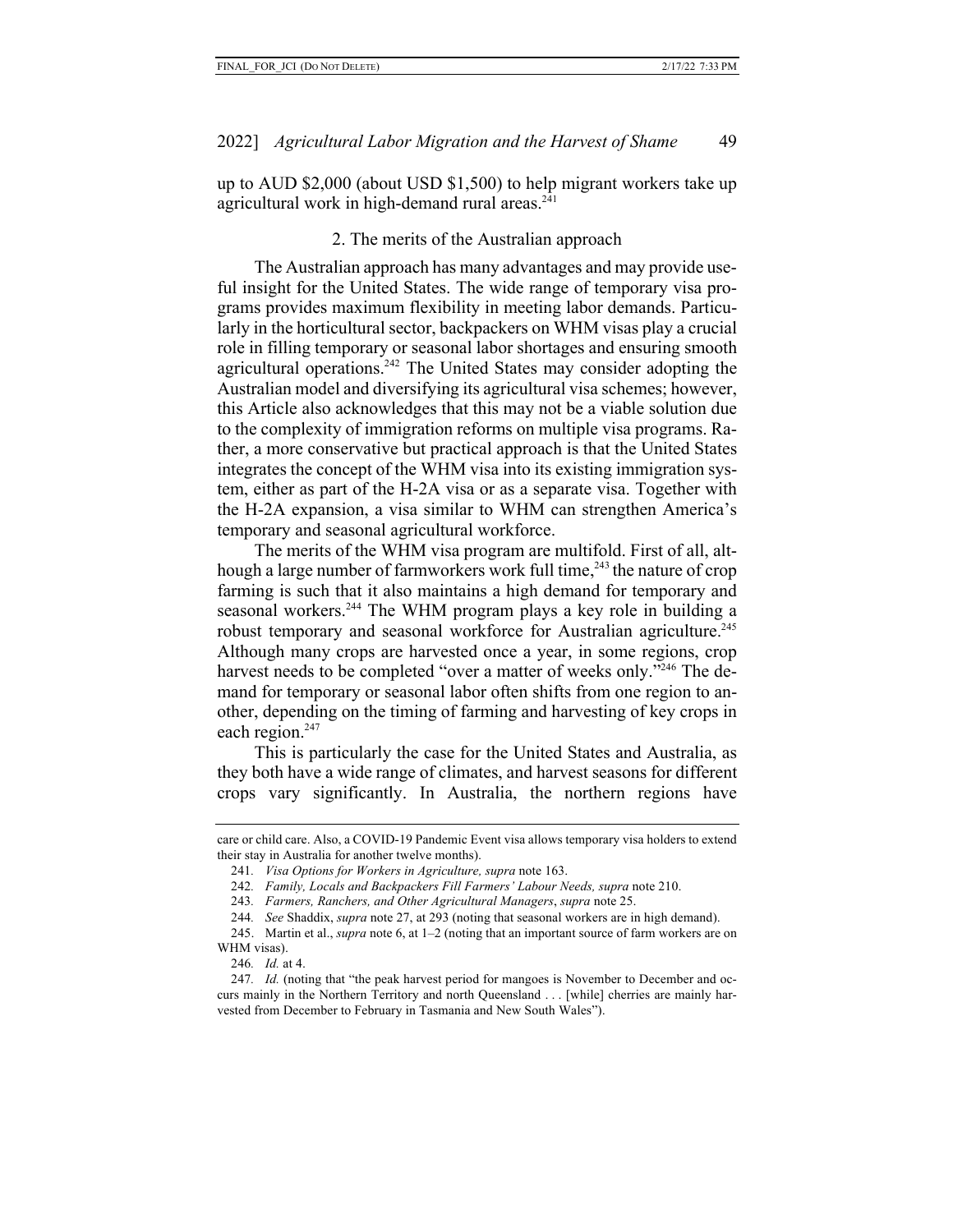equatorial and tropical climates, while the southern regions are mainly subtropical and temperate.<sup>248</sup> Harvest season typically starts from the north and gradually moves southward.<sup>249</sup> Similarly, in the United States, although fall is most notable for harvesting, the specific harvest dates for different crops in different regions still differ greatly, normally shifting from the south and progressively moving northward.<sup>250</sup> Thus, "[t]he availability of relatively large numbers of workers for short periods is important for performing labor-intensive operations on many horticulture farms[,]" as Martin, Randall, and Jackson advised.<sup>251</sup> Unlike the H-2A visa in the United States, the WHM visa grants foreign workers the right to make their own decisions about their agricultural employment.<sup>252</sup> They can work for the same employer for the duration of their visa or they can freely move around to work for different employers and follow the shifting labor demand in different regions.253 This employment flexibility maximizes the availability of temporary or seasonal farmworkers from overseas.254 On the contrary, although most farms in the United States also "employ agricultural workers on a part-time schedule that tracks the seasonal nature of farming[,] $v^{255}$  the current H-2A visa program prohibits migrant workers from working for other agricultural employers.<sup>256</sup> As compared to the WHM, the H-2A visa is economically unsound for both migrant farmworkers and agricultural employers. Once H-2A workers complete the season's work, they must return to their home country and

<sup>248</sup>*. Map of Climate Zones of Australia*, AUSTL. GOV'T BUREAU OF METEOROLOGY, http://www.bom.gov.au/climate/how/newproducts/images/zones.shtml (May 18, 2001).

<sup>249</sup>*. E.g.*, Martin et al., *supra* note 6, at 4.

<sup>250</sup>*. See generally* NASS, *Usual Planting and Harvesting Dates for U.S. Field Crops,* Agric. Handbook No. 628 (Dec. 1997).

<sup>251.</sup> Martin et al., *supra* note 6, at 4.

<sup>252</sup>*. Compare* Eleanor G. Carr, *Search for A Round Peg: Seeking A Remedy for Recruitment Abuses in the U.S. Guest Worker Program*, 43 COLUM.J. L. & SOC. PROBS. 399, 404 (2010) (noting that in the United States, H-2A guest workers "cannot simply switch employers . . . [because] [t]heir visa status is tied to the specific employer, and they face deportation upon job termination, whether voluntary or involuntary"), *with Specified Subclass 462 Work, supra* note 162 (showing in an example that in Australia an individual may satisfy the specified work requirement through periods of work with separate employers).

<sup>253</sup>*. See Specified Subclass 462 Work, supra* note 162.

<sup>254</sup>*. Cf.* Martin et al., *supra* note 6, at 4 (noting that "[t]he relatively brief period for which labor-intensive activities occur on horticulture farms fits relatively well with the availability of workers from overseas in particular regions, which is often short term").

<sup>255.</sup> Guzmán, *supra* note 12, at 293.

<sup>256.</sup> Elmore, *supra* note 102, at 541, 546 (noting that the H-2A visa is an employer-sponsored visa).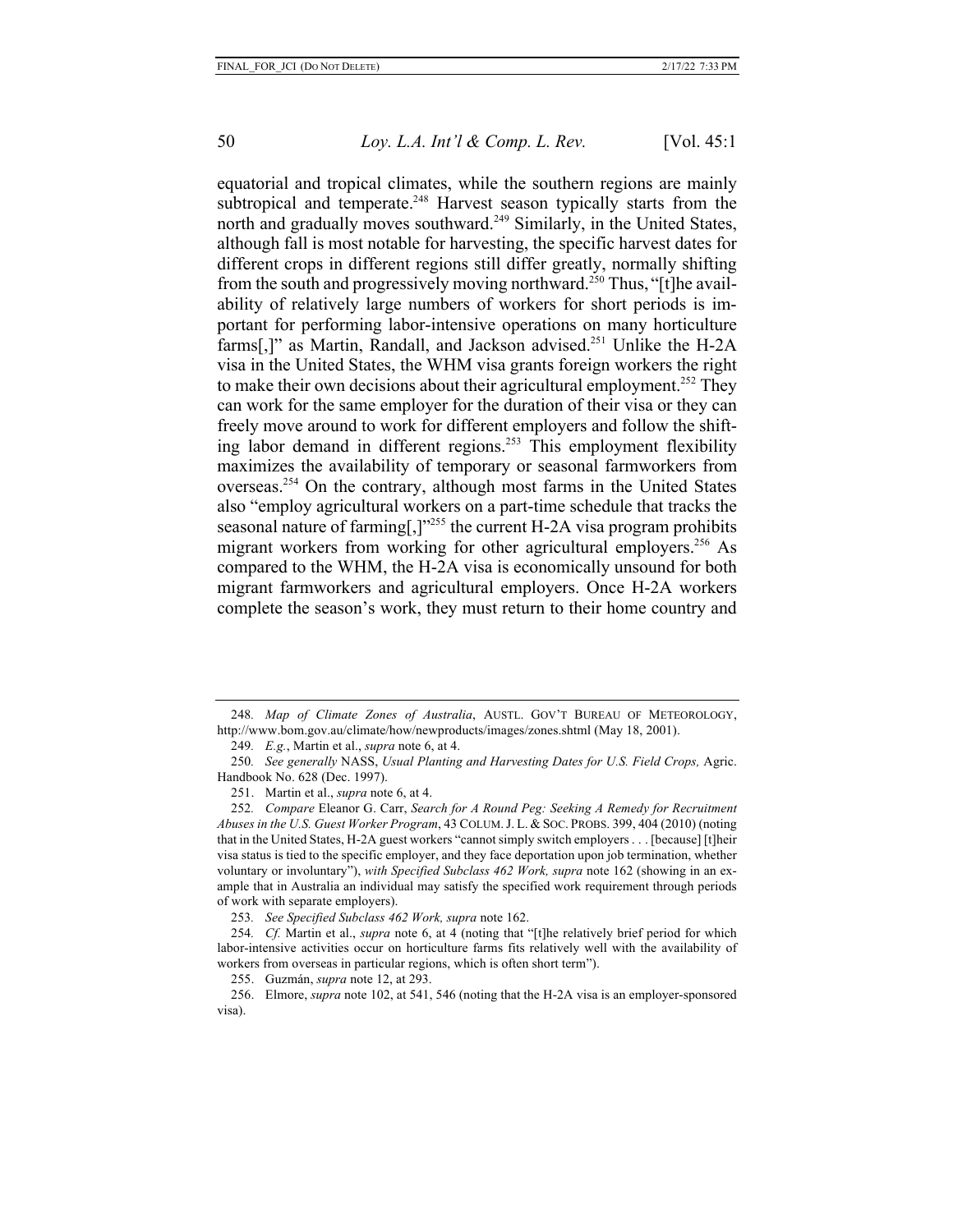wait for the next invitation to arrive.<sup>257</sup> For agricultural employers, the H-2A recruitment process remains lengthy and costly.<sup>258</sup> Thus, it is strongly recommended that the United States realign its temporary farm labor visa by incorporating the flexibility of the WHM program and relaxing the single employment requirement. As previously discussed, this adjustment guarantees employers' access to a more desirable workforce, while essentially eliminating bureaucratic and financial burdens. From a human rights perspective, an important benefit of permitting migrant farmworkers to choose their own employers is that the power imbalance in the employment relationship can be mitigated to some extent.

## *C. Amnesty for undocumented farmworkers: a rejected proposal*

In December 2020, the Australian National Agricultural Labor Advisory Committee (the Committee) called for a one-time legalization of undocumented workers who resided in Australia during the COVID-19 pandemic.<sup>259</sup> This proposal was put forward to alleviate acute labor shortages during the pandemic,<sup>260</sup> and to "mitigate the public health risks" arising from undocumented farmworkers avoiding clinics or hospitals due to the fear of detention and deportation.<sup>261</sup> Despite the strong call, Australia took a conservative stance on legalizing undocumented immigrants; the Morrison government opposed to pursue the proposal over the concern that amnesty may "undermine the integrity of [Australia's] strong visa system," and encourage continued inflows of illegal immigrants. $262$ 

To be fair, this is a legitimate concern. The United States only granted large-scale amnesty once in its history, and is reluctant to grant another one due to the same concern.263 In 1986, the Immigration Reform and Control Act (IRCA) was passed by United States Congress to address

262. Coughlan, *supra* note 205.

<sup>257</sup>*. Id.* at 541 ("To remain in the U.S. as a guest worker, foreign nationals must engage in circular migration by reapplying for visas from the sending country, each time after having been recruited by a U.S. employer.").

<sup>258</sup>*. E.g., id.* at 538 (noting that under the Fair Labor Standards Act, employers must pay "fees and transportation costs knowing by the employer as a necessity of the work arrangement").

<sup>259</sup>*. Learning to Excel*, *supra* note 4, at 190.

<sup>260.</sup> Coughlan, *supra* note 205.

<sup>261</sup>*. Learning to Excel, supra* note 4, at 190. (noting that the number of undocumented farmworkers in Australia ranges from 60,000 to 100,000).

<sup>263.</sup> Pia M. Orrenius & Madeline Zavodny, *The Economic Consequences of Amnesty for Unauthorized Immigrants*, 32 CATO J. 85, 89, 100 (2012) (noting that "it was the first-and so far the only-large-scale amnesty in U.S. history" and that "[h]aving an amnesty can create the expectation of additional future amnesties, which encourages continued illegal inflows").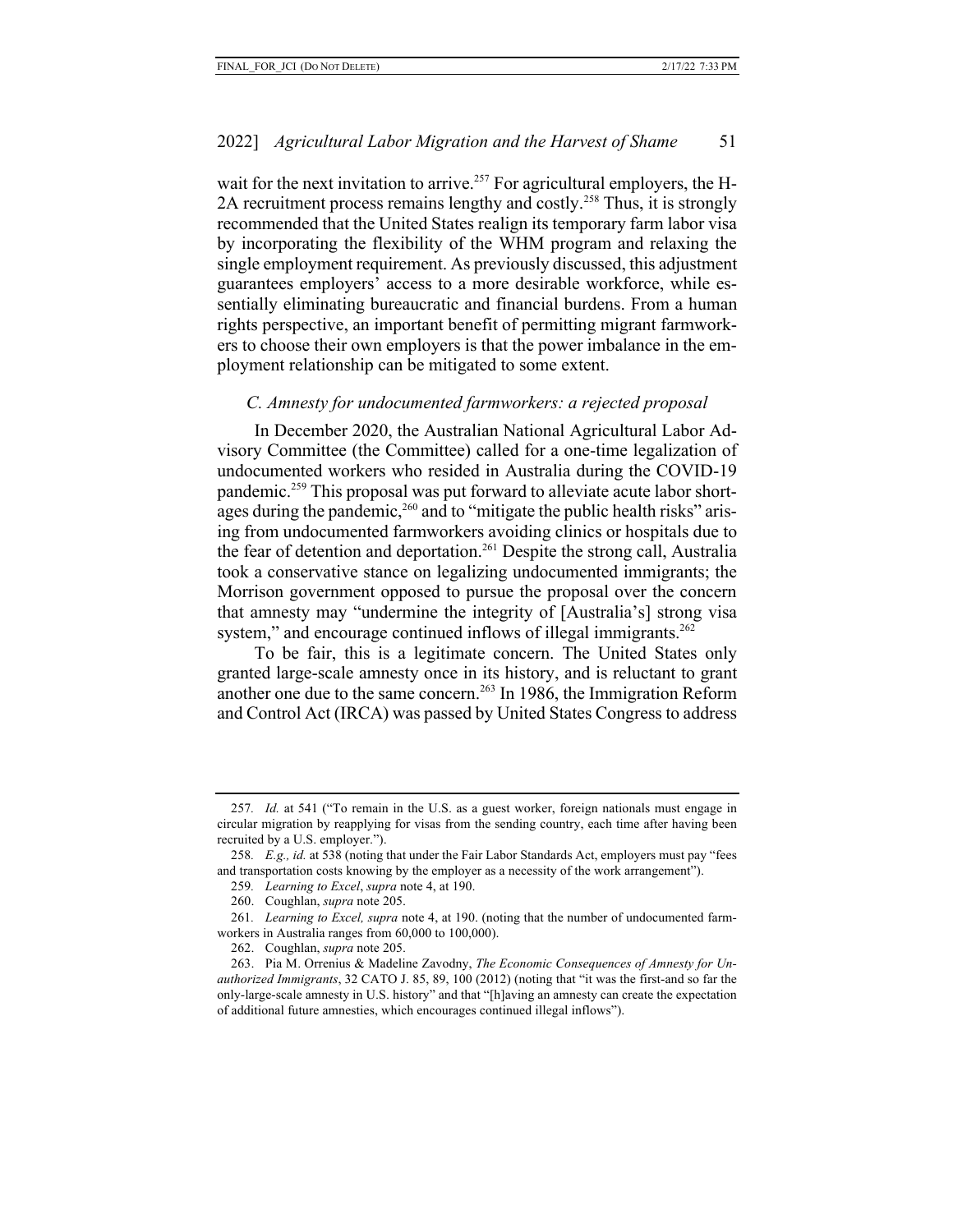the rising problem of illegal immigration.<sup>264</sup> It mandated to impose sanctions on employers who knowingly hire unauthorized workers.<sup>265</sup> To do so, the IRCA decided to first grant immediate amnesty to migrant workers who did not have legal status upon the enactment of the Act but had been in the country for a specified period of time.<sup>266</sup> The 1986 amnesty legalized approximately three million undocumented Mexican farmworkers. 267 Although it provided a strong legal workforce for the American agricultural sector, some scholars still considered the amnesty as a failed attempt.268 For example, Siegel argued that illegal immigration did not stop, and "many undocumented immigrants in the United States remained without legal status when the opportunity to apply expired."<sup>269</sup> It is of great importance to use amnesty with extreme caution to minimize negative impact.

#### V. PROPOSED IMMIGRATION REFORMS

Having evaluated the strengths and weaknesses of the two immigration systems, this Article proposes the following reforms. The United States should primarily focus on re-aligning its temporary and seasonal workers visa programs, while Australia should consider developing a system that meets long-term farm labor demands.

#### *A. The United States*

In the United States, the enactment of the FWMA will make a landmark move towards a more efficient farm labor market, serving the needs of both agricultural employers and migrant farmworkers.<sup>270</sup> In the short term, the H-2A reforms under the FWMA streamline and simplify the agricultural visa application process, making it "more responsive and user-friendly for employers."<sup>271</sup> It also allows a greater flexibility in

<sup>264.</sup> Juan P. Osuna, Note, *Amnesty in the Immigration Reform and Control of Act of 1986: Policy Rationale and Lessons from Canada*, 3 AM. U. J. INT'L L. & POL'Y 145, 145-46 (1988).

<sup>265</sup>*. Id.*

<sup>266.</sup> Russo, *supra* note 63, at 25 (noting that "[a] so-called amnesty provision in the IRCA allowed certain undocumented workers to legalize their status in the U.S., provided that they could prove they worked for ninety days on an American farm from May 1, 1985 to April 30, 1986").

<sup>267.</sup> Leah Haus, *Openings in the Wall: Transnational Migrants, Labor Unions, and U.S. Immigration Policy*, 49 INT'L ORG. 285, 288 (1995); *see also* Russo, *supra* note 63, at 25.

<sup>268.</sup> Bryn Siegel, Note, *The Political Discourse of Amnesty in Immigration Policy*, 41 AKRON L. REV. 291, 297 (2008); *See also* Ryan D. Frei, Comment, *Reforming U.S. Immigration Policy in an Era of Latin American Immigration: The Logic Inherent in Accompanying the Inevitable*, 39 U. RICH. L. REV. 1335, 1373 (2005).

<sup>269.</sup> Siegel, *supra* note 268, at 298.

<sup>270.</sup> Lofgren Newhouse Introduction, *supra* note 54, at 1.

<sup>271</sup>*. Id.* at 1–2.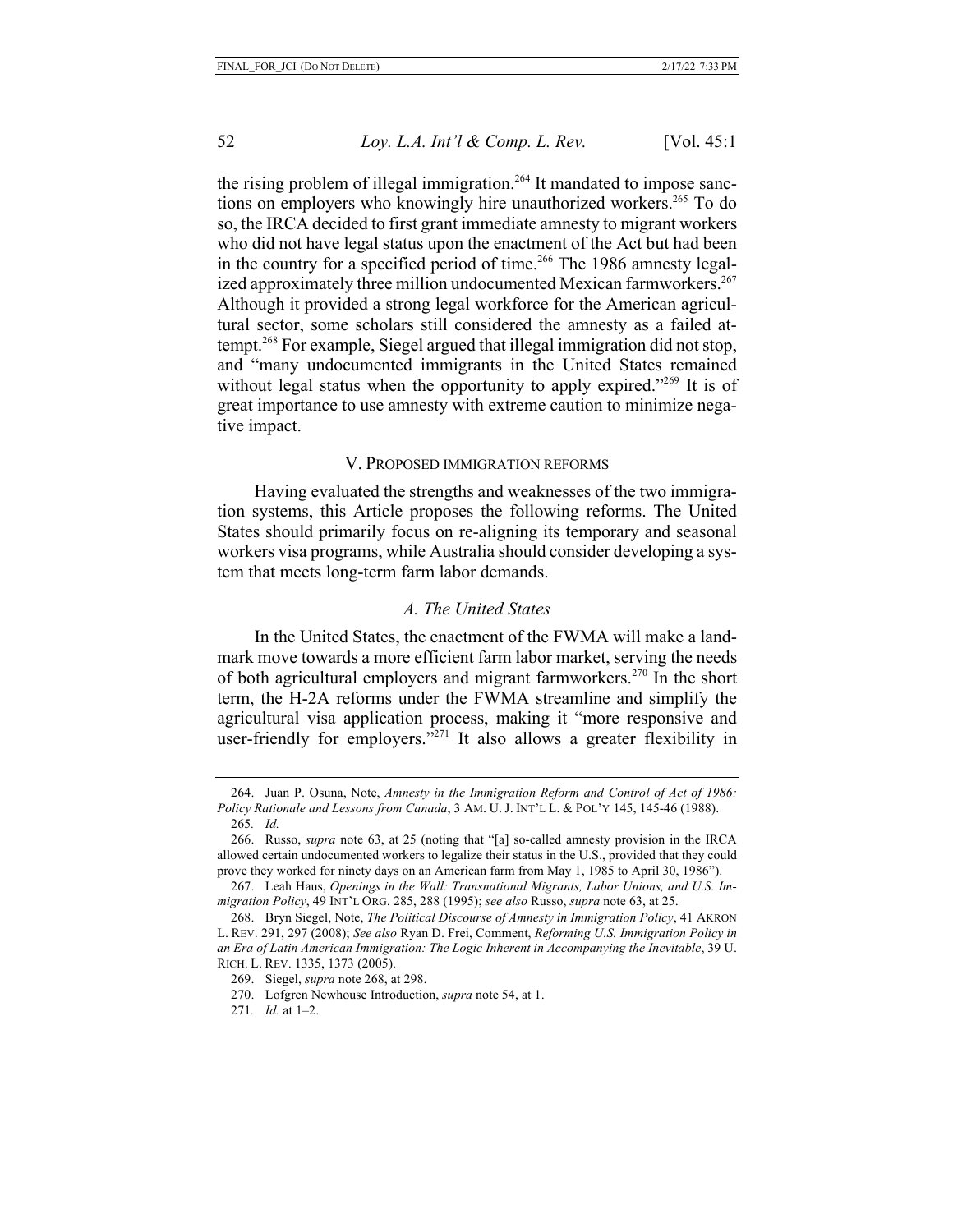workforce recruitment by granting employers' access to year-round farm labor.<sup>272</sup> The expansion of the H-2A visa program helps American agriculture acquire a larger number of temporary and seasonal labor; it also supports more migrant workers entering the country via legal means. In the long term, the development of a path to permanent residency through continued agricultural employment ensures a sustainable supply of farm labor; meanwhile, it offers committed migrant workers the opportunities to gain legal status and employment protection under the law.

Although a diverse range of visa programs would better meet the agricultural industry's demand for temporary and seasonal farmworkers, it is administratively unrealistic for the United States to follow the Australian model and create a variety of new visa programs. Australia's WHM still brings new insight into the American immigration reforms on temporary worker programs. Upon a thorough review of the existing program, the United States may consider the following two options: it may integrate the WHM concept into the H-2A visa program, or it may develop a separate visa scheme that resembles Australia's WHM and runs parallel to the H-2A to fill labor gaps that the H-2A is unable to fill. Regardless of the forms of integration, the key change that needs to be made is that the visa should grant some flexibility for workers to perform agricultural tasks for more than one employer. The nature of farm work has decided that a small number of farmworkers may be able to stay in a single region for year-round work, whilst the vast majority cannot, and they have to move around based on agricultural seasons.<sup>273</sup> Thus, farmworkers would appreciate the ability to travel from one region to another for temporary or seasonal employment opportunities. The free movement of labor will maximize workforce efficiency and effectiveness.

Nevertheless, the reality is it may not be fair to ask the H-2A agricultural employers to sponsor migrant farmworkers while permitting their workers to solicit work from other employers. Thus, this Article suggests that a more practical solution would be developing a five-year trial WHM program that runs parallel to the H-2A program. By granting migrant workers the right to move around and work for multiple employers, and by removing the lengthy and costly sponsorship requirement, it is expected that the program can quickly fill temporary and seasonal labor gaps across the country. This is a task that the H-2A visa struggles to accomplish due to its inherent restrictions. Upon the completion of the trial program, an evaluation should be conducted for future improvement;

<sup>272</sup>*. Id.* at 2.

<sup>273</sup>*. See* SETH HOLMES, FRESH FRUIT, BROKEN BONES: MIGRANT FARMWORKERS IN THE UNITED STATES 4 (2012); *see also* Guzmán, *supra* note 12, at 294.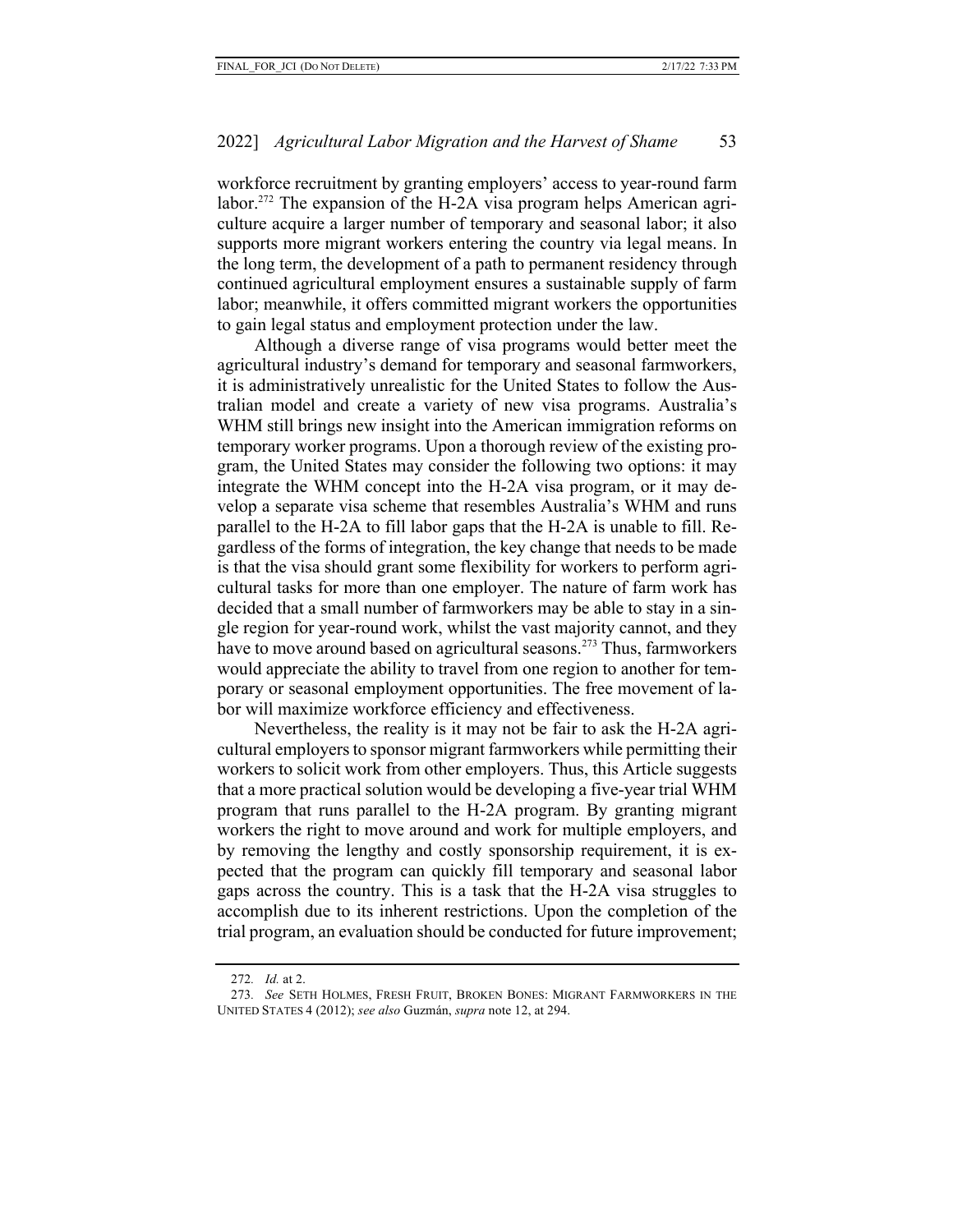alternatively, if the program is proven to be ineffective, the United States also reserves the right to terminate it.

#### *B. Australia*

Australia's temporary visa programs provide a consistent supply of temporary and seasonal farm labor; however, it lacks a strategic plan to deliver a stable and highly skilled agricultural workforce in the long run. In response to this issue, this Article argues that Australia consider the American pathway program under the FWMA, and establish a program for migrant farmworkers to earn legal status, and eventually permanent residency, through continued agricultural employment and contributions to the Australian agricultural economy. The establishment of such a program is a two-step process.

The first step is to allow undocumented farmworkers who have been working in Australian agriculture to adjust to a legal status. An amnesty would enable agricultural employers to lawfully maintain their current workforce; it would also give undocumented farmworkers a rare opportunity to come out of the underground economy and into a system protected by the rule of law. Nevertheless, Australia needs to be cautious about the use of an amnesty; specifically, it should be a one-off program to disincentivize anyone from attempting to travel across the border illegally or overstaying their visas. Frequent use or improper use of an amnesty can only backfire, and encourage the continued inflow of illegal immigrants.

The second step is to establish a pathway program to permanent residency. Migrant farmworkers who have worked in agriculture for a specified number of years and who wish to continue their employment in agriculture should be given an opportunity to stay in Australia permanently. However, the implementation of the pathway program faces many obstacles. The employer's preference for cheap illegal labor, to maintain market competitiveness, is often deemed as one of the top challenges.<sup> $274$ </sup> Although the purpose of the pathway program is to encourage skilled migrant farmworkers to make a long-term commitment to agriculture, some employers may still prefer "the bountiful, low-wage labor that the illegal immigrants provide the agricultural industry."275 This demand

<sup>274.</sup> Van der Broek, *supra* note 3, at 12–13 (noting that intermediaries—who recruit and manage temporary migrants—allow growers to source "cheap labour in an industry where margins are thin and there is pressure to keep costs down"); *see also* HOLMES, *supra* note 273, at 13 ("Systems of labor migration involve economic forces inviting and even requiring the cheap labor of migrants at the same time that political forces ban migrants from entering the country.").

<sup>275.</sup> Shaddix, *supra* note 27, at 292.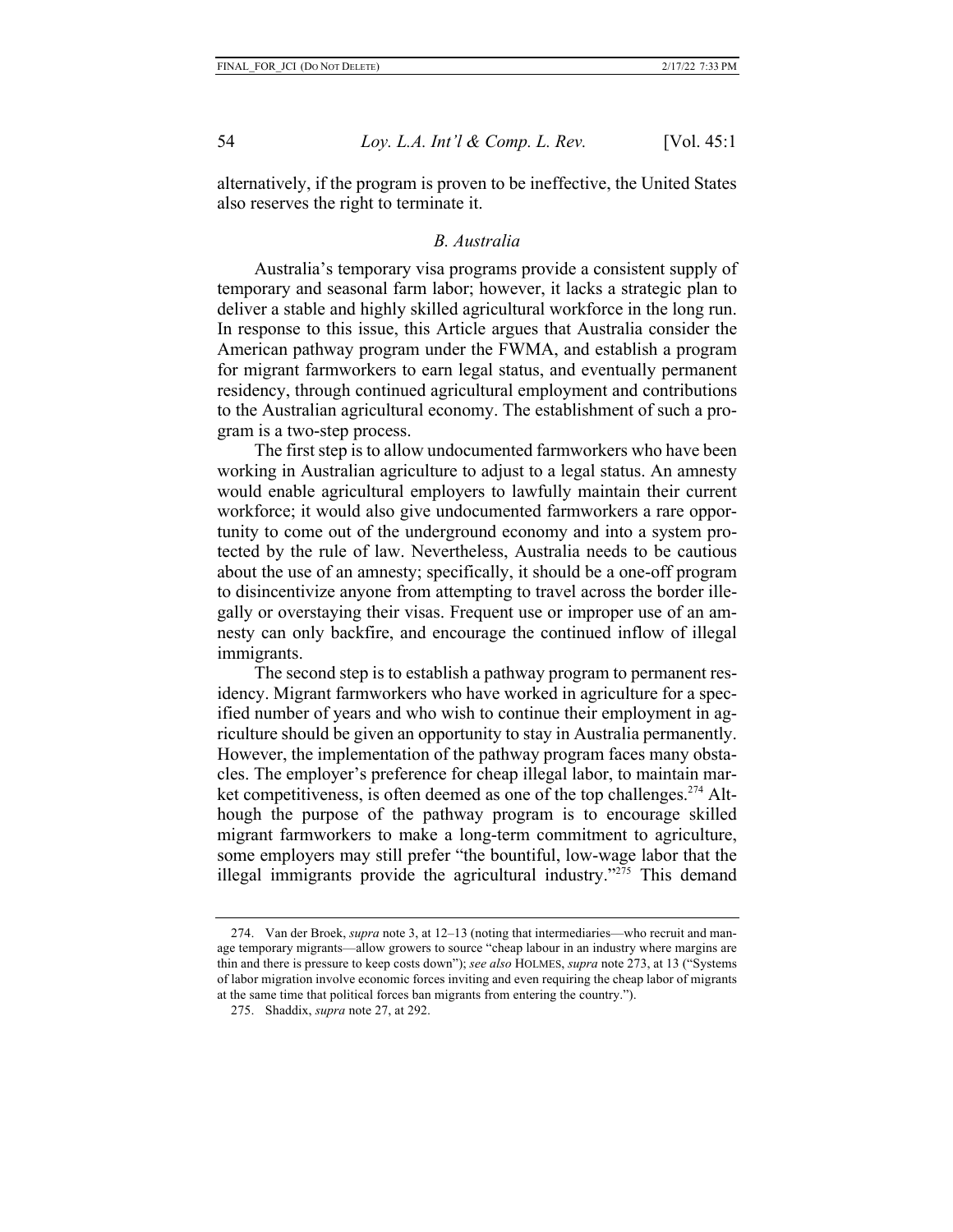fundamentally fuels the underground labor market, resulting in the continued inflow of undocumented farmworkers.<sup>276</sup> Meanwhile, undocumented farmworkers still cannot escape the fate of being exploited and abused by unscrupulous employers.

#### VI. CONCLUSION

The United States and Australia struggle to deal with two main challenges pertaining to the agricultural workforce. First, they both face a chronic labor crisis, and the crises have been further exacerbated by the global outbreak of COVID-19; agricultural businesses find it harder to fill the labor shortage gaps due to international travel restrictions and some domestic issues as well.<sup>277</sup> Second, the regulation and protection of migrant workers remains an issue. For decades, migrant farmworkers, many of which are undocumented, have helped feed America and Australia; they play a crucial role in strengthening agricultural economies, including risking their own lives and health to work on the farms, particularly during the pandemic.<sup>278</sup> Despite their critical importance, migrant farmworkers, specifically the undocumented, are extremely vulnerable to abusive labor practices.<sup> $279$ </sup> There is an urgent need to re-align the immigration systems so that both countries can strengthen their agricultural workforce in the short-term and long-term, and meanwhile, provide the necessary legal protections to migrant workers.

In the United States, the proposed FWMA lays out the important steps to achieve the modernization of the temporary agricultural visa programs,280 although the incorporation of the WHM will further improve its efficiency. Furthermore, the establishment of a pathway program to permanent residency provides a strong and sustainable workforce for the agricultural industry; it also grants long-term undocumented farmworkers legal status, as well as critical protections they have long desired. Australia has developed a comprehensive system to help meet temporary and seasonal labor demands; however, more work remains to be done to address heavily disadvantaged farmworkers' demands and to meet the legitimate labor needs in the future.

<sup>276</sup>*. See* Orrenius & Zavodny, *supra* note 263, at 92–93, 100.

<sup>277.</sup> Overview of Working in Agriculture, AUSTL. GOV'T DEP'T OF HOME AFF. IMMIGR. AND CITIZENSHIP, https://www.immi.homeaffairs.gov.au/visas/working-in-australia/regional-migration/working-in-agriculture/overview (last visited Jul. 14, 2021).

<sup>278</sup>*. Id.*; *see generally* H.R. 1603.

<sup>279</sup>*. Learning to Excel*, *supra* note 4, at 55 (noting that "[u]ndocumented employment creates high risk of labour exploitation").

<sup>280.</sup> Lofgren Newhouse Introduction, *supra* note 54, at 1.